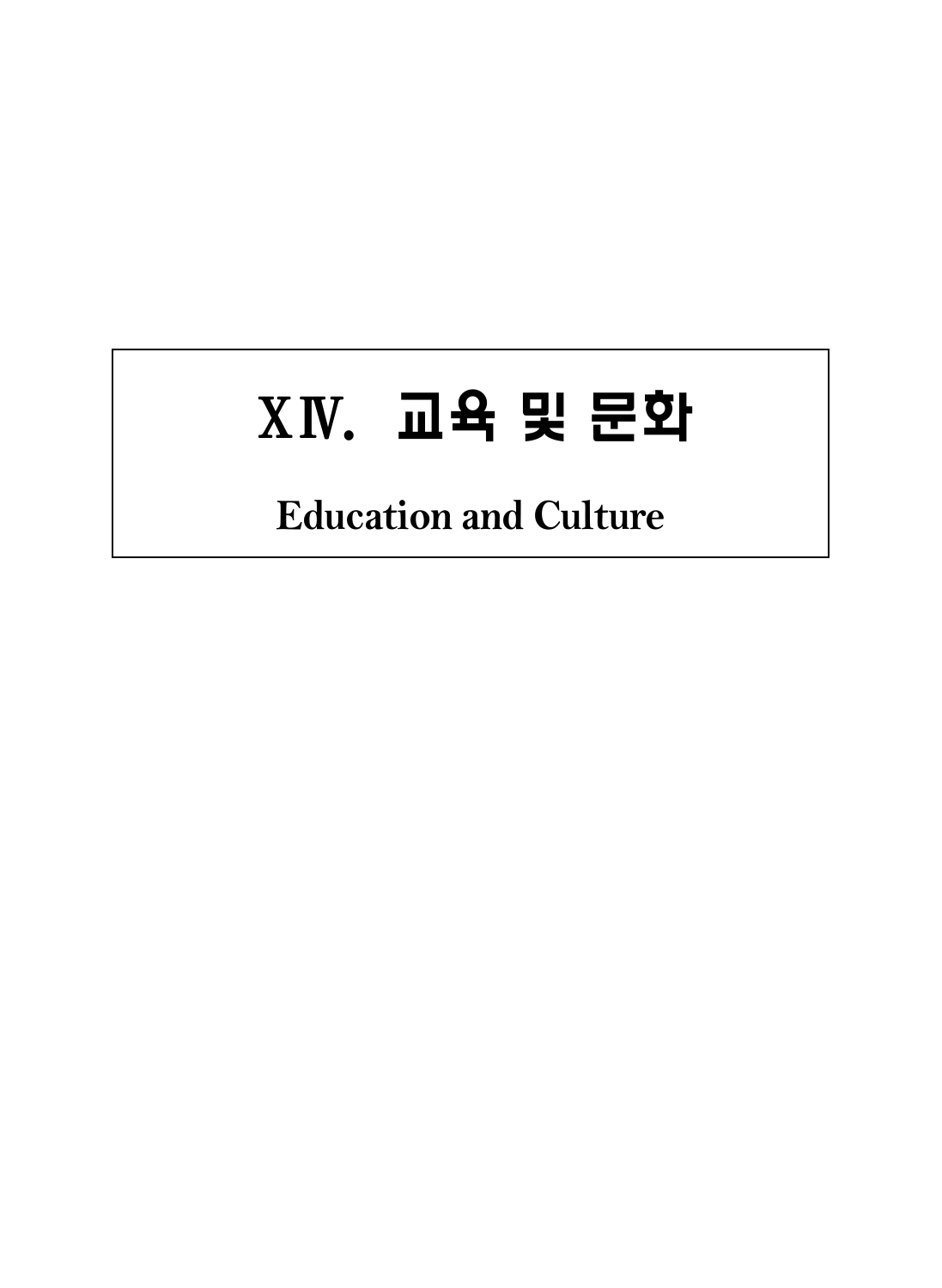#### **1. 학 교 총 개 황**

단위 : 개소, 명

|              | 학교수 <sup>1)</sup> | 학급수        | 보 통        |        | 학생수      |        |
|--------------|-------------------|------------|------------|--------|----------|--------|
| 연<br>별       |                   |            | 교실수        |        | Students |        |
| 학교별          | Number of         | Classes &  | number of  | 계      | 남        | 여      |
|              | Schools           | Department | Classrooms | Total  | Male     | Female |
| 2005         | 62(5)             | 511        | 511        | 17,281 | 10,435   | 6,846  |
| 2006         | 62(5)             | 508        | 508        | 15,596 | 8,187    | 7,409  |
| 2007         | 62(5)             | 562        | 565        | 15,507 | 7,964    | 7,543  |
| 2008         | 62(3)             | 390        | 410        | 15,222 | 7,753    | 7,469  |
| 2009         | 61(3)             | 371        | 410        | 14,782 | 7,541    | 7,241  |
| 2010         | 60(3)             | 512        | 394        | 16,024 | 8,404    | 7,620  |
| 유치원          | 21                | 35         | 44         | 522    | 259      | 263    |
| 초등학교         | 17(3)             | 193        | 193        | 3,729  | 1,926    | 1,803  |
| 중학교          | 12                | 74         | 74         | 1,879  | 995      | 884    |
| 중학교(국공립)     | $10$              | 61         | 61         | 1,502  | 933      | 569    |
| 중학교(사 립)     | $\overline{c}$    | 13         | 13         | 377    | 62       | 315    |
| 고등학교         | $\sqrt{5}$        | 57         | 57         | 1,323  | 661      | 662    |
| 일반계고등학교(국공립) | $\sqrt{2}$        | 20         | 20         | 493    | 411      | 82     |
| 일반계고등학교(사 립) | $\mathbf{1}$      | 15         | 15         | 440    |          | 440    |
| 전문계고등학교(국공립) | $\sqrt{2}$        | 22         | 22         | 390    | 250      | 140    |
| 전문계고등학교(사 립) |                   |            |            |        |          |        |
| 전문대학         | 1                 | 32         |            | 2,814  | 934      | 1,880  |
| 대학교          | 1                 | 61         |            | 5,386  | 3,426    | 1,960  |
| 대학원          | 1                 | 34         |            | 226    | 111      | 115    |
| 기타학교         | $\overline{c}$    | 26         | 26         | 145    | 92       | 53     |

자료 : 전라남도영암교육지원청

주 : 1) 학교수에는 분교수가 포함됨. ( )는 분교수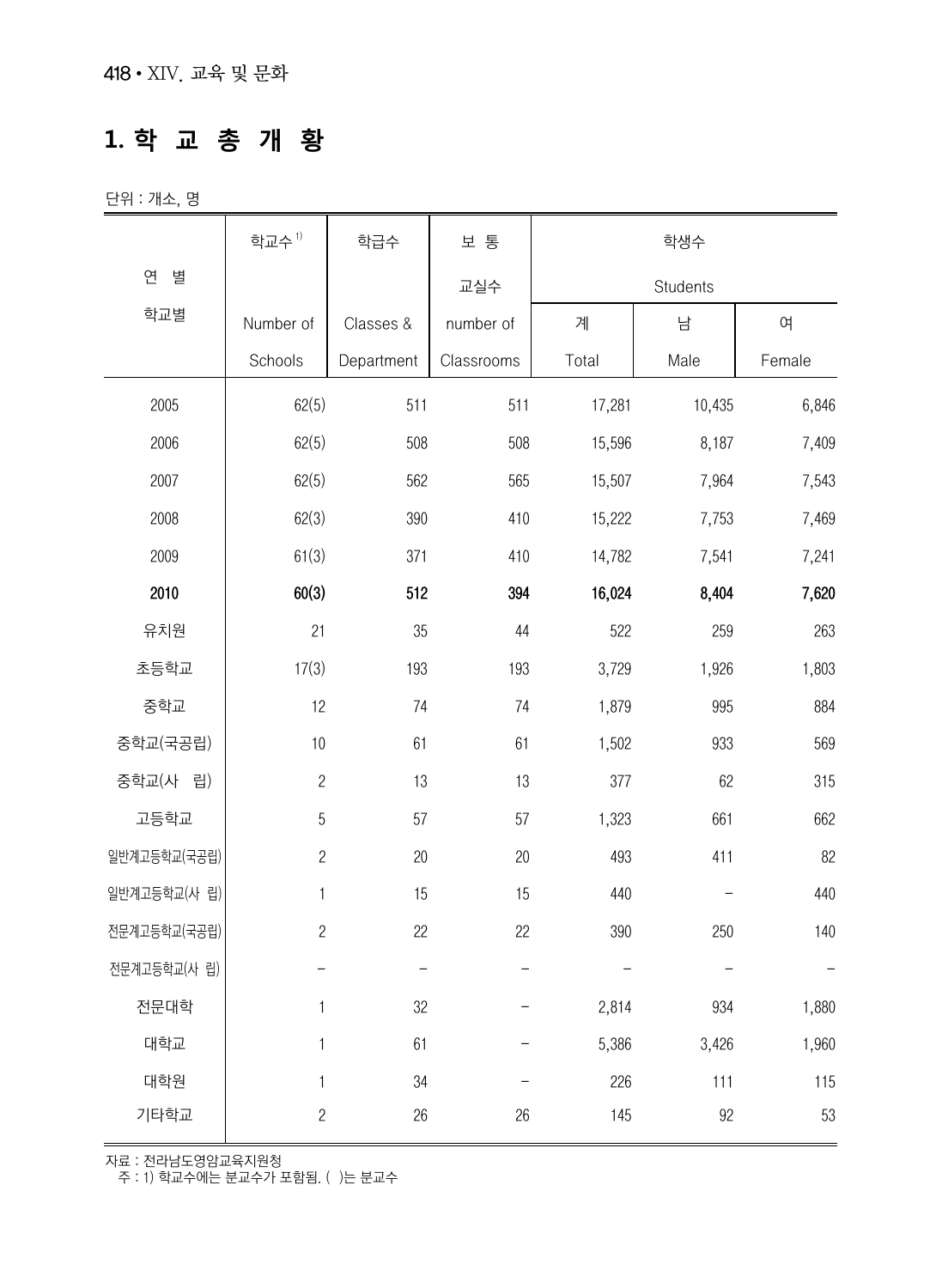# **Summary of Schools**

|                |                |                |                                       |                |                       |                  |                       | Unit: Each, Person                              |
|----------------|----------------|----------------|---------------------------------------|----------------|-----------------------|------------------|-----------------------|-------------------------------------------------|
|                | 교직원수           |                | <b>Teachers and Education Workers</b> |                |                       |                  | 교원1인당                 |                                                 |
| 계              |                | 교원수 Teachers   |                                       |                | 사무직원수 Clerical staffs |                  | 학생수                   | Year &                                          |
|                | 계              | 남              | 여                                     | 계              | 남                     | 여                | Number of<br>students | School                                          |
| Total          | Total          | Male           | Female                                | Total          | Male                  | Female           | per teacher           |                                                 |
| 1,160          | 906            | 563            | 343                                   | 254            | 176                   | 78               | 19                    | 2005                                            |
| 1,200          | 948            | 562            | 386                                   | 252            | 178                   | 74               | 16                    | 2006                                            |
| 1,228          | 951            | 540            | 411                                   | 277            | 195                   | 82               | 16                    | 2007                                            |
| 1,159          | 889            | 468            | 421                                   | 270            | 188                   | 88               | 17                    | 2008                                            |
| 1,147          | 866            | 440            | 426                                   | 281            | 190                   | 91               | 17                    | 2009                                            |
| 1,568          | 1,271          | 702            | 569                                   | 297            | 191                   | 106              | 13                    | 2010                                            |
| 54             | 43             | $\overline{c}$ | 41                                    | 11             | 5                     | $6\phantom{.}6$  | 12                    | Kindergarten                                    |
| 357            | 281            | 107            | 174                                   | 76             | 49                    | 27               | 13                    | Elementary school                               |
| 200            | 165            | 80             | 85                                    | 35             | 25                    | 10               | 11                    | Middle Schoo<br>Middle school                   |
| 167            | 135            | 64             | 71                                    | 32             | 23                    | $\boldsymbol{9}$ | 11                    | (National, Public)<br>Middle School             |
| 33             | 30             | 16             | 14                                    | 3              | $\overline{c}$        | 1                | 13                    | (Private)                                       |
| 154            | 123            | 82             | 41                                    | 31             | 18                    | 13               | 11                    | High School                                     |
| 55             | 42             | 32             | 10                                    | 13             | 5                     | $\, 8$           | 12                    | General High School<br>(National And Public)    |
| 38             | 32             | 17             | 15                                    | $6\,$          | $5\,$                 | $\mathbf{1}$     | 14                    | General High School<br>(Private)                |
| 61             | 49             | 33             | 16                                    | 12             | 8                     | $\sqrt{4}$       | 8                     | Vocational High School<br>(National And Public) |
|                |                |                |                                       |                |                       |                  |                       | Vocational High School<br>(Private)             |
| 122            | 99             | 86             | 13                                    | 23             | 16                    | $\overline{7}$   | 28                    | Junior College                                  |
| 606            | 504            | 315            | 189                                   | 102            | 66                    | 36               | 11                    | University                                      |
| $\overline{7}$ | $\overline{4}$ | $\sqrt{4}$     |                                       | $\mathfrak{B}$ | $\sqrt{2}$            | $\mathbf{1}$     | 57                    | Graduate School                                 |
| 68             | 52             | 26             | 26                                    | 16             | $10$                  | $6\,$            | $\sqrt{3}$            | Other School                                    |

Source : Yeongam Education hall

Note : 1) Numbers of Branch School is Including in Numbers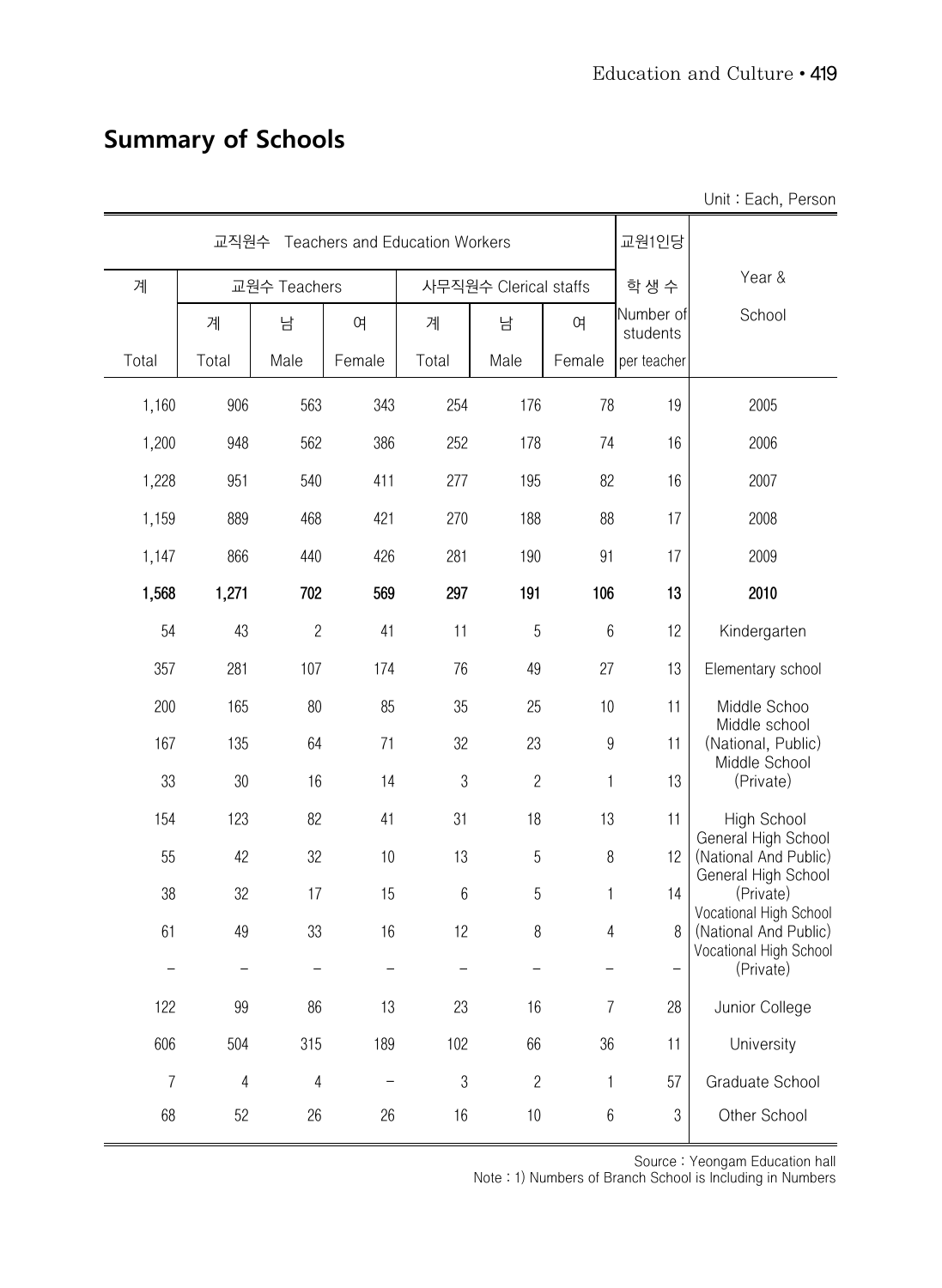#### **2. 유 치 원**

단위 : 개, 명

|        | 원 수                  | 학급수            |                  | 원 아 수 Students   |                  |                | 교 원 수 Teachers           |                | 사무직원수 Clerical staffs |                |                  |  |
|--------|----------------------|----------------|------------------|------------------|------------------|----------------|--------------------------|----------------|-----------------------|----------------|------------------|--|
| 연<br>별 | Number               |                | 계                | 남                | 여                | 계              | 남                        | 여              | 계                     | 남              | 여                |  |
| 읍면별    | $\circ f$<br>Kinder- |                |                  |                  |                  |                |                          |                |                       |                |                  |  |
|        | garten               | Class          | Total            | Male             | Female           | Total          | Male                     | Female         | Total                 | Male           | Female           |  |
| 2005   | 21                   | 29             | 512              | 252              | 260              | 36             | $\overline{c}$           | 34             |                       |                |                  |  |
| 2006   | 22                   | 31             | 562              | 311              | 251              | 44             | $\sqrt{4}$               | 40             |                       |                |                  |  |
| 2007   | 22                   | 35             | 572              | 295              | 277              | 47             | $\sqrt{3}$               | 44             | $\mathfrak 3$         | $\mathbf{1}$   | $\overline{c}$   |  |
| 2008   | 22                   | 36             | 548              | 283              | 265              | 50             | $\mathfrak{S}$           | $47\,$         | $\sqrt{5}$            | $\overline{c}$ | $\sqrt{3}$       |  |
| 2009   | 22                   | $34\,$         | 531              | 262              | 269              | 47             | $\mathfrak{S}$           | 44             | 13                    | 5              | $\, 8$           |  |
| 2010   | 21                   | 35             | 522              | 259              | 263              | 43             | $\overline{2}$           | 41             | 11                    | $\sqrt{5}$     | $\boldsymbol{6}$ |  |
| 영암읍    | $\mathbf{1}$         | $\sqrt{2}$     | 32               | 14               | 18               | $\sqrt{3}$     | -                        | $\sqrt{3}$     |                       |                |                  |  |
| 삼호읍    | $\, 8$               | 24             | 401              | 195              | 206              | 31             | $\mathbf{2}$             | 29             | 11                    | $\sqrt{5}$     | $\boldsymbol{6}$ |  |
| 덕진면    | 1                    | $\mathbf{1}$   | 11               | $\overline{5}$   | $\boldsymbol{6}$ | $\mathbbm{1}$  | <sup>-</sup>             | $\mathbf{1}$   |                       |                |                  |  |
| 금정면    | 1                    | 1              | $\boldsymbol{9}$ | $6\,$            | $\sqrt{3}$       | $\mathbf{1}$   | $\overline{\phantom{0}}$ | $\mathbf{1}$   |                       |                |                  |  |
| 신북면    | $\mathbf{2}$         | $\mathbf{1}$   | 13               | $\, 8$           | $\overline{5}$   | $\mathbf{1}$   | -                        | $\mathbf{1}$   |                       |                |                  |  |
| 시종면    | $\sqrt{2}$           | $\mathbf{1}$   | $\overline{7}$   | $\mathfrak 3$    | $\overline{4}$   | $\mathbf{1}$   | —                        | $\mathbf{1}$   |                       |                |                  |  |
| 도포면    | $\mathbf{1}$         | $\mathbf{1}$   | $6\,$            | $\mathfrak 3$    | $\mathfrak{B}$   | $\mathbf{1}$   | —                        | 1              |                       |                |                  |  |
| 군서면    | 1                    | 1              | 11               | $\, 8$           | $\sqrt{3}$       | $\overline{c}$ |                          | $\overline{c}$ |                       |                |                  |  |
| 서호면    | $\mathbf{1}$         | $\mathbf{1}$   | 11               | $\, 8$           | $\sqrt{3}$       | $\mathbf{1}$   |                          | 1              |                       |                |                  |  |
| 학산면    | $\overline{c}$       | $\overline{c}$ | 21               | $\boldsymbol{9}$ | 12               | $\mathbf{1}$   |                          | $\mathbf{1}$   |                       |                |                  |  |
| 미암면    | $\mathbf{1}$         |                |                  |                  |                  |                |                          |                |                       |                |                  |  |

자료 : 전라남도영암교육지원청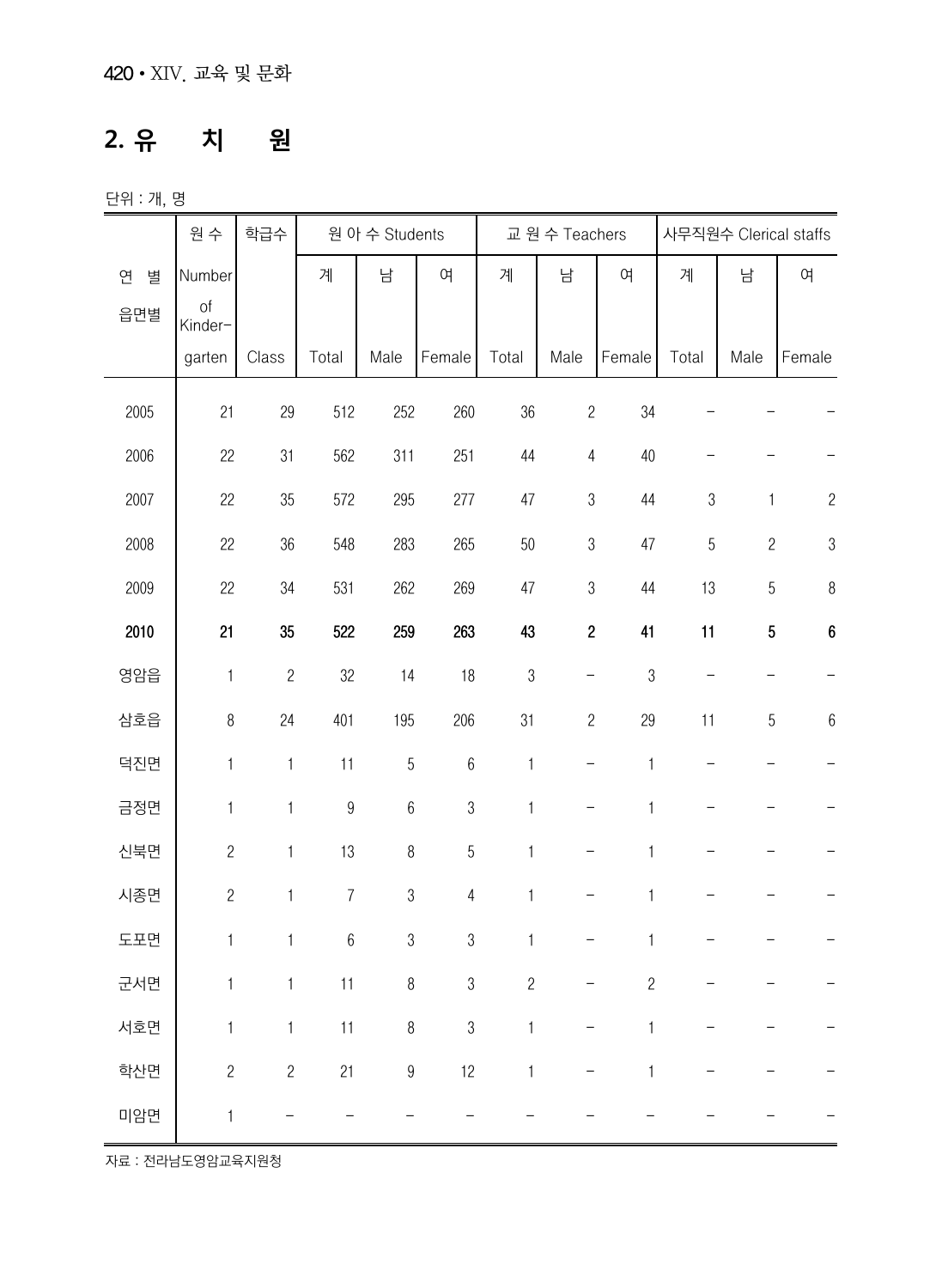# **Kindergartens**

|                  | 재취원자수                  |                  | 수료자수 Child completed |                |                |                | 보통교실수 Classrooms |                  |                   |                 |
|------------------|------------------------|------------------|----------------------|----------------|----------------|----------------|------------------|------------------|-------------------|-----------------|
| 계                | Child re-admitted<br>남 | 여                | 계                    | 남              | 여              | 계              | 보통교실             | 유희실              | 공작실               |                 |
|                  |                        |                  |                      |                |                |                |                  |                  |                   | Year &          |
|                  |                        |                  |                      |                |                |                |                  | Play             | Workshop          | Eup, Myeon      |
| Total            | Male                   | Female           | Total                | Male           | Female         | Total          | Classroom        | $-room$          | -Room             |                 |
| 240              | 121                    | 119              | 393                  | 200            | 193            | 29             | 29               |                  |                   | 2005            |
| 218              | 120                    | 98               | 278                  | 146            | 132            | 35             | 35               |                  |                   | 2006            |
| 272              | 157                    | 115              | 329                  | 181            | 148            | 38             | 38               |                  |                   | 2007            |
| 215              | 111                    | 104              | 346                  | 169            | 177            | 43             | 43               | $\,6\,$          |                   | 2008            |
| 224              | 110                    | 114              | 279                  | 136            | 143            | $44\,$         | 41               | $\sqrt{3}$       |                   | 2009            |
| 260              | 120                    | 140              | 296                  | 154            | 142            | 44             | 41               | $\boldsymbol{3}$ |                   | 2010            |
| 12               | $\,6\,$                | $6\,$            | 31                   | 19             | 12             | $\overline{c}$ | $\sqrt{2}$       |                  |                   | Yeongam-eup     |
| 206              | 94                     | 112              | 206                  | 104            | 102            | 25             | 22               | $\sqrt{3}$       | $\qquad \qquad -$ | Samho-eup       |
| $\boldsymbol{6}$ | $\mathbf{1}$           | $\sqrt{5}$       | $\overline{7}$       | $\mathfrak 3$  | $\overline{4}$ | 1              | $\mathbf{1}$     | <sup>-</sup>     |                   | Deokjin-myeon   |
| $\overline{4}$   | $\mathbf{1}$           | $\mathfrak 3$    | $\overline{7}$       | $\overline{4}$ | $\mathfrak 3$  | 1              | $\mathbf{1}$     |                  |                   | Geumjeong-myeon |
| $\boldsymbol{6}$ | $\sqrt{2}$             | $\sqrt{4}$       | $\overline{7}$       | $\overline{c}$ | 5              | $\overline{c}$ | $\overline{c}$   |                  |                   | Sinbuk-myeon    |
| $\mathfrak 3$    | $\overline{c}$         | $\mathbf{1}$     | $\overline{4}$       | $\mathbf{2}$   | $\overline{c}$ | $\mathbf{1}$   | $\mathbf 1$      |                  |                   | Sijong-myeon    |
| $\mathbf{1}$     | $\mathbf{1}$           |                  | $\overline{4}$       | $\sqrt{2}$     | $\overline{c}$ | $\mathbf{1}$   | $\mathbf{1}$     |                  |                   | Dopo-myeon      |
|                  |                        |                  | 7                    | 5              | $\overline{c}$ | $\overline{c}$ | $\mathbf{2}$     |                  |                   | Gunseo-myeon    |
| $\, 8$           | $6\,$                  | $\overline{c}$   | 8                    | 6              | $\overline{c}$ | $\overline{c}$ | $\mathbf{2}$     |                  |                   | Seoho-myeon     |
| 14               | $\overline{7}$         | $\boldsymbol{7}$ | 15                   | $\overline{7}$ | $\,8\,$        | $6\,$          | $\boldsymbol{6}$ |                  |                   | Haksan-myeon    |
|                  |                        |                  |                      |                |                | $\mathbf{1}$   | $\mathbf{1}$     |                  |                   | Miam-myeon      |

Unit : Places, Person

Source : Yeongam Education hall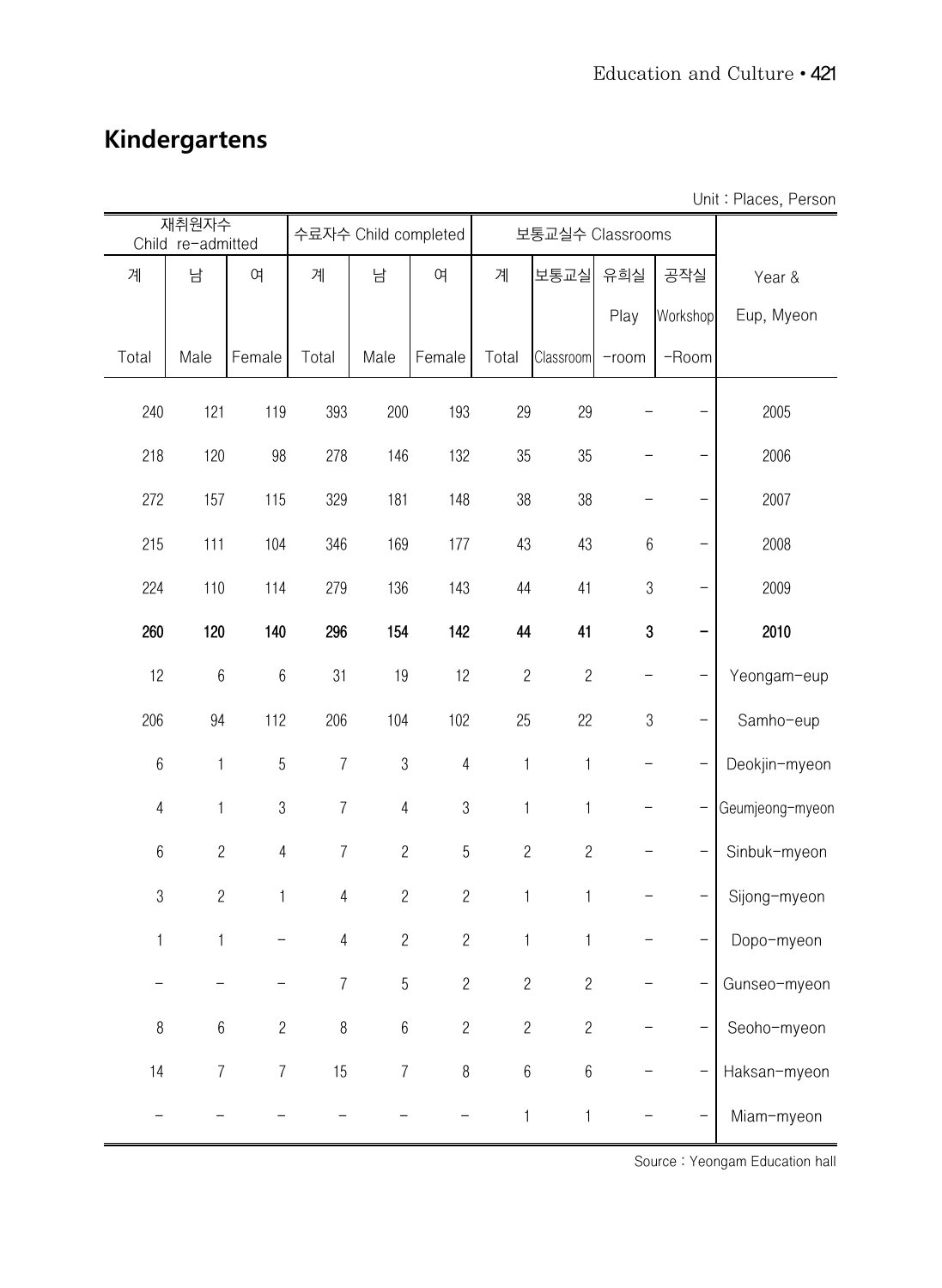#### **3. 초 등 학 교**

단위 : 개, 명, ㎡

|        | 학교수            |                          | 학급수            |        | 학생수      |        | 교원수              |                  |                  |  |
|--------|----------------|--------------------------|----------------|--------|----------|--------|------------------|------------------|------------------|--|
| 연<br>별 | Schools        |                          |                |        | Students |        |                  | Teachers         |                  |  |
| 읍면별    | 본교             | 분교                       |                | 계      | 남        | 여      | 계                | 남                | 여                |  |
|        | School         | <b>Branch</b>            | Class          | Total  | Male     | Female | Total            | Male             | Female           |  |
| 2005   | 18             | $\overline{5}$           | 215            | 4,723  | 2,431    | 2,292  | 279              | 157              | 122              |  |
| 2006   | $18$           | $\sqrt{5}$               | 220            | 4,730  | 2,452    | 2,278  | 288              | 155              | 133              |  |
| 2007   | 18             | 5                        | 224            | 4,705  | 2,436    | 2,269  | 298              | 142              | 156              |  |
| 2008   | 18             | $\,3$                    | 214            | 4,355  | 2,246    | 2,109  | 300              | 126              | 174              |  |
| 2009   | 17             | $\sqrt{3}$               | 203            | 4,004  | 2,064    | 1,940  | 292              | 104              | 188              |  |
| 2010   | 17             | $\bf{3}$                 | 193            | 3,729  | 1,926    | 1,803  | 281              | 107              | 174              |  |
| 영암읍    | $\mathbf{1}$   | $\qquad \qquad -$        | 30             | 815    | 422      | 393    | 41               | $\boldsymbol{9}$ | 32               |  |
| 삼호읍    | $\overline{5}$ | <sup>-</sup>             | 81             | 1,897  | 959      | 938    | 108              | 38               | $70$             |  |
| 덕진면    | $\mathbf{1}$   | —                        | $\,6$          | 46     | 21       | 25     | $\boldsymbol{9}$ | $\overline{4}$   | $\overline{5}$   |  |
| 금정면    | $\mathbf{1}$   | $\overline{\phantom{0}}$ | $\overline{7}$ | 73     | 45       | 28     | 11               | $\overline{4}$   | $\overline{7}$   |  |
| 신북면    | $\mathbf{1}$   | $\mathbf{1}$             | 13             | 196    | 120      | 76     | 18               | $\boldsymbol{9}$ | $\boldsymbol{9}$ |  |
| 시종면    | $\overline{c}$ | $\mathbf{1}$             | 12             | 159    | 84       | 75     | 19               | 10               | $\boldsymbol{9}$ |  |
| 도포면    | $\mathbf{1}$   | $\mathbf{1}$             | 10             | 86     | 52       | 34     | 16               | $\overline{I}$   | $\boldsymbol{9}$ |  |
| 군서면    | $\mathbf{1}$   |                          | $\, 8$         | 127    | 62       | 65     | 13               | $\,6$            | $\boldsymbol{7}$ |  |
| 서호면    | $\mathbf{1}$   |                          | $\,6\,$        | $62\,$ | 34       | 28     | 11               | $\overline{5}$   | $\boldsymbol{6}$ |  |
| 학산면    | $\overline{c}$ |                          | 14             | 223    | 107      | 116    | $26\,$           | 12               | 14               |  |
| 미암면    | $\mathbf{1}$   | $\qquad \qquad -$        | $\,6\,$        | $45\,$ | $20\,$   | 25     | $\boldsymbol{9}$ | $\sqrt{3}$       | $\,6\,$          |  |

자료 : 전라남도영암교육지원청

주 : 1) 교지면적은 대지, 체육장의 합계임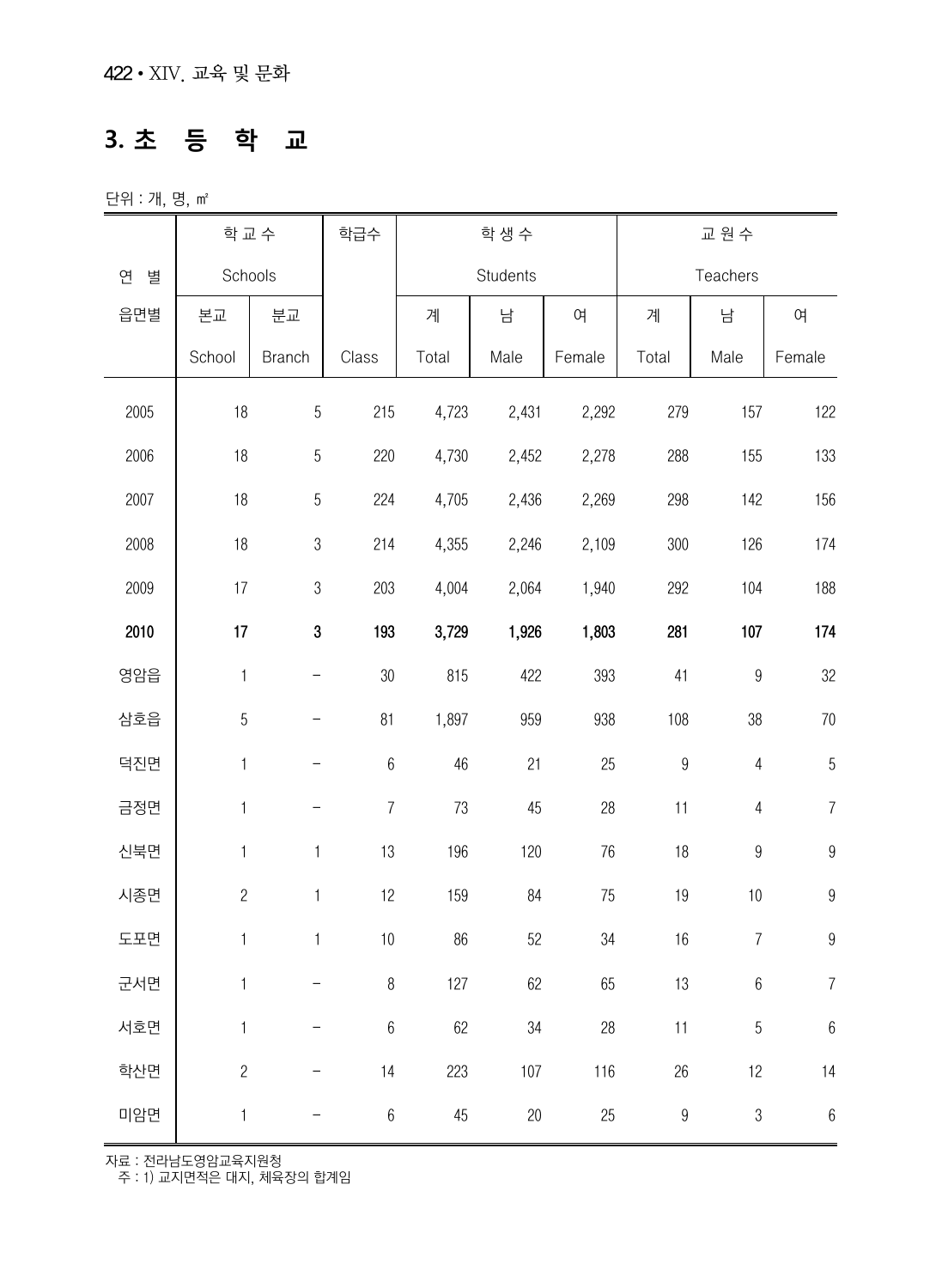# **Elementary School**

| Unit: number, person, m <sup>2</sup> |  |  |  |  |
|--------------------------------------|--|--|--|--|
|--------------------------------------|--|--|--|--|

|                | 사무직원수           |                | 졸업자 Graduation |                  | 교지면적            | 건물면적     | 보통교실       |                 |
|----------------|-----------------|----------------|----------------|------------------|-----------------|----------|------------|-----------------|
|                | Clerical staffs |                | 졸업자수           | 진학자수             | 1)              |          |            | Year &          |
| 계              | 남               | 여              |                | Entrants         | <b>Building</b> | Building | Classrooms | Eup, Myeon      |
| Total          | Male            | Female         | Graduates      | higher<br>school | Site            |          |            |                 |
| 88             | 57              | 31             | 686            | 686              | 387,509         | 79,461   | 215        | 2005            |
| 89             | 58              | 31             | 667            | 667              | 382,370         | 74,968   | 220        | 2006            |
| 84             | 56              | 28             | 715            | 715              | 388,376         | 78,572   | 224        | 2007            |
| 79             | 50              | 29             | 726            | 726              | 357,442         | 82,088   | 214        | 2008            |
| 76             | 48              | 28             | 647            | 647              | 342,219         | 77,039   | 209        | 2009            |
| 76             | 49              | 27             | 656            | 656              | 342,219         | 81,801   | 193        | 2010            |
| $\, 8$         | 5               | $\mathfrak 3$  | 153            | 153              | 33,093          | 10,248   | 30         | Yeongam-eup     |
| 21             | 13              | $\, 8$         | 279            | 279              | 76,170          | 27,636   | 81         | Samho-eup       |
| $\overline{4}$ | $\overline{c}$  | $\overline{c}$ | 5              | 5                | 14,454          | 2,634    | $6\,$      | Deokjin-myeon   |
| 5              | $\mathfrak 3$   | $\overline{c}$ | 13             | 13               | 15,996          | 4,333    | 7          | Geumjeong-myeon |
| 5              | $\overline{4}$  | $\mathbf{1}$   | 44             | 44               | 31,618          | 7,690    | 13         | Sinbuk-myeon    |
| $\overline{7}$ | 5               | $\overline{c}$ | 33             | 33               | 61,540          | 7,602    | 12         | Sijong-myeon    |
| 5              | $\sqrt{3}$      | $\overline{c}$ | 12             | 12               | 21,584          | 3,154    | 10         | Dopo-myeon      |
| 5              | $\sqrt{3}$      | $\sqrt{2}$     | 33             | 33               | 22,468          | 5,870    | 8          | Gunseo-myeon    |
| $\overline{4}$ | $\overline{c}$  | $\overline{c}$ | 17             | 17               | 15,191          | 3,873    | 6          | Seoho-myeon     |
| $\,8\,$        | $\,6\,$         | $\overline{c}$ | 54             | 54               | 32,522          | 5,870    | 14         | Haksan-myeon    |
| $\overline{4}$ | $\sqrt{3}$      | $\mathbf{1}$   | 13             | 13               | 17,583          | 2,891    | 6          | Miam-myeon      |

Source : Yeongam Education hall

Note : 1) School land is total of building site and ground for P.E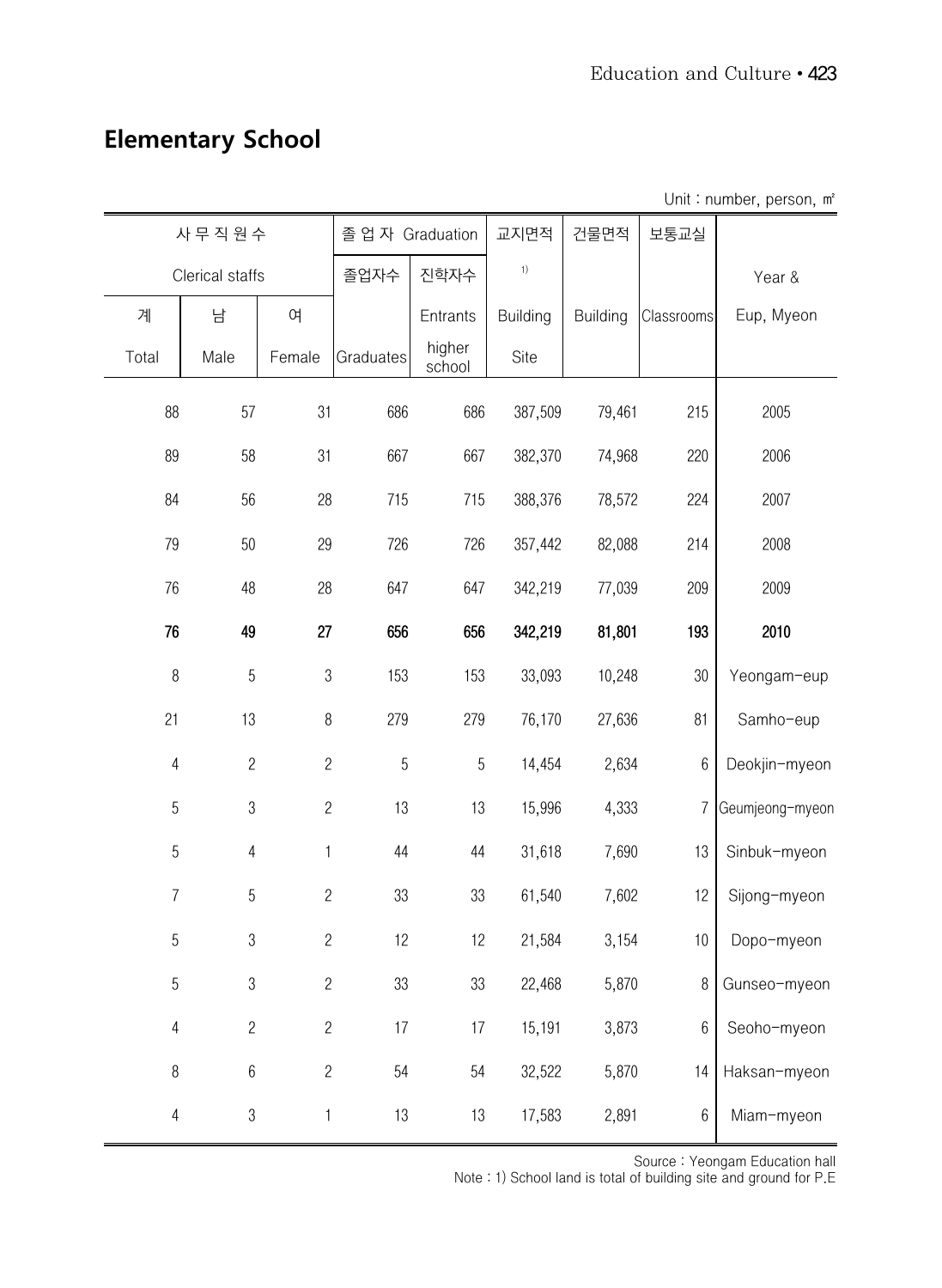#### **4. 중 학 교 (국·공립)**

단위 : 개, 명, ㎡

|        |                  | 학교수               | 학급수                       |        | 학생수      |        | 교원수              |                |                  |  |
|--------|------------------|-------------------|---------------------------|--------|----------|--------|------------------|----------------|------------------|--|
| 연<br>별 | Number of School |                   |                           |        | Students |        |                  | Teachers       |                  |  |
| 읍면별    | 본교               | 분교                |                           | 계      | 남        | 여      | 계                | 남              | 여                |  |
|        | School           | <b>Branch</b>     | Class                     | Total  | Male     | Female | Total            | Male           | Female           |  |
| 2005   | $10$             |                   | 57                        | 1,383  | 842      | 541    | 145              | 70             | 75               |  |
| 2006   | $10$             |                   | 62                        | 1,485  | 893      | 592    | 151              | 76             | 75               |  |
| 2007   | $10$             | $\qquad \qquad -$ | 67                        | 1,542  | 917      | 625    | 153              | 75             | 78               |  |
| 2008   | 10               |                   | 65                        | 1,525  | 942      | 583    | 145              | 73             | 72               |  |
| 2009   | $10$             |                   | 65                        | 1,525  | 942      | 583    | 145              | 73             | $72\,$           |  |
| 2010   | $10\,$           |                   | 61                        | 1,502  | 933      | 569    | 135              | 64             | 71               |  |
| 영암읍    | $\mathbf{1}$     |                   | $\overline{9}$            | 261    | 261      |        | 18               | $\, 8$         | $10$             |  |
| 삼호읍    | $\sqrt{2}$       |                   | 25                        | 776    | 421      | 355    | 43               | 20             | 23               |  |
| 덕진면    |                  |                   | $\qquad \qquad -$         |        |          |        |                  |                |                  |  |
| 금정면    | $\mathbf{1}$     |                   | $\mathfrak 3$             | $30\,$ | 13       | 17     | $\boldsymbol{9}$ | $6\,$          | $\sqrt{3}$       |  |
| 신북면    | $\mathbf{1}$     |                   | $\,6\,$                   | 117    | $72\,$   | 45     | 13               | $\mathbf 5$    | $\, 8$           |  |
| 시종면    |                  |                   |                           |        |          |        |                  |                |                  |  |
| 도포면    | $\mathbf{1}$     |                   | $\sqrt{3}$                | $35\,$ | 21       | 14     | 10               | $\sqrt{4}$     | $\boldsymbol{6}$ |  |
| 군서면    | $\mathbf{1}$     |                   | $\sqrt{3}$                | 62     | 35       | 27     | $10$             | $\mathfrak{Z}$ | $\boldsymbol{7}$ |  |
| 서호면    | $\mathbf{1}$     |                   | $\sqrt{3}$                | 49     | 25       | 24     | $\boldsymbol{9}$ | 5              | $\sqrt{4}$       |  |
| 학산면    | $\mathbf{1}$     |                   | $\,6\,$                   | 137    | 64       | 73     | 14               | 11             | $\sqrt{3}$       |  |
| 미암면    | $\mathbf{1}$     |                   | $\ensuremath{\mathbf{3}}$ | 35     | 21       | 14     | $\boldsymbol{9}$ | $\sqrt{2}$     | $\boldsymbol{7}$ |  |

자료 : 전라남도영암교육지원청

주 : 1) 교지면적은 대지, 체육장의 합계임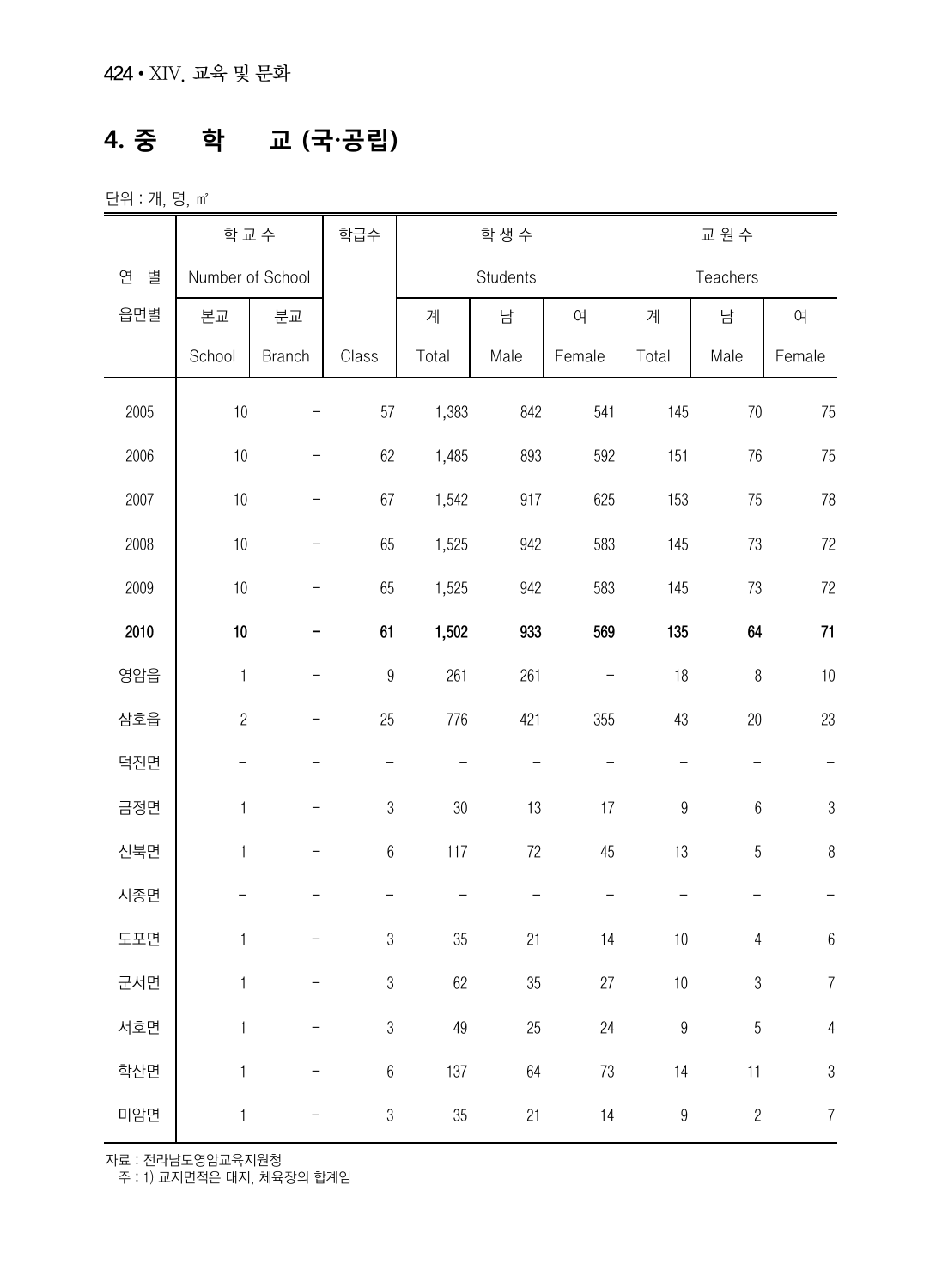|                |                 |                |            |                  |                  |                            |              |                          | Unit: number, person, m <sup>2</sup> |
|----------------|-----------------|----------------|------------|------------------|------------------|----------------------------|--------------|--------------------------|--------------------------------------|
|                | 사무직원수           |                |            | 졸업자 Graduation   | 입학자              | 교지면적                       | 건물           | 보통교실                     |                                      |
|                | Clerical staffs |                | 졸업자수       | 진학자수             |                  | $\left\vert \right\rangle$ |              |                          | Year &                               |
| 계              | 남               | 여              |            | Entrants         | Entrants         | <b>Building</b>            | <b>Build</b> | Class                    | Eup, Myeon                           |
| Total          | Male            | Female         | Graduates  | higher<br>school |                  | Site                       | $-$ ing      | $-room$                  |                                      |
| $30\,$         | 24              | $\,6\,$        | 388        |                  | 521              | 163                        | 27,057       | 57                       | 2005                                 |
| 31             | 25              | $6\,$          | 394        | -                | 524              | 179,284                    | 30,997       | 60                       | 2006                                 |
| 31             | 26              | $\sqrt{5}$     | 458        | —                | 541              | 163,288                    | 27,223       | 66                       | 2007                                 |
| 32             | 26              | $6\,$          | 498        | 496              | 499              | 175,778                    | 30,983       | 65                       | 2008                                 |
| 32             | 26              | $6\,$          | 498        | 496              | 499              | 175,778                    | 30,983       | 65                       | 2009                                 |
| 32             | 23              | 9              | 510        | 510              | 467              | 175,778                    | 31,147       | 61                       | 2010                                 |
| $\sqrt{4}$     | $\sqrt{3}$      | 1              | 95         | 95               | 77               | 39,651                     | 3,777        | $\boldsymbol{9}$         | Yeongam-eup                          |
| $\, 8$         | $6\,$           | $\mathbf{2}$   | 269        | 269              | 232              | 31,201                     | 12,738       | 25                       | Samho-eup                            |
|                |                 |                |            |                  |                  |                            |              |                          | Deokjin-myeon                        |
| $\overline{c}$ | $\sqrt{2}$      |                | 14         | 14               | 11               |                            |              | $\sqrt{3}$               | Geumjeong-myeon                      |
| $\mathfrak 3$  | $\overline{c}$  | $\mathbf{1}$   | 39         | 39               | 40               | 29,213                     | 3,432        | $6\,$                    | Sinbuk-myeon                         |
|                |                 |                |            |                  |                  |                            |              | $\overline{\phantom{0}}$ | Sijong-myeon                         |
| $\sqrt{3}$     | $\sqrt{2}$      | $\mathbf{1}$   | 11         | 11               | $\boldsymbol{9}$ | 21,140                     | 1,765        | $\sqrt{3}$               | Dopo-myeon                           |
| $\sqrt{3}$     | $\overline{c}$  | $\mathbf 1$    | 15         | 15               | 16               |                            | 1,995        | 3                        | Gunseo-myeon                         |
| $\mathfrak 3$  | $\overline{c}$  | $\mathbf{1}$   | 14         | 14               | $18$             | 17,174                     | 2,153        | $\mathfrak 3$            | Seoho-myeon                          |
| $\mathfrak 3$  | $\mathfrak{S}$  |                | 48         | 48               | 52               | 20,220                     | 3,406        | $6\,$                    | Haksan-myeon                         |
| $\mathfrak 3$  | $\mathbf{1}$    | $\overline{c}$ | $\sqrt{5}$ | $\sqrt{5}$       | 12               | 17,179                     | 1,881        | $\mathfrak 3$            | Miam-myeon                           |

## **Middle School (National And Public)**

Source : Yeongam Education hall

Note : 1) School land is total of building site and ground for  $P \cdot E$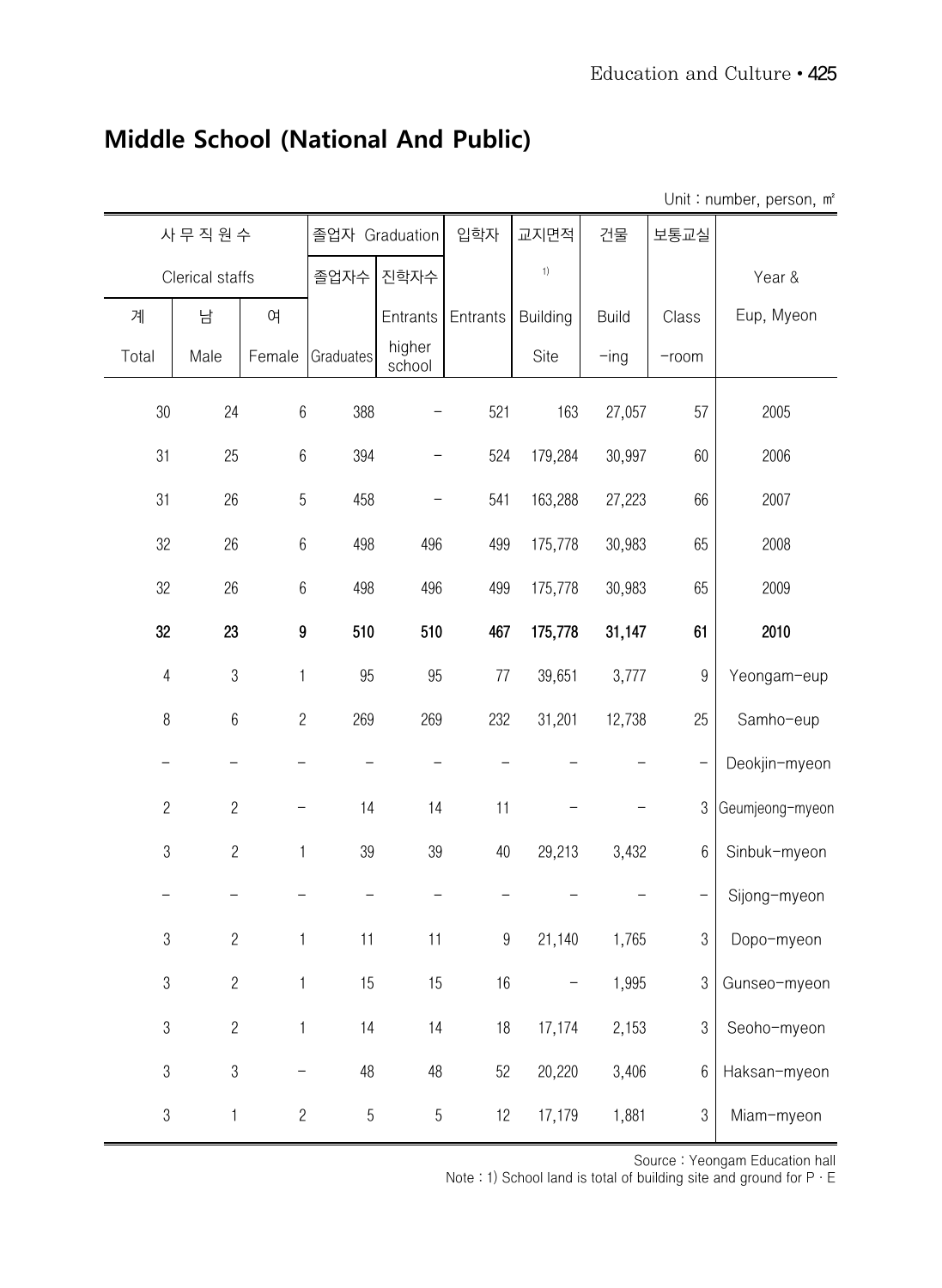#### **5. 중 학 교 (사립)**

단위 : 개, 명, ㎡

|        |                | 학교수                      | 학급수              | 학생수   |                   |        | 교원수    |          |                | 사무직원수          |                 |              |
|--------|----------------|--------------------------|------------------|-------|-------------------|--------|--------|----------|----------------|----------------|-----------------|--------------|
| 연<br>별 | School         | Number of                |                  |       | Students          |        |        | Teachers |                |                | Clerical staffs |              |
| 읍면별    | 본교             | 분교                       |                  | 계     | 남                 | 여      | 계      | 남        | 여              | 계              | 남               | 여            |
|        |                | School   Branch          | Class            | Total | Male              | Female | Total  | Male     | Female         | Total          | Male            | Female       |
| 2005   | $\overline{c}$ |                          | 15               | 443   | 80                | 363    | 34     | 19       | 15             | $\mathfrak 3$  | $\overline{c}$  | $\mathbf{1}$ |
| 2006   | $\overline{c}$ | $\qquad \qquad -$        | 15               | 426   | 82                | 344    | 34     | 18       | 16             | $\mathfrak 3$  | $\sqrt{2}$      | $\mathbf{1}$ |
| 2007   | $\overline{c}$ | $\overline{\phantom{0}}$ | 15               | 431   | 80                | 351    | 34     | 19       | 15             | $\sqrt{3}$     | $\overline{c}$  | $\mathbf{1}$ |
| 2008   | $\overline{c}$ | $\qquad \qquad -$        | 15               | 414   | 65                | 349    | 31     | 18       | 13             | $\mathfrak 3$  | $\overline{c}$  | $\mathbf{1}$ |
| 2009   | $\sqrt{2}$     | -                        | 14               | 389   | 66                | 323    | 31     | 16       | 15             | $\sqrt{3}$     | $\sqrt{2}$      | 1            |
| 2010   | $\sqrt{2}$     | -                        | 13               | 377   | 62                | 315    | $30\,$ | 16       | 14             | $\bf 3$        | $\sqrt{2}$      | 1            |
| 영암읍    | $\mathbf{1}$   |                          | $\boldsymbol{9}$ | 275   | $\qquad \qquad -$ | 275    | 17     | $\, 8$   | $\overline{9}$ |                |                 |              |
| 삼호읍    |                |                          |                  |       |                   |        |        |          |                |                |                 |              |
| 덕진면    |                |                          |                  |       |                   |        |        |          |                |                |                 |              |
| 금정면    |                |                          |                  |       |                   |        |        |          |                |                |                 |              |
| 신북면    |                |                          |                  |       |                   |        |        |          |                |                |                 |              |
| 시종면    | $\mathbf{1}$   |                          | $\overline{4}$   | 102   | 62                | 40     | 13     | $\, 8$   | 5              | $\mathfrak{S}$ | $\overline{c}$  | $\mathbf{1}$ |
| 도포면    |                |                          |                  |       |                   |        |        |          |                |                |                 |              |
| 군서면    |                |                          |                  |       |                   |        |        |          |                |                |                 |              |
| 서호면    |                |                          |                  |       |                   |        |        |          |                |                |                 |              |
| 학산면    |                |                          |                  |       |                   |        |        |          |                |                |                 |              |
| 미암면    |                |                          |                  |       |                   |        |        |          |                |                |                 |              |

자료 : 전라남도영암교육지원청

주 : 1) 교지면적은 대지, 체육장의 합계임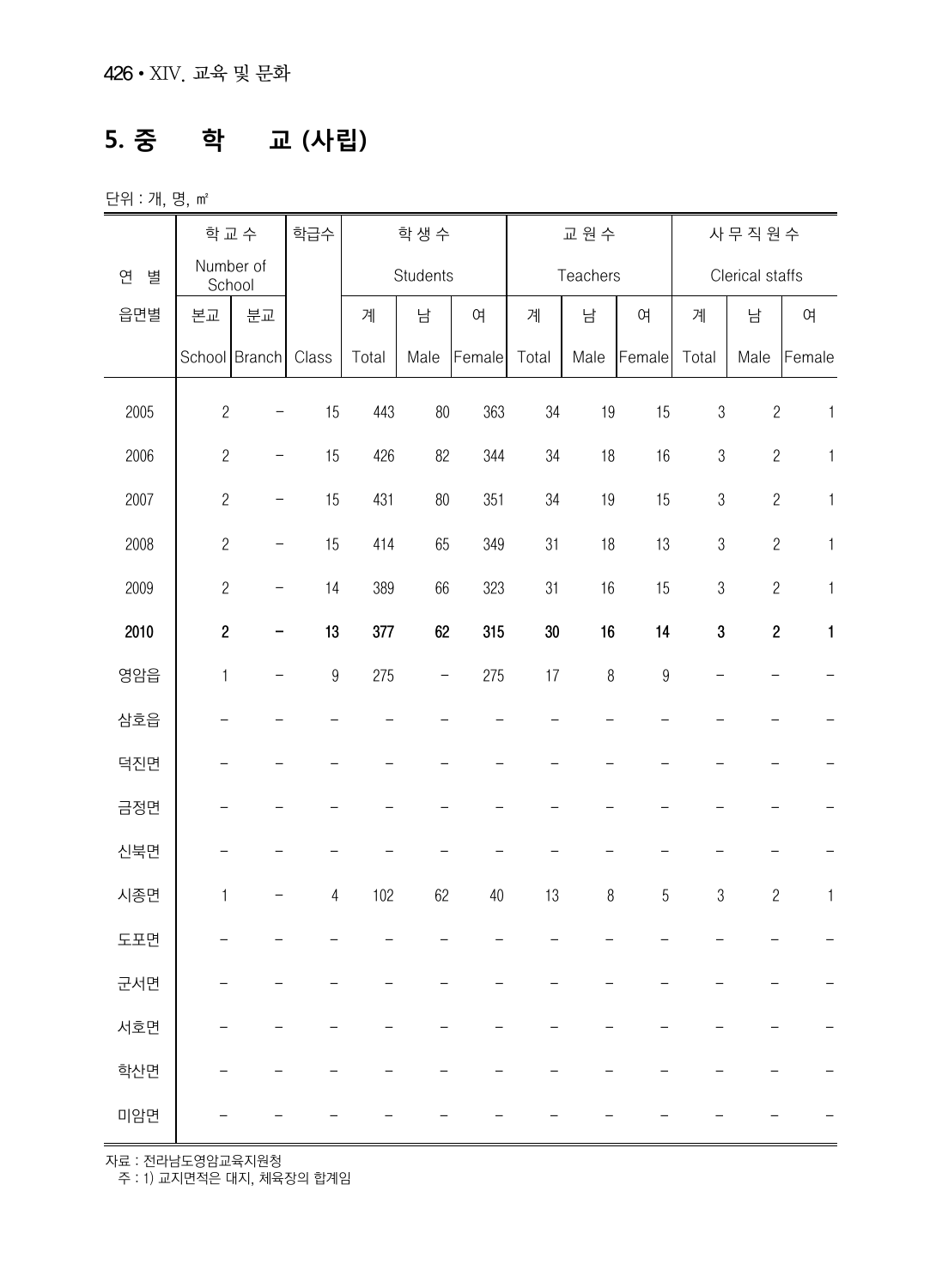|           |                |          |                 |                 |                  | Unit: number, person, m <sup>2</sup> |
|-----------|----------------|----------|-----------------|-----------------|------------------|--------------------------------------|
|           | 졸업자 Graduation | 입학자      | 교지면적            | 건물면적            | 보통교실             |                                      |
| 졸업자수      | 진학자수           |          | $1)$            |                 |                  | Year &                               |
|           | Entrants       | Entrants | <b>Building</b> | <b>Building</b> | Classroom        | Eup, Myeon                           |
| Graduates | higher school  |          | Site            |                 |                  |                                      |
| 144       |                | 161      | 13,400          | 5,306           | 15               | 2005                                 |
| 141       |                | 131      | 13,400          | 5,306           | 15               | 2006                                 |
| 133       |                | 148      | 14,450          | 5,306           | 15               | 2007                                 |
| 150       | 150            | 142      | 13,400          | 5,306           | 15               | 2008                                 |
| 124       | 123            | 106      | 13,400          | 5,306           | 14               | 2009                                 |
| 144       | 144            | 131      | 42,470          | 5,306           | 13               | 2010                                 |
| 94        | 94             | 98       | 29,070          | 2,134           | $\boldsymbol{9}$ | Yeongam-eup                          |
|           |                |          |                 |                 |                  | Samho-eup                            |
|           |                |          |                 |                 |                  | Deokjin-myeon                        |
|           |                |          |                 |                 |                  | Geumjeong-myeon                      |
|           |                |          |                 |                 |                  | Sinbuk-myeon                         |
| $50\,$    | $50\,$         | 33       | 13,400          | 3,172           | 4                | Sijong-myeon                         |
|           |                |          |                 |                 |                  | Dopo-myeon                           |
|           |                |          |                 |                 |                  | Gunseo-myeon                         |
|           |                |          |                 |                 |                  | Seoho-myeon                          |
|           |                |          |                 |                 |                  | Haksan-myeon                         |
|           |                |          |                 |                 |                  | Miam-myeon                           |

# **Middle School (Private)**

Source : Yeongam Education hall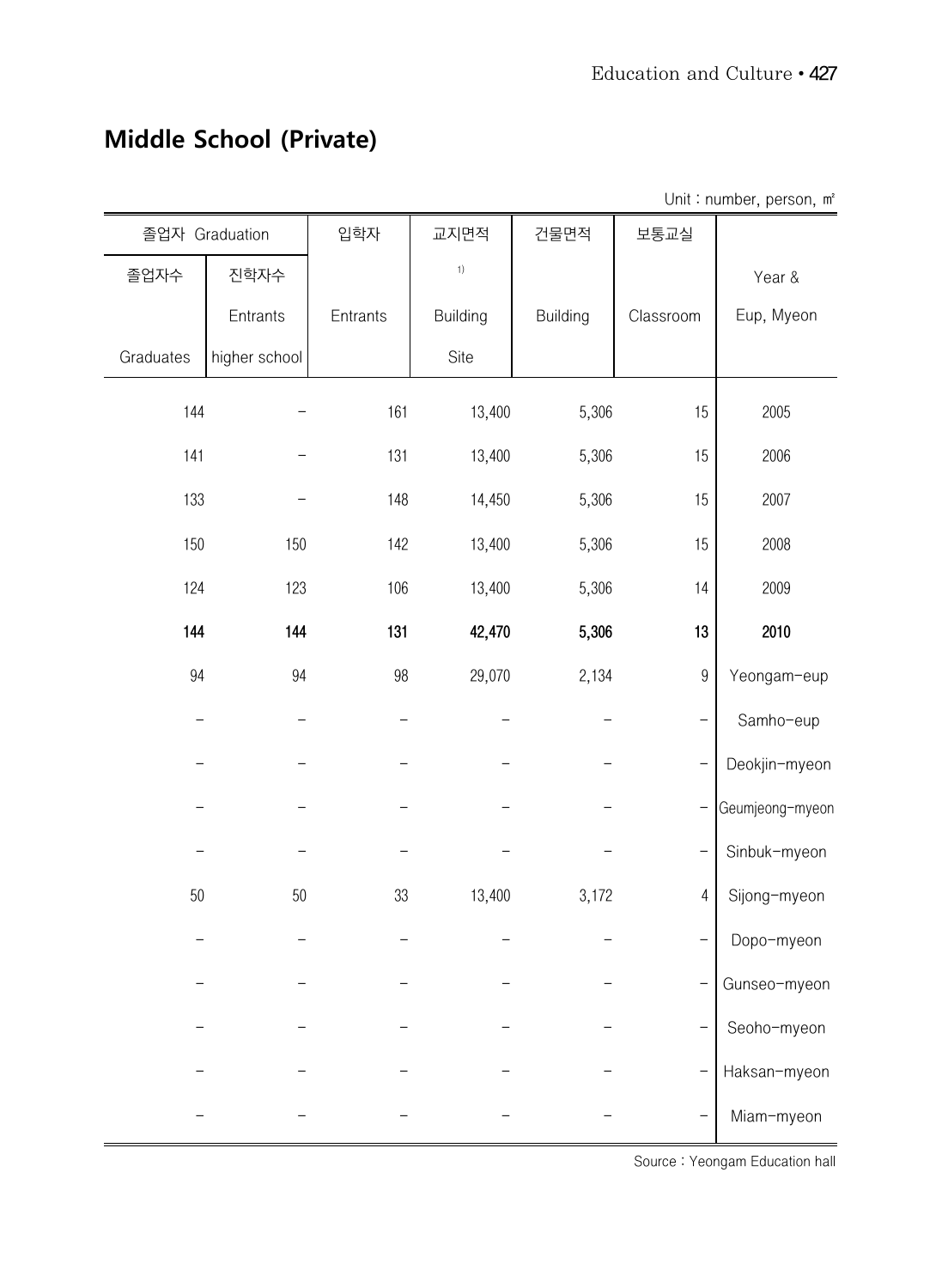#### **6. 일 반 계 고 등 학 교 (국·공립)**

단위 : 개, 명, ㎡

|        |                  | 학교수                      | 학급수    |       | 학생수      |        |        | 교원수      |        | 사무직원수          |                 |                                |
|--------|------------------|--------------------------|--------|-------|----------|--------|--------|----------|--------|----------------|-----------------|--------------------------------|
| 연<br>별 |                  | Number of<br>School      |        |       | Students |        |        | Teachers |        |                | Clerical staffs |                                |
| 학교별    | 본교               | 분교                       |        | 계     | 남        | 여      | 계      | 남        | 여      | 계              | 남               | 여                              |
|        |                  | School Branch            | Class  | Total | Male     | Female | Total  | Male     | Female | Total          | Male            | Female                         |
| 2005   | $\overline{c}$   |                          | 15     | 351   | 290      | 61     | 41     | 28       | 13     | $\overline{7}$ | $\overline{4}$  | $\sqrt{3}$                     |
| 2006   | $\overline{c}$   |                          | 15     | 363   | 294      | 69     | $40\,$ | 27       | 13     | $\overline{7}$ | $\sqrt{5}$      | $\sqrt{2}$                     |
| 2007   | $\overline{c}$   | -                        | 16     | 416   | 347      | 69     | $39\,$ | 28       | 11     | $\overline{7}$ | $\mathbf 5$     | $\sqrt{2}$                     |
| 2008   | $\overline{c}$   |                          | $19$   | 467   | 385      | 82     | 41     | 27       | 14     | $\overline{7}$ | $\sqrt{5}$      | $\overline{c}$                 |
| 2009   | $\mathfrak{Z}$   | $\overline{\phantom{0}}$ | $30\,$ | 778   | 707      | 71     | 49     | 42       | 23     | 14             | $\, 8$          | $\,6\,$                        |
| 2010   | $\boldsymbol{2}$ |                          | $20\,$ | 493   | 411      | 82     | 42     | 32       | $10\,$ | 13             | $\sqrt{5}$      | $\bf 8$                        |
| 영암고    |                  |                          |        |       |          |        |        |          |        |                |                 | 1 - 12 321 321 - 25 19 6 4 3 1 |
| 낭주고    | $\overline{1}$   |                          |        |       |          |        |        |          |        |                |                 | 8 172 90 82 17 13 4 9 2 7      |

자료 : 영암고등학교, 낭주고등학교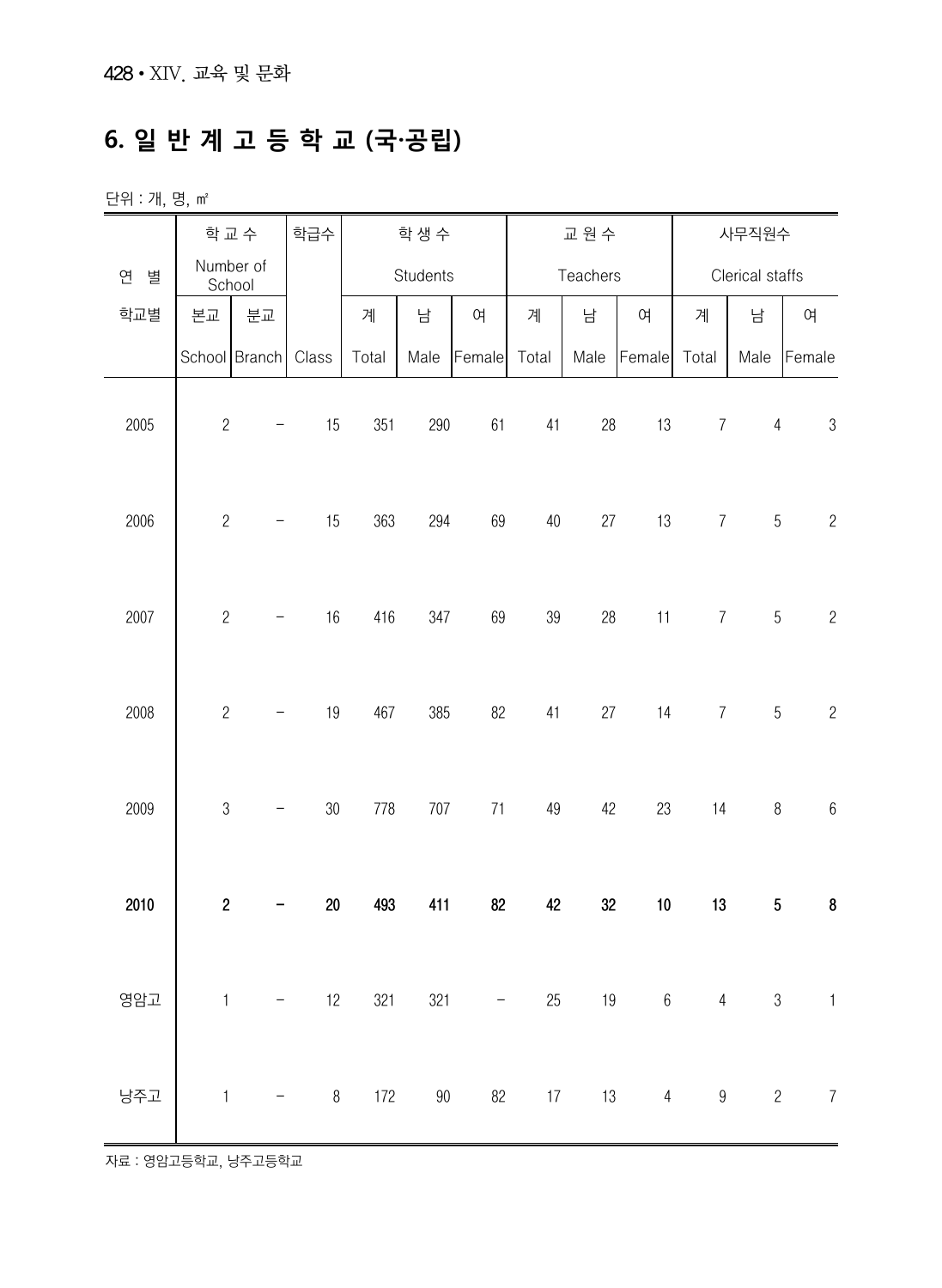#### **General High School (National And Public)**

Unit : number, person, ㎡ 졸업자 Graduation 입학자수현황 니 업익사구연왕 김 교지면적 건물면적 보통교실<br>New Admitted Children 교지면적 건물면적 보통교실 Year & Schools 졸업자수 진학자수 입학정원 입학자수 Entrants to **New**<br>Admitted Building Building Classrooms Graduates higher school Applicant | Children | Site 111 - - 128 35,362 8,947 15 2005 112 - - 132 48,115 8,947 15 2006 110 - - 159 35,362 8,976 16 2007 124 116 180 181 35,362 8,976 25 2008 221 206 280 282 35,362 14,941 37 2009 153 152 168 169 74,982 10,719 20 2010 112 111 112 113 39,651 6,781 12 영암고 41 41 56 56 35,331 3,938 8 낭주고

Source : high school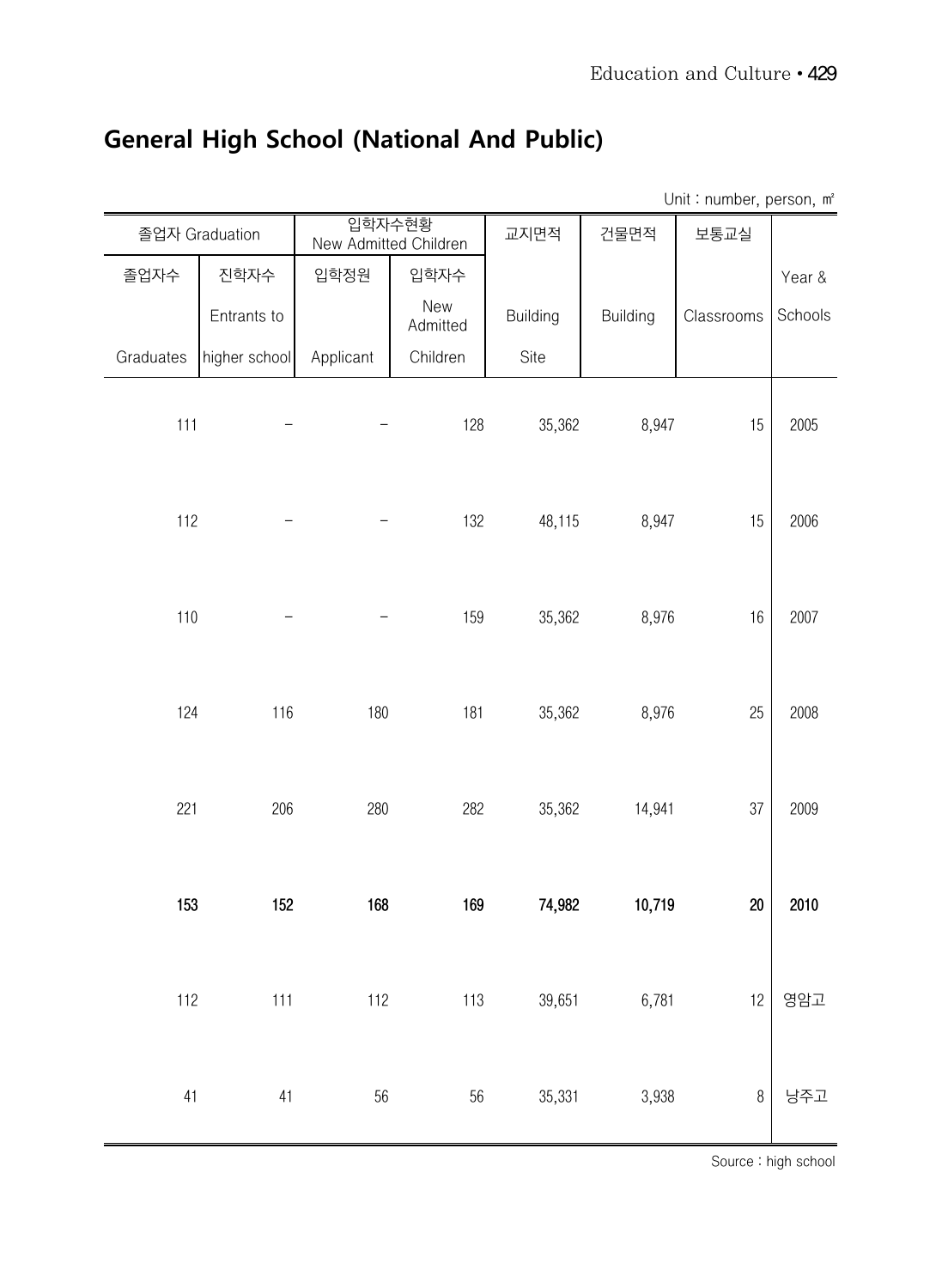# **7. 일 반 계 고 등 학 교 (사립)**

단위 : 개, 명, ㎡

|        | 학교수          |                          | 학급수   |       | 학생수                      |        |        | 교원수      |        |                       | 사무직원수           |              |  |
|--------|--------------|--------------------------|-------|-------|--------------------------|--------|--------|----------|--------|-----------------------|-----------------|--------------|--|
| 연<br>별 | School       | Number of                |       |       | Students                 |        |        | Teachers |        |                       | Clerical staffs |              |  |
| 학교별    | 본교           | 분교                       |       | 계     | 남                        | 여      | 계      | 남        | 여      | 계                     | 남               | 여            |  |
|        |              | School   Branch          | Class | Total | Male                     | Female | Total  | Male     | Female | Total                 | Male            | Female       |  |
| 2005   | $\mathbf{1}$ | $\qquad \qquad -$        | 15    | 434   |                          | 434    | 35     | 18       | 17     | $6\,$                 | $\sqrt{5}$      | $\mathbf{1}$ |  |
| 2006   | $\mathbf{1}$ |                          | 15    | 431   |                          | 431    | $35\,$ | $19$     | $16\,$ | $\,6\,$               | $\sqrt{5}$      | $\mathbf{1}$ |  |
| 2007   | $\mathbf{1}$ | -                        | 15    | 418   |                          | 418    | $35\,$ | $18$     | $17\,$ | $\boldsymbol{6}$      | $\sqrt{5}$      | $\mathbf{1}$ |  |
| 2008   | $\mathbf{1}$ | $\mathbf{1}$             | 15    | 428   |                          | 428    | 33     | 16       | $17\,$ | $\,6\,$               | $\overline{5}$  | $\mathbf{1}$ |  |
| 2009   | $\mathbf{1}$ | $\qquad \qquad -$        | 15    | 428   |                          | 428    | $33\,$ | 17       | $16\,$ | $6\,$                 | $\sqrt{5}$      | $\mathbf{1}$ |  |
| 2010   | $\mathbf{1}$ |                          | 15    | 440   |                          | 440    | 32     | 17       | 15     | $\boldsymbol{6}$      | $\sqrt{5}$      | $\mathbf{1}$ |  |
| 영암여고   | $\mathbf 1$  | $\overline{\phantom{a}}$ | 15    |       | 440<br>$\qquad \qquad -$ |        | 440    | 32       | 17     | 15<br>$6\overline{6}$ | $5\phantom{.0}$ | $\mathbf{1}$ |  |

자료 : 영암여자고등학교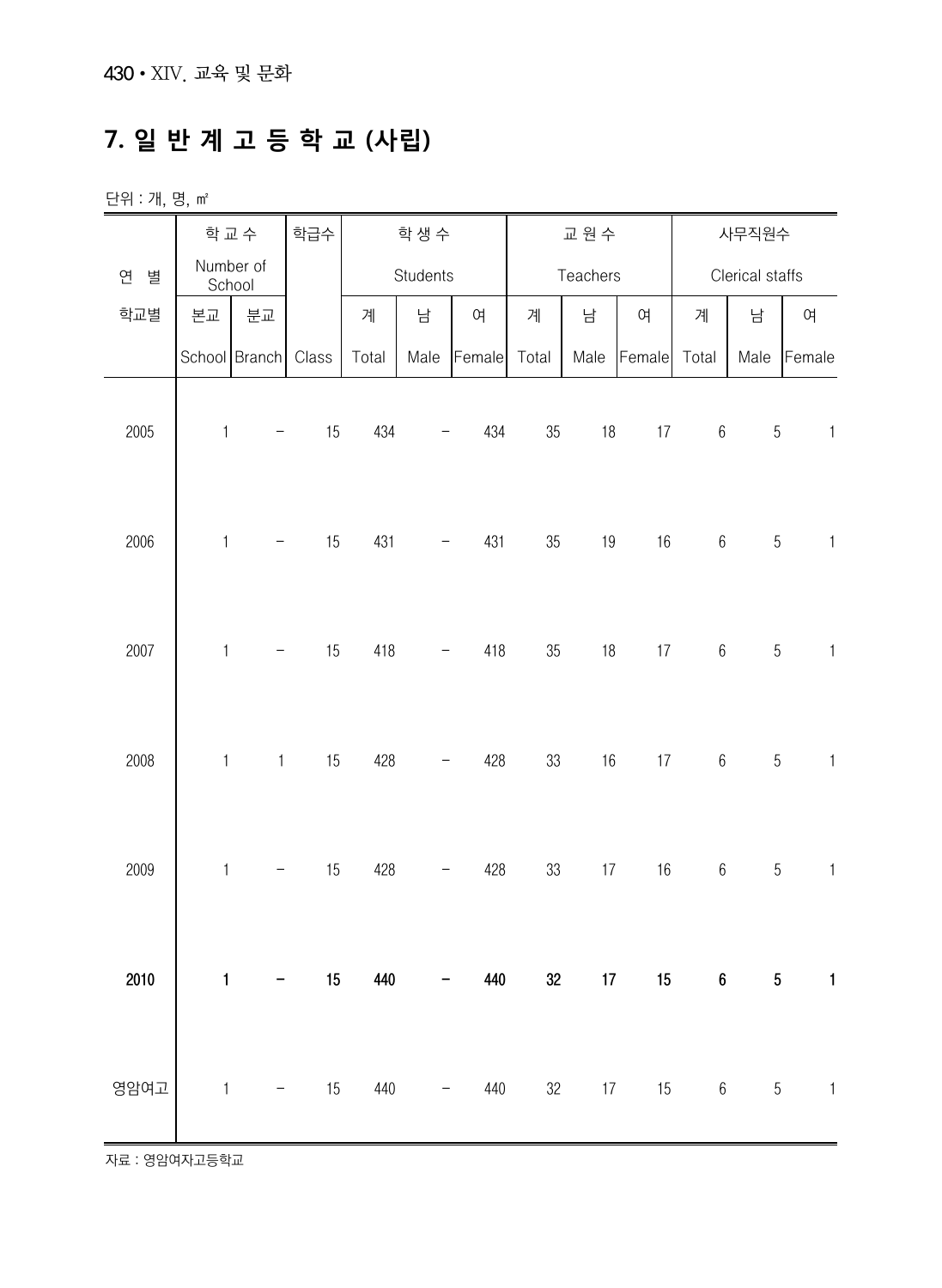#### **General High School (Private)**

졸업자 Graduation 입학자수현황 니일시구연왕 교지면적 건물면적 보통교실<br>New Admitted Children 고지면적 건물면적 보통교실 Year & Schools 졸업자수 진학자수 입학정원 입학자수 Entrants to **New**<br>Admitted Building Building Classrooms Graduates higher school Applicant | Children | Site 144 - - 144 26,426 5,410 15 2005 141 - - 142 29,070 6,566 15 2006 142 - - 143 29,070 6,566 16 2007 139 139 155 157 29,070 6,566 15 2008 131 131 140 139 29,070 6,566 15 2009 138 138 151 151 29,070 6,530 15 2010 138 138 151 151 29,070 6,530 15 high school

Unit : number, person, ㎡

Source : high school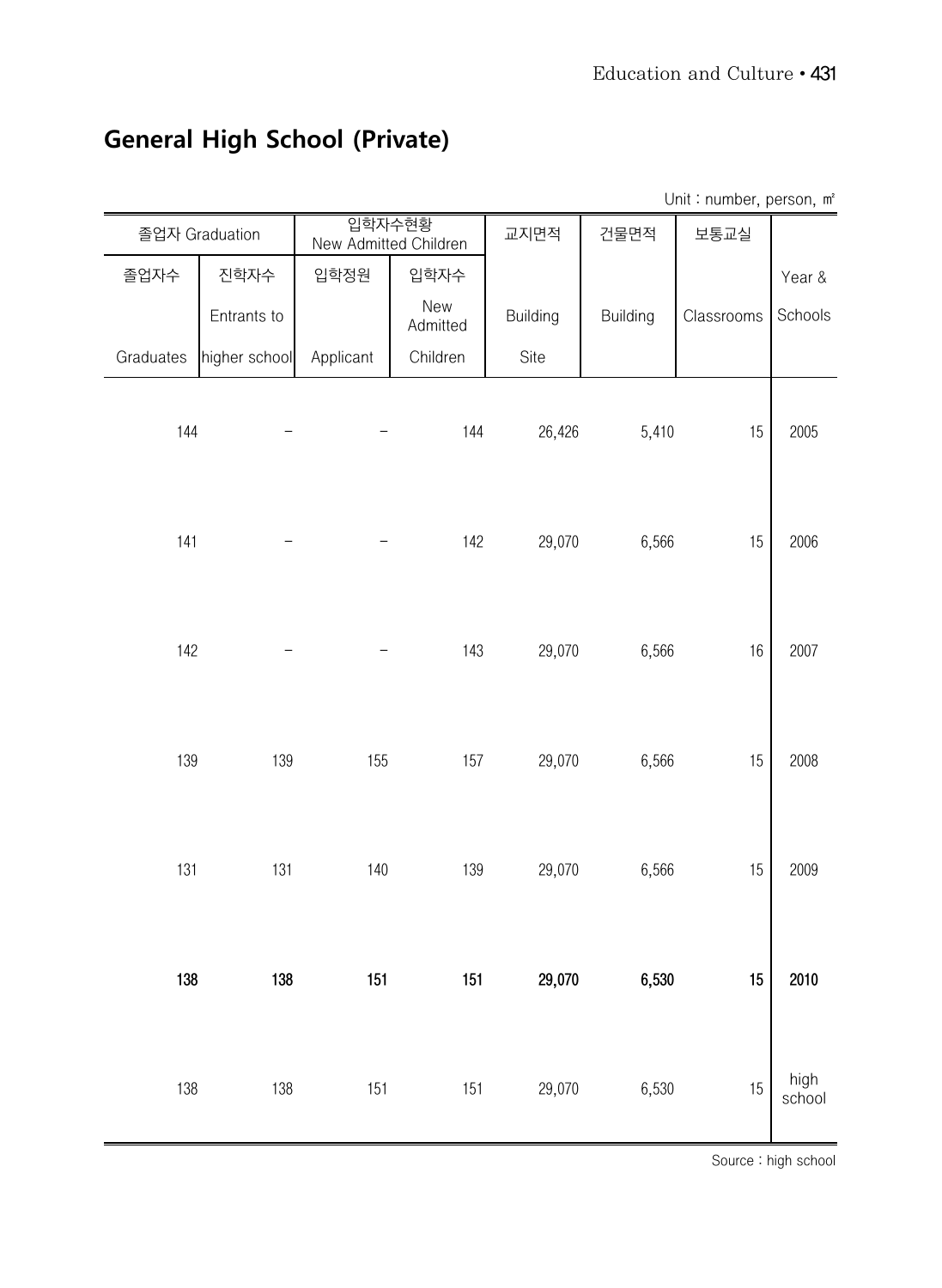### **8. 전 문 계 고 등 학 교 (국·공립)**

단위 : 개, 명, ㎡

|                       |                | 학교수                 | 학급수    |       | 학생수      |               | 교원수    |          |                             | 사무직원수 |                  |                                 |
|-----------------------|----------------|---------------------|--------|-------|----------|---------------|--------|----------|-----------------------------|-------|------------------|---------------------------------|
| 연<br>별                |                | Number of<br>School |        |       | Students |               |        | Teachers |                             |       | Clerical staffs  |                                 |
| 학교별                   | 본교             | 분교                  |        | 계     | 남        | 여             | 계      | 남        | 여                           | 계     | 남                | 여                               |
|                       |                | School Branch       | Class  | Total | Male     | Female        | Total  | Male     | Female                      | Total | Male             | Female                          |
| 2005                  | $\overline{c}$ |                     | 21     | 401   | 258      | 143           | 56     | 33       | 23                          | 14    | $10$             | $\overline{4}$                  |
| 2006                  | $\overline{2}$ |                     | 21     | 381   | 240      | 141           | 55     | 38       | 17                          | 14    | 10               | $\overline{4}$                  |
| 2007                  | $\overline{c}$ | -                   | $20\,$ | 384   | 249      | 135           | $50\,$ | 37       | 13                          | 12    | $\boldsymbol{9}$ | $\sqrt{3}$                      |
| 2008                  | $\overline{c}$ |                     | 21     | 388   | 250      | 138           | 49     | 35       | 14                          | 12    | $\, 8$           | $\overline{4}$                  |
| 2009                  | $\mathfrak{B}$ | -                   | 33     | 536   | 319      | 217           | 183    | 69       | $40\,$                      | 16    | 11               | $\mathbf 5$                     |
| 2010                  | $\sqrt{2}$     |                     | 22     | 390   | 250      | 140           | 49     | 33       | $16\,$                      | 12    | $\bf 8$          | 4                               |
| 영암전자<br>) 급드 .<br>과학고 |                |                     |        |       |          |               |        |          | 1 - 7 137 75 62 17 11 6 4 4 |       |                  | $\overline{a}$                  |
| 구림공고                  | $\mathbf 1$    |                     | 15     |       |          | 253 175 78 32 |        |          | 22                          |       |                  | $10 \qquad 8 \qquad 4 \qquad 4$ |

자료 : 영암전자과학고등학교, 구림공업고등학교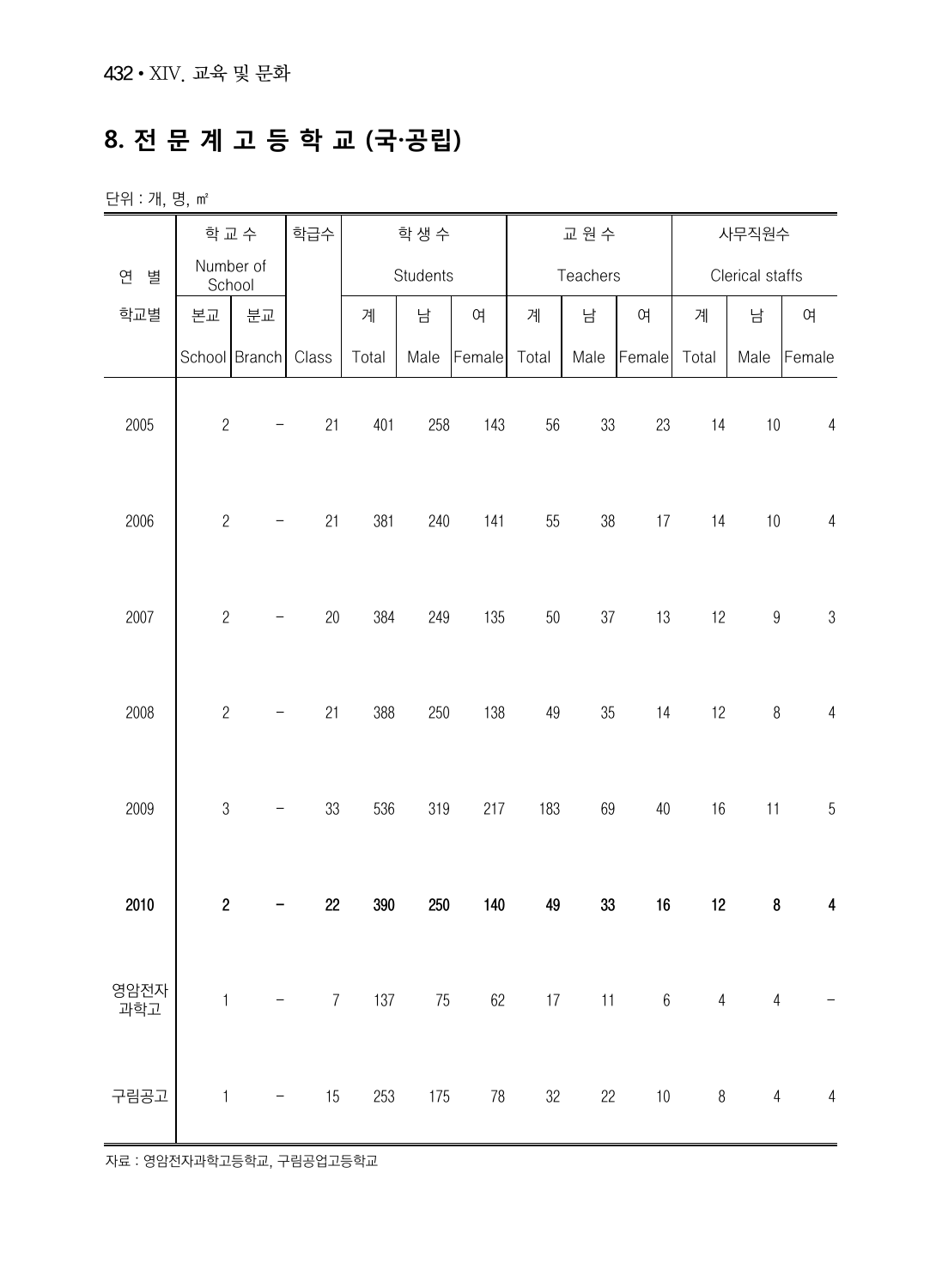# **Vocational High School (National And Public)**

Unit : number, person, m<sup>2</sup>

|           | 졸업자 Graduation | 입학자수현황<br>New Admitted Children |                 | 교지면적            | 건물면적            | 보통교실       |             |
|-----------|----------------|---------------------------------|-----------------|-----------------|-----------------|------------|-------------|
| 졸업자수      | 진학자수           | 입학정원                            | 입학자수            |                 |                 |            | Year &      |
|           | Entrants to    |                                 | New<br>Admitted | <b>Building</b> | <b>Building</b> | Classrooms | Schools     |
| Graduates | higher school  | Applicant                       | Children        | Site            |                 |            |             |
| 167       |                |                                 | 140             | 63,255          | 14,956          | 21         | 2005        |
| 139       |                |                                 | 133             | 89,295          | 14,888          | 21         | 2006        |
| 115       |                |                                 | 126             | 89,295          | 14,940          | 20         | 2007        |
| 127       | 49             | 182                             | 143             | 89,295          | 14,940          | 21         | 2008        |
| 186       | 60             | 204                             | 195             | 243,620         | 39,847          | 57         | 2009        |
| 119       | 49             | 135                             | 138             | 89,782          | 14,986          | 22         | 2010        |
| 45        | 28             | 52                              | 55              | 24,265          | 4,995           |            | 영암전자<br>과학고 |
| 74        | 21             | 83                              | 83              | 65,517          | 9,991           | 15         | 구림공고        |

Source : vocational high school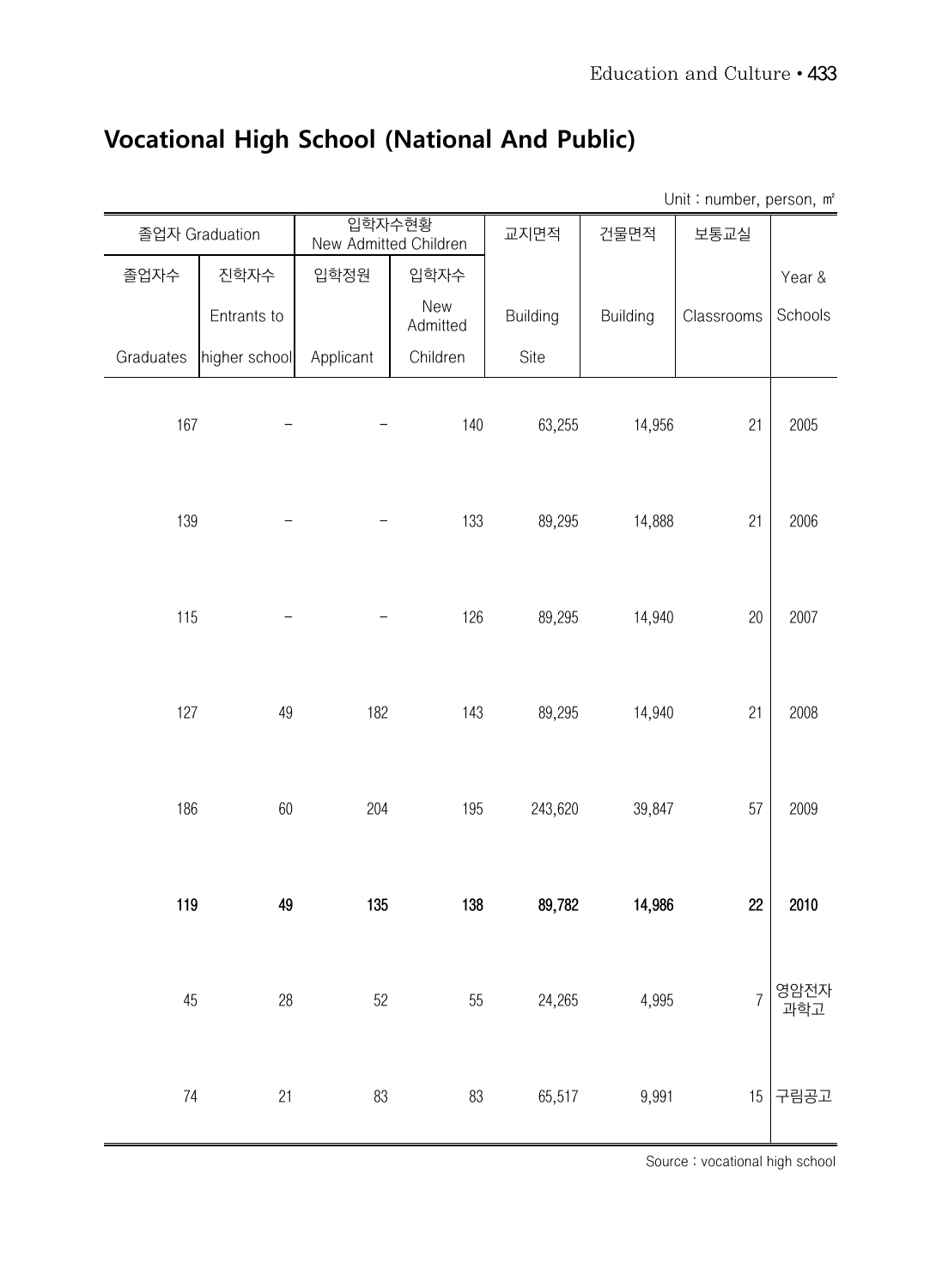#### **9. 대 학 교(2-1)**

단위 : 개, 명, ㎡

|             | 대학수                       | 단 과              | 학 과                  |       | 학생수      |        |        | 교원수      | 사무직원수           |                |
|-------------|---------------------------|------------------|----------------------|-------|----------|--------|--------|----------|-----------------|----------------|
| 연 별         |                           | 대학수              | (학부)                 |       | Students |        |        | Teachers | Clerical staffs |                |
|             |                           |                  | 수                    | 계     | 남        | 여      | 계      | 여        | 계               | 여              |
| 대 학         |                           | No. of           | No. of               |       |          |        |        |          |                 |                |
|             | Number                    |                  | colleges Departments | Total | Male     | Female | Total  | Female   | Total           | Female         |
| 2005        | $\mathbf{1}$              | $\boldsymbol{9}$ | 49                   | 4,851 | 3,015    | 1,836  | 111    | 20       | 62              | 20             |
| 2006        | $\mathbf{1}$              |                  | 29                   | 4,180 | 2,511    | 1,669  | 109    | 20       | 59              | 15             |
| 2007        | $\mathbf{1}$              |                  | 58                   | 3,854 | 2,289    | 1,565  | 102    | 19       | 80              | 24             |
| 2008        | $\mathbbm{1}$             |                  | 60                   | 4,059 | 2,403    | 1,656  | 110    | 19       | 83              | 23             |
| 2009        | $\mathbf 1$               |                  | 33                   | 2,788 | 983      | 1,805  | $99\,$ | 15       | 21              | $\overline{7}$ |
| 2010        | $\mathbf{1}$              |                  | 32                   | 2,814 | 934      | 1,880  | 99     | 13       | 23              | $\overline{7}$ |
| 동아인재<br>대학교 | $\ensuremath{\mathsf{1}}$ |                  | 32                   | 2,814 | 934      | 1,880  | 99     | 13       | 23              | $\overline{7}$ |

자료 : 동아인재대학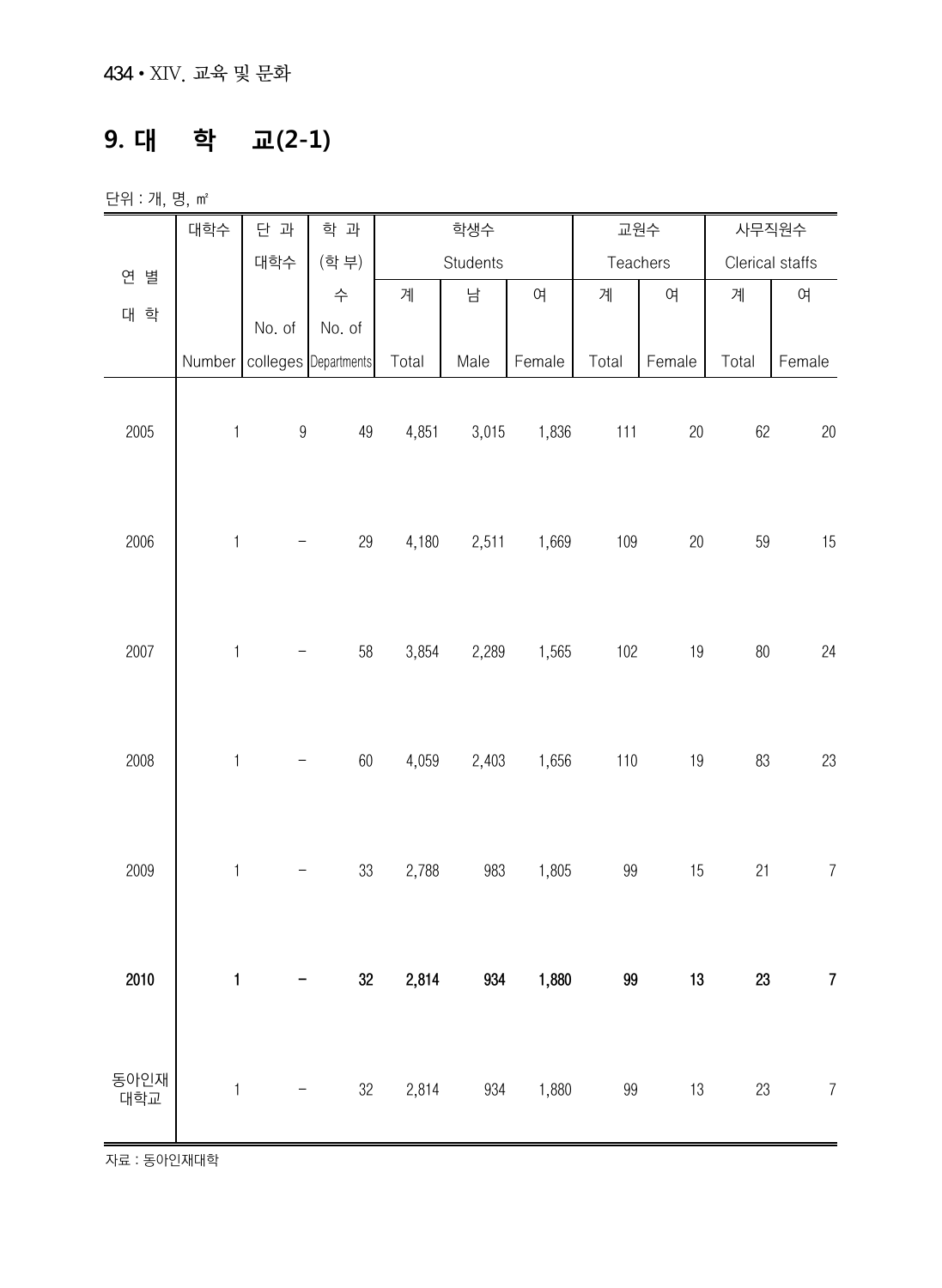#### **Universities**

|       | 졸업자 현황                           |      |                  | 입학자 현황     |          | 교지면적    | 건물면적     |             |
|-------|----------------------------------|------|------------------|------------|----------|---------|----------|-------------|
|       | Graduation                       |      |                  | Entrance   |          |         |          | Year &      |
| 졸업자수  | 진학자수                             | 취업자수 | 입대자수             | 입학지원자수     | 입학자수     | School  |          |             |
|       | Entrants to                      |      | Military         |            |          | land    | Building | University  |
|       | Graduates higher school Employed |      | served           | Applicants | Entrants | area    | area     |             |
| 1,152 | 48                               | 784  | $\, 8$           | 2,563      | 1,054    | 338,346 | 87,555   | 2005        |
| 1,299 | 28                               | 886  | $\overline{4}$   | 2,331      | 854      | 172,400 | 78,900   | 2006        |
| 1,220 | 19                               | 853  | $\overline{4}$   | 2,709      | 1,037    | 196,000 | 82,000   | 2007        |
| 1,047 | 23                               | 728  | $\boldsymbol{9}$ | 3,437      | 1,281    | 219,414 | 84,696   | 2008        |
| 1,221 | 15                               | 776  | 12               | 2,142      | 1,307    | 180,793 | 24,975   | 2009        |
| 1,180 | 31                               | 550  | 11               | 2,840      | 1,402    | 180,793 | 24,975   | 2010        |
| 1,180 | 31                               | 550  | 11               | 2,840      | 1,402    | 180,793 | 24,975   | 동아인재<br>대학교 |

Unit : number, person, ㎡

Source : Donga Injae University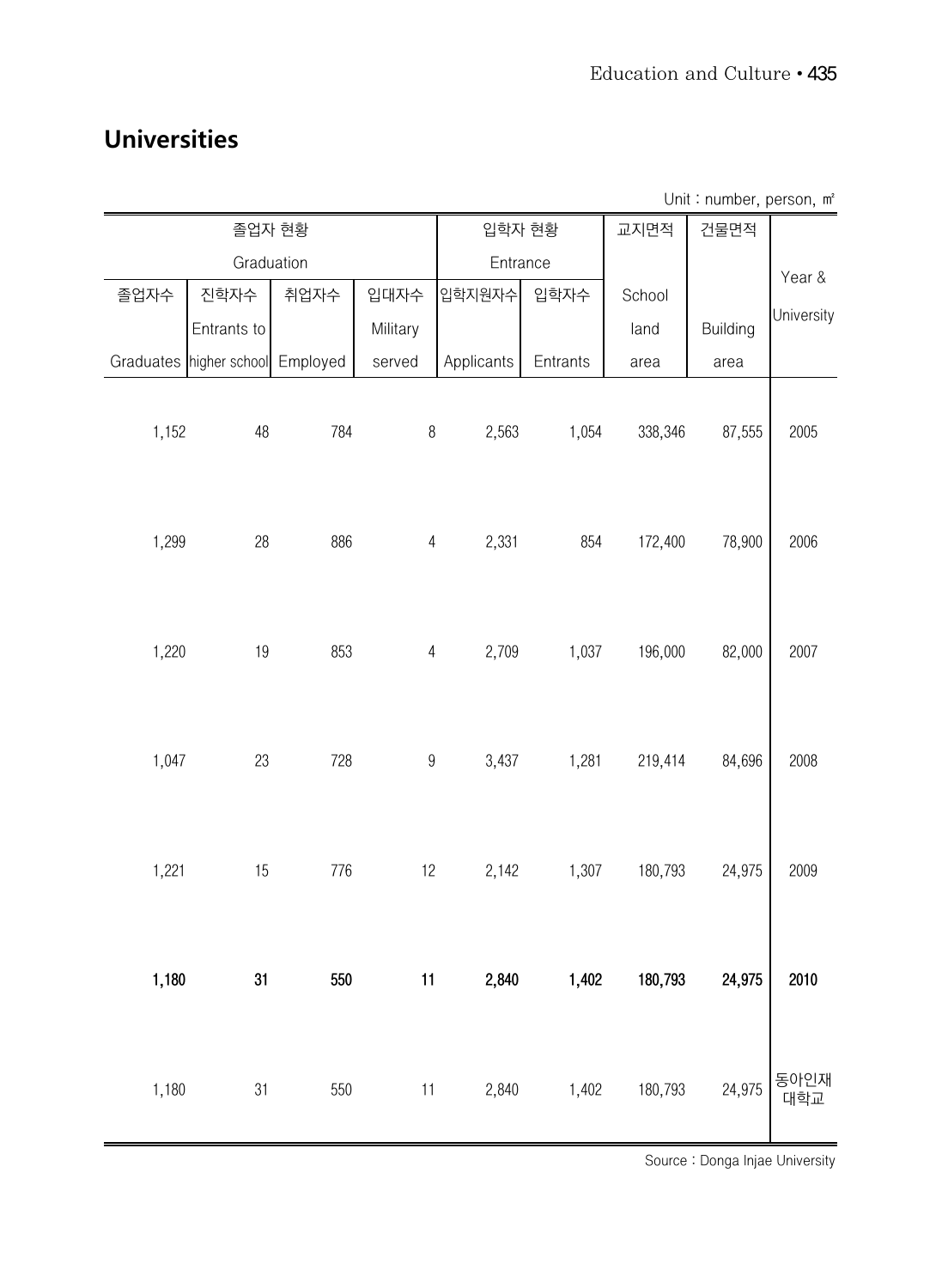#### **9. 대 학 교(2-2)**

단위 : 개, 명, ㎡

|       | 대학수          | 단 과              | 학 과                  |       | 학생수      |                   |       | 교원수      |                 | 사무직원수  |
|-------|--------------|------------------|----------------------|-------|----------|-------------------|-------|----------|-----------------|--------|
| 연 별   |              | 대학수              | (학 부)                |       | Students |                   |       | Teachers | Clerical staffs |        |
|       |              |                  | 수                    | 계     | 남        | 여                 | 계     | 여        | 계               | 여      |
| 대 학   |              | No. of           | No. of               |       |          |                   |       |          |                 |        |
|       | Number       |                  | colleges Departments | Total | Male     | Female            | Total | Female   | Total           | Female |
| 2005  | $\mathbf{1}$ | $\boldsymbol{9}$ | 49                   | 4,851 | 3,015    | 1,836             | 111   | $20\,$   | 62              | 20     |
| 2006  | $\mathbf 1$  |                  | 29                   | 4,180 | 2,511    | 1,669             | 109   | 20       | 59              | 15     |
| 2007  | $\mathbf{1}$ |                  | 58                   | 3,854 | 2,289    | 1,565             | 102   | 19       | $80\,$          | 24     |
| 2008  | $\mathbf{1}$ |                  | 60                   | 4,059 | 2,403    | 1,656             | $110$ | 19       | 83              | 23     |
| 2009  | $\mathbf{1}$ |                  | 64                   | 4,171 | 2,359    | 1,812             | 106   | $17\,$   | 81              | 21     |
| 2010  | $\mathbf{1}$ |                  | 61                   | 5,386 | 3,426    | 1,960             | 504   | 189      | 102             | 36     |
| 대불대학교 | $\mathbf{1}$ |                  | 61                   |       |          | 5,386 3,426 1,960 | 504   | 189      | 102             | 36     |

자료 : 대불대학교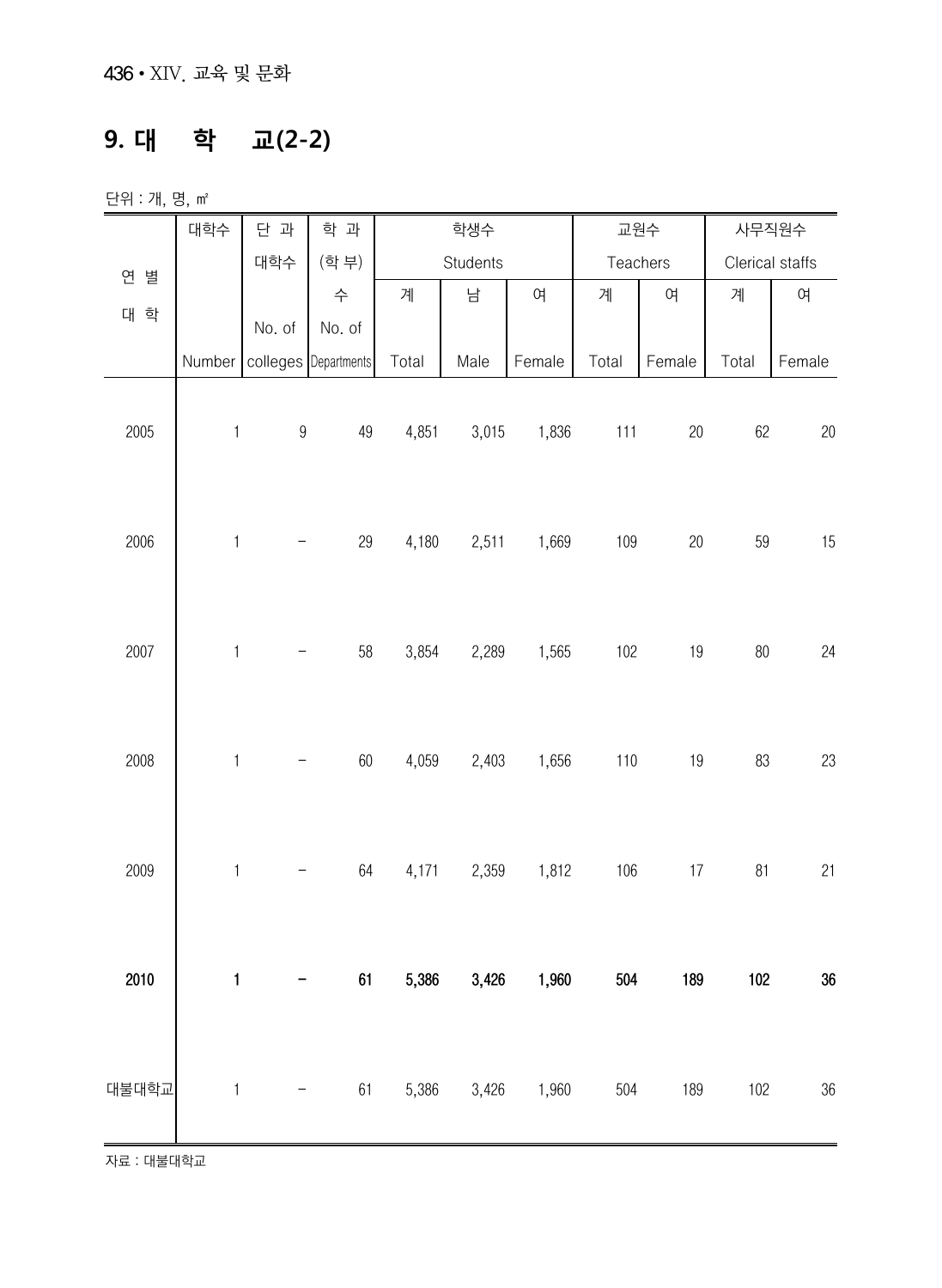#### **Universities(cont'd)**

|       | 졸업자 현황                           |      |                  | 입학자 현황     |          | 교지면적    | onne annou, poroun, m<br>건물면적 |              |
|-------|----------------------------------|------|------------------|------------|----------|---------|-------------------------------|--------------|
|       | Graduation                       |      |                  | Entrance   |          |         |                               | Year &       |
| 졸업자수  | 진학자수                             | 취업자수 | 입대자수             | 입학지원자수     | 입학자수     | School  |                               |              |
|       | Entrants to                      |      | Military         |            |          | land    | <b>Building</b>               | University   |
|       | Graduates higher school Employed |      | served           | Applicants | Entrants | area    | area                          |              |
| 1,152 | 48                               | 784  | $\, 8$           | 2,563      | 1,054    | 338,346 | 87,555                        | 2005         |
| 1,299 | 28                               | 886  | $\overline{4}$   | 2,331      | 854      | 172,400 | 78,900                        | 2006         |
| 1,220 | 19                               | 853  | $\overline{4}$   | 2,709      | 1,037    | 196,000 | 82,000                        | 2007         |
| 1,047 | 23                               | 728  | $\boldsymbol{9}$ | 3,437      | 1,281    | 219,414 | 84,696                        | 2008         |
| 975   | 26                               | 661  | $\boldsymbol{9}$ | 3,367      | 1,230    | 301,935 | 84,696                        | 2009         |
| 798   | 10                               | 512  | 4                | 3,459      | 1,167    | 289,008 | 90,094                        | 2010         |
| 798   | 10                               | 512  | 4                | 3,459      | 1,167    | 289,008 |                               | 90,094 대불대학교 |

Unit: number, person, m<sup>2</sup>

Source : Daebul University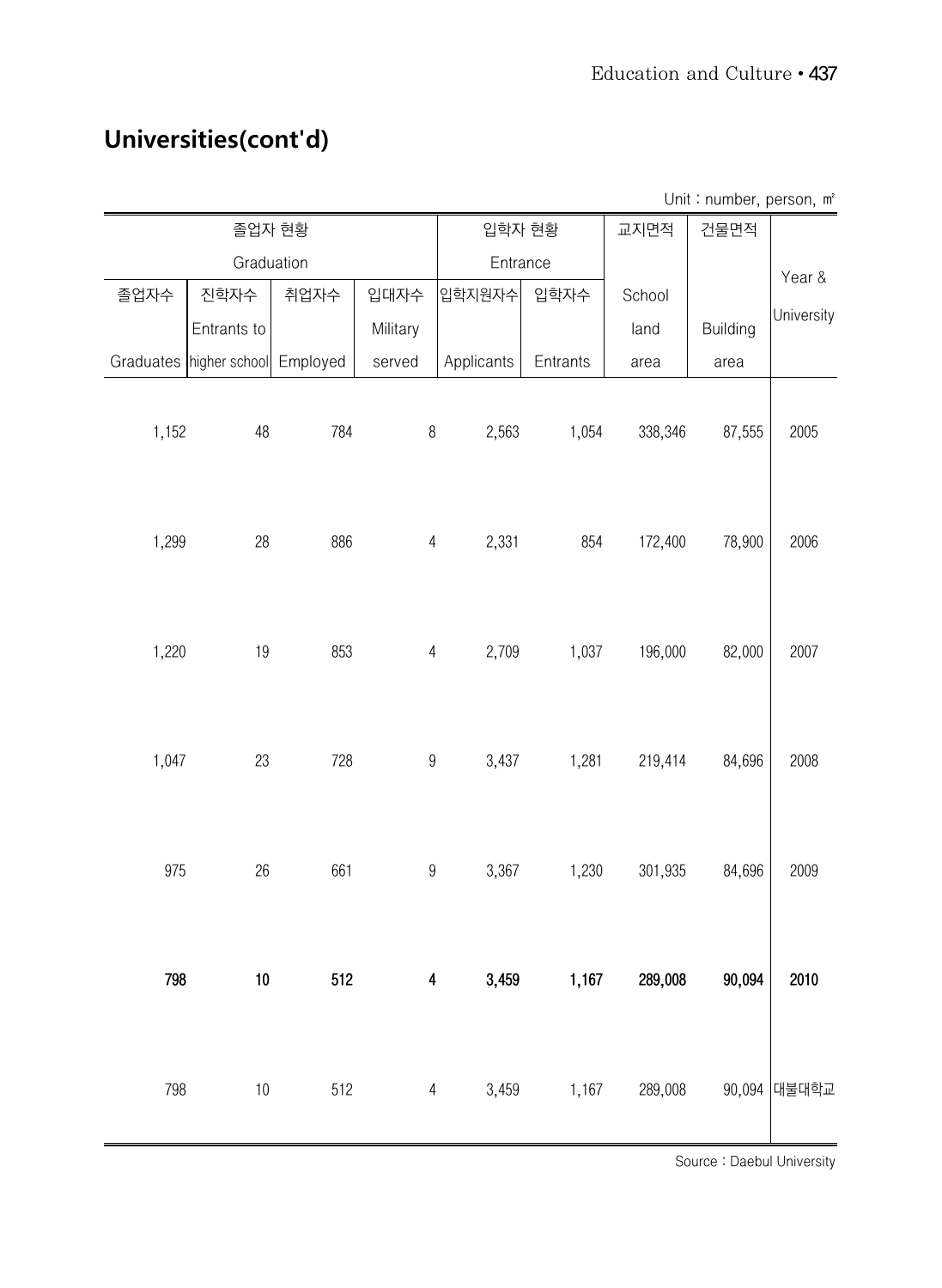#### **10. 대 학 원**

단위 : 개, 명, ㎡

|            | 대학원수             | 학과수       |                  | 입학정원          |                |       | 석사과정학생수     |             | 박사과정학생수      |
|------------|------------------|-----------|------------------|---------------|----------------|-------|-------------|-------------|--------------|
|            |                  | Programs  |                  |               | Entrance quota |       | Students in | Students in |              |
| 연<br>별     |                  |           |                  |               |                |       | MD course   | DD course   |              |
| 대학원        |                  | 석사        | 박사               | 석사            | 박사             | 계     | 여           | 계           | 여            |
|            |                  | <b>MD</b> | DD               | $\mathsf{MD}$ | DD             |       |             |             |              |
|            | Number           | course    | course           | course        | course         | Total | Female      | Total       | Female       |
| 2005       | $\,6\,$          | 42        | $\overline{7}$   | 215           | $10$           | 489   | 146         | 20          | $\,6\,$      |
| 2006       | $\boldsymbol{6}$ | 42        | $\overline{7}$   | 190           | $10$           | 437   | 185         | 14          | $\,6\,$      |
|            |                  |           |                  |               |                |       |             |             |              |
| 2007       | $\sqrt{5}$       | 46        | $\boldsymbol{9}$ | 190           | $10$           | 316   | 185         | 13          | $\sqrt{5}$   |
| 2008       | $5\,$            | $46\,$    | $\,8\,$          | 190           | $10\,$         | 334   | 164         | $\sqrt{4}$  | $\mathbf{1}$ |
| 2009       | $\sqrt{5}$       | 28        | $6\,$            | 190           | $10$           | 302   | 160         | 13          | $\sqrt{5}$   |
| 2010       | $\overline{5}$   | 28        | $\boldsymbol{6}$ | 190           | $10\,$         | 214   | 112         | 12          | $\bf 3$      |
| 대불대<br>대학원 | $\overline{5}$   | 28        | $6\,$            | 190           | $10$           | 214   | 112         | 12          | $\sqrt{3}$   |

자료 : 대불대학교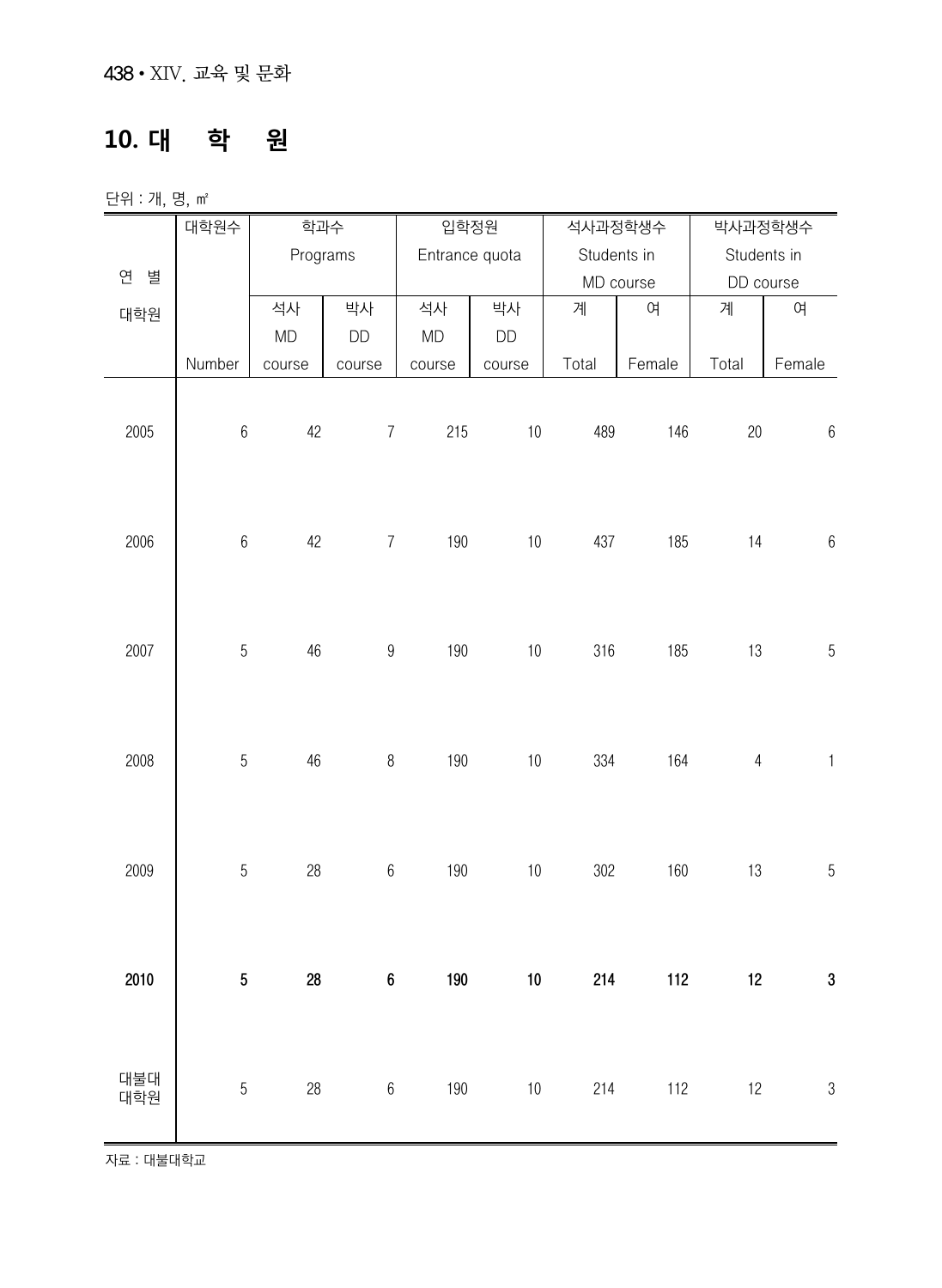#### **Graduate Schools**

| UTIIL · HUITINGI, PEISUIT |          |                |                 |              |                          |                     |          |                |                          |            |
|---------------------------|----------|----------------|-----------------|--------------|--------------------------|---------------------|----------|----------------|--------------------------|------------|
|                           | 교원수      |                | 사무직원수           |              | 졸업자 현황                   |                     | 입학자 현황   |                |                          |            |
|                           |          |                |                 |              |                          |                     |          |                |                          |            |
|                           | Teachers |                | Clerical staffs | Granted      |                          |                     | Entrance |                |                          | Year &     |
| 계                         | 여        | 계              | 여               |              | 석사과정 박사과정                | 석사과정                |          | 박사과정           |                          | Graduate   |
|                           |          |                |                 | MD           | <b>DD</b>                | 지원자                 | 합격자      | 지원자            | 합격자                      | Schools    |
| Total                     | Female   | Total          | Female          | course       | course                   | Applicants Entrants |          |                |                          |            |
|                           |          |                |                 |              |                          |                     |          |                |                          |            |
|                           |          |                |                 |              |                          |                     |          |                |                          |            |
| 103                       | $20\,$   | $3\,$          | $\mathbf{1}$    | 163          |                          | 239                 | 196      | $10$           | $\boldsymbol{9}$         | 2005       |
|                           |          |                |                 |              |                          |                     |          |                |                          |            |
|                           |          |                |                 |              |                          |                     |          |                |                          |            |
|                           |          |                |                 |              |                          |                     |          |                |                          |            |
| 82                        | $16\,$   | $3\,$          |                 | 174<br>$1 -$ | $\overline{1}$           | 232                 | 153      |                | $\overline{\phantom{0}}$ | 2006       |
|                           |          |                |                 |              |                          |                     |          |                |                          |            |
|                           |          |                |                 |              |                          |                     |          |                |                          |            |
|                           |          |                |                 |              |                          |                     |          |                |                          |            |
| $72\,$                    | $19$     | $\mathfrak{S}$ | $\mathbf{1}$    | 162          | $\sqrt{3}$               | 256                 | 122      | $\overline{4}$ | $\overline{\phantom{0}}$ | 2007       |
|                           |          |                |                 |              |                          |                     |          |                |                          |            |
|                           |          |                |                 |              |                          |                     |          |                |                          |            |
|                           |          |                |                 |              |                          |                     |          |                |                          |            |
|                           |          | $\mathbf{1}$   | $\mathbf{1}$    | 135          | $\overline{\phantom{a}}$ | 199                 | 147      |                |                          | 2008       |
|                           |          |                |                 |              |                          |                     |          |                |                          |            |
|                           |          |                |                 |              |                          |                     |          |                |                          |            |
|                           |          |                |                 |              |                          |                     |          |                |                          |            |
|                           |          | $\mathfrak{S}$ | $\mathbf{1}$    | 116          | $\sqrt{5}$               | 135                 | 124      | 11             | $\boldsymbol{9}$         | 2009       |
|                           |          |                |                 |              |                          |                     |          |                |                          |            |
|                           |          |                |                 |              |                          |                     |          |                |                          |            |
|                           |          |                |                 |              |                          |                     |          |                |                          |            |
| 4                         |          | 3              | $\mathbf{1}$    | 105          | $\mathbf{3}$             | 152                 | 114      | 13             | 4                        | 2010       |
|                           |          |                |                 |              |                          |                     |          |                |                          |            |
|                           |          |                |                 |              |                          |                     |          |                |                          |            |
|                           |          |                |                 |              |                          |                     |          |                |                          |            |
| $\sqrt{4}$                |          | $3\,$          | $\mathbf{1}$    | 105          | $\sqrt{3}$               | 152                 | 114      | 13             | $\overline{4}$           | 대불대<br>대학원 |
|                           |          |                |                 |              |                          |                     |          |                |                          |            |
|                           |          |                |                 |              |                          |                     |          |                |                          |            |

Unit : number, person

Source : Daebul University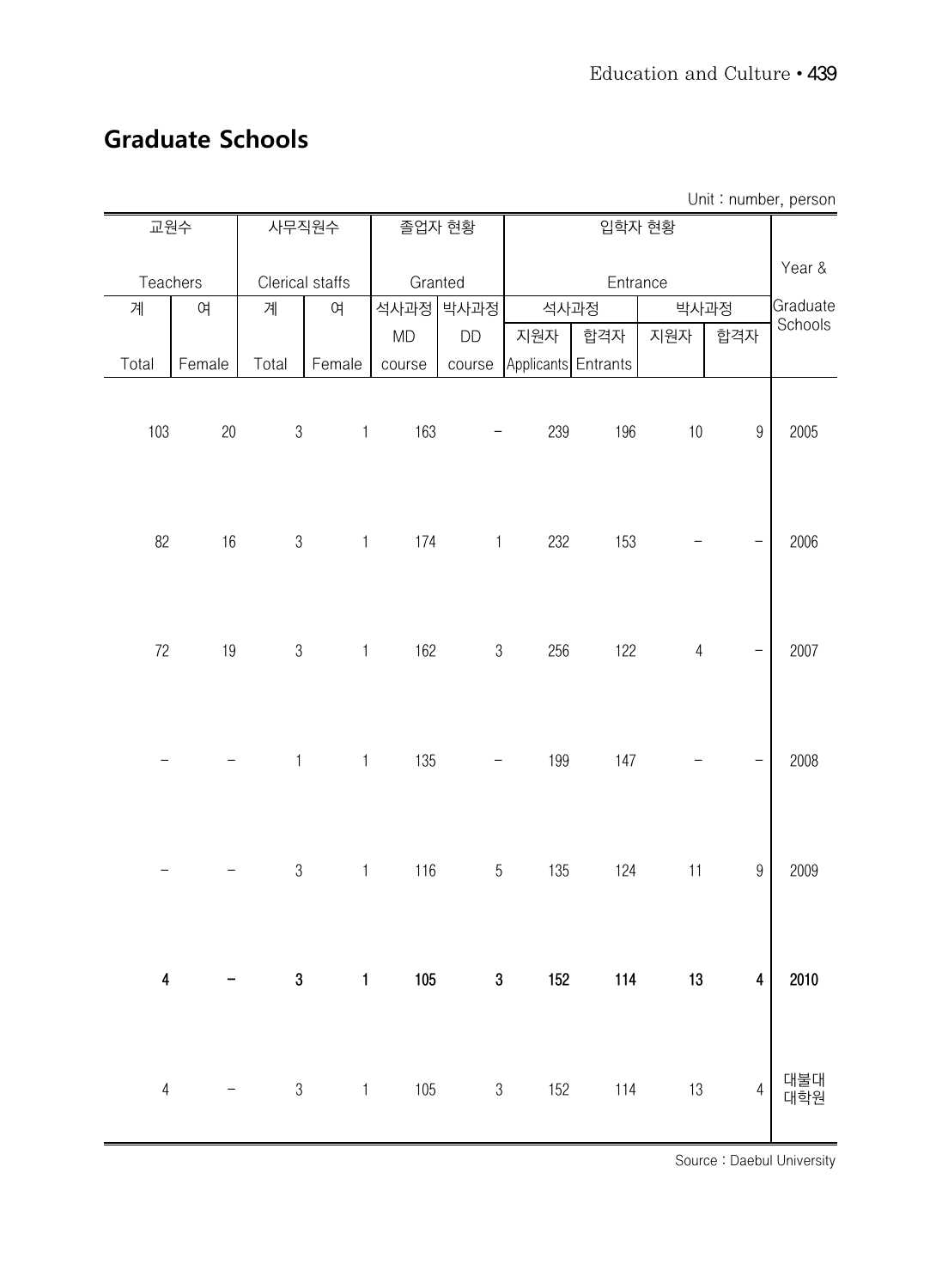#### **11. 기 타 학 교**

단위 : 개, 명, ㎡

|        | 학교수              | 학급수      | 학생수   |          |          | 교원수      |         | 사무직원수           |                         |  |
|--------|------------------|----------|-------|----------|----------|----------|---------|-----------------|-------------------------|--|
| 연<br>별 |                  |          |       | Students |          | Teachers |         | Clerical staffs |                         |  |
|        |                  |          | 계     | 남        | 여        | 계        | 여       | 계               | 여                       |  |
| 학교별    |                  |          |       |          |          |          |         |                 |                         |  |
|        | Schools          | Classes  | Total | Male     | Female   | Total    | Female  | Total           | Female                  |  |
| 2005   | $\overline{c}$   | $25\,$   | 168   | 108      | 60       | 52       | $26\,$  | 18              | $\boldsymbol{9}$        |  |
| 2006   | $\overline{c}$   | 25       | 166   | 99       | $67\,$   | 52       | 29      | 16              | $\,6\,$                 |  |
| 2007   | $\sqrt{2}$       | $26\,$   | 165   | 100      | 65       | 53       | $30\,$  | 16              | $\,6\,$                 |  |
| 2008   | $\overline{c}$   | $26\,$   | 168   | 108      | 60       | 53       | 31      | $16$            | $\,6\,$                 |  |
| 2009   | $\overline{c}$   | 26       | 156   | 102      | 54       | 53       | $30\,$  | $16$            | $\,6\,$                 |  |
| 2010   | $\boldsymbol{2}$ | $26\,$   | 145   | 92       | 53       | $52\,$   | $26\,$  | $16\,$          | $\boldsymbol{6}$        |  |
| 소림학교   |                  |          |       |          |          |          |         |                 | 1 13 77 48 29 25 14 9 4 |  |
| 은광학교   |                  | $1$ $13$ |       |          | 68 44 24 |          | 27 12 7 |                 | $\overline{c}$          |  |

자료 : 소림학교, 은광학교

1) 졸업자 : 최종학력(고등학교)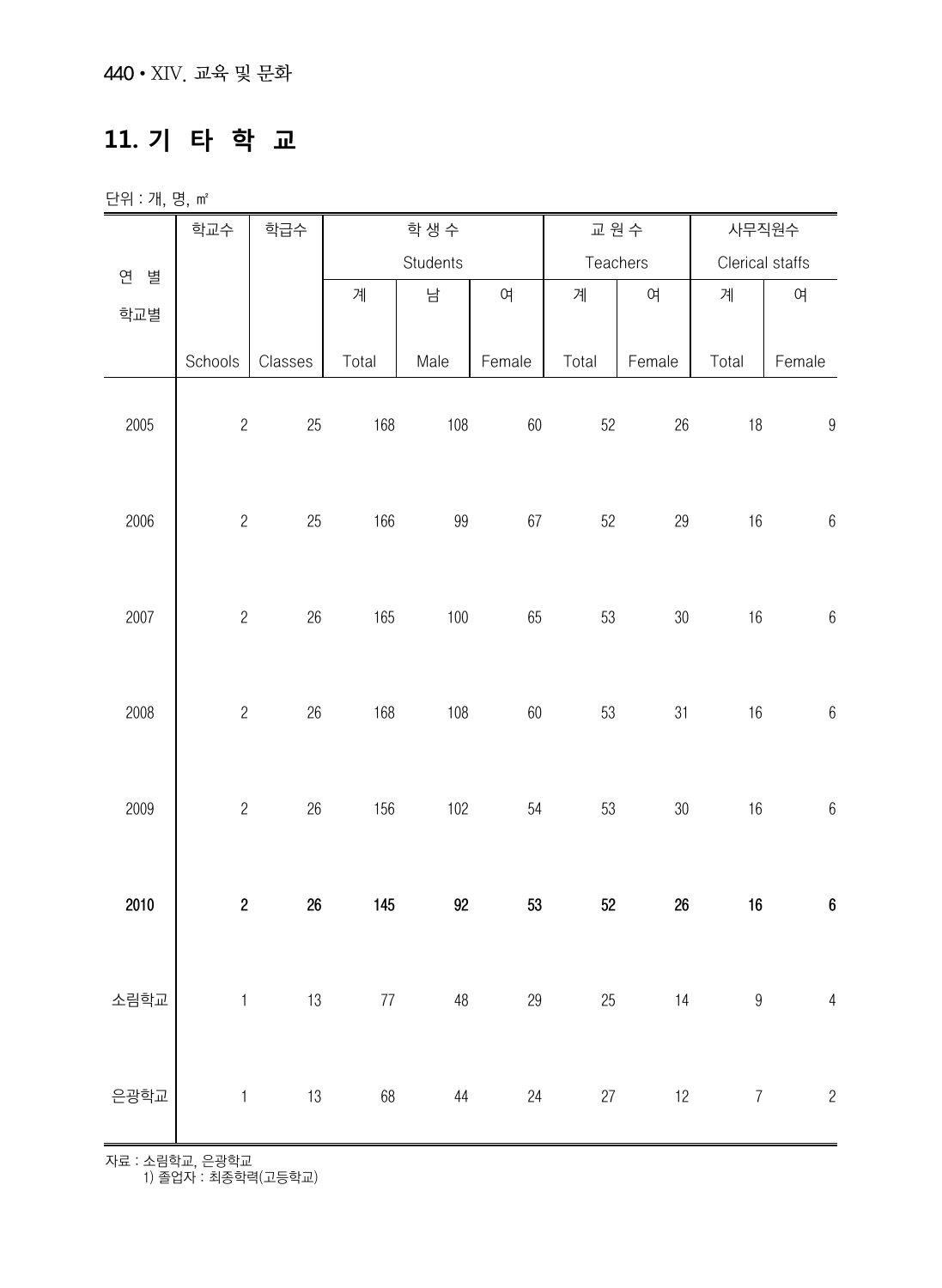#### **Other Schools**

Unit : number, person, m<sup>2</sup>

|                  | 졸업자수             | 입학자 현황   | 교지면적        | 건물면적            |        | 교실수        |         |
|------------------|------------------|----------|-------------|-----------------|--------|------------|---------|
|                  | Graduation       | Entrance |             |                 |        | Classrooms | Year &  |
| 계                | 진학자수             | 입학자수     | Schools     |                 | 보통     | 특별         |         |
|                  | Entrants to      |          | land        | <b>Building</b> |        |            | School  |
|                  | higher school    | Entrants | area        | area            |        |            |         |
| 17               |                  | 42       | 22,370.0    | 7,297.0         | 25     | 25         | 2005    |
| 28               | $18$             | 33       | 22,370.0    | 7,297.0         | 25     | 26         | 2006    |
| 28               | $\mathbf{1}$     | 54       | 24,521.0    | 7,296.0         | $26\,$ | 31         | 2007    |
| 22               | 12               | $51\,$   | 22,350.0    | 7,296.0         | $26\,$ | 23         | 2008    |
| $20\,$           | $\boldsymbol{7}$ | $50\,$   | 22,350.0    | 8,018.5         | $26\,$ | 29         | 2009    |
| 29               | $\boldsymbol{2}$ | 38       | 23,067.0    | 9,144.7         | $26\,$ | 24         | 2010    |
| $\boldsymbol{9}$ |                  |          | 15 10,468.0 | 3,981.7         | $13\,$ |            | 12 소림학교 |
| $20\,$           | $\overline{c}$   | 23       | 12,599.0    | 5,163.0         | $13\,$ |            | 12 은광학교 |

Source : Other School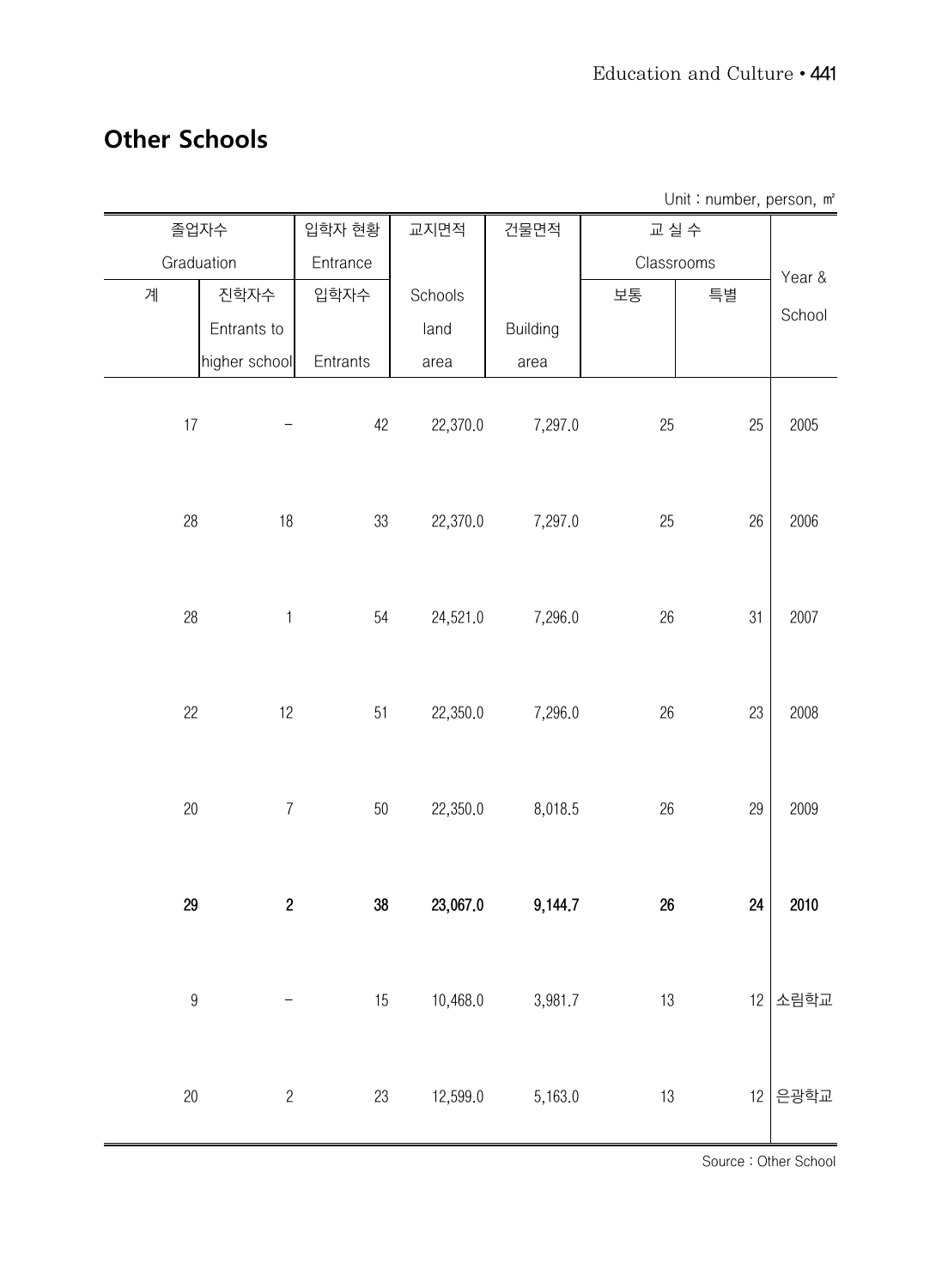#### **12. 적 령 아 동 취 학**

단위 : 명, %

|        |                  | 취학대상자 Right age children for education |                  |                   |
|--------|------------------|----------------------------------------|------------------|-------------------|
| 연<br>별 | 계                | 적령아동                                   | 유예 및 과령아         | 조기입학신청자           |
|        |                  | Chidren of                             |                  | Children under    |
|        | Total            | the right age                          | overage Children | the schooling age |
| 2005   | 941              | 871                                    | $70\,$           |                   |
| 2006   | 901              | 840                                    | 61               |                   |
| 2007   | 921              | 843                                    | 74               | $\sqrt{4}$        |
| 2008   | 779              | 709                                    | 68               | $\overline{c}$    |
| 2009   | 550              | 505                                    | $34\,$           | 11                |
| 2010   | 598              | 585                                    | 8                | $\overline{5}$    |
| 영암읍    | 114              | 109                                    | $\overline{5}$   |                   |
| 삼호읍    | 328              | 325                                    |                  | $\sqrt{3}$        |
| 덕진면    | $\boldsymbol{9}$ | $\boldsymbol{9}$                       |                  |                   |
| 금정면    | $\, 8$           | $\, 8$                                 |                  |                   |
| 신북면    | 31               | 29                                     | $\sqrt{2}$       |                   |
| 시종면    | 27               | 27                                     |                  |                   |
| 도포면    | $\, 8$           | $\, 8$                                 |                  |                   |
| 군서면    | 19               | $19$                                   |                  |                   |
| 서호면    | 10               | $\, 8$                                 | 1                | 1                 |
| 학산면    | 36               | $35\,$                                 |                  | $\mathbf{1}$      |
| 미암면    | $\, 8$           | $\, 8$                                 |                  |                   |

자료 : 전라남도영암교육지원청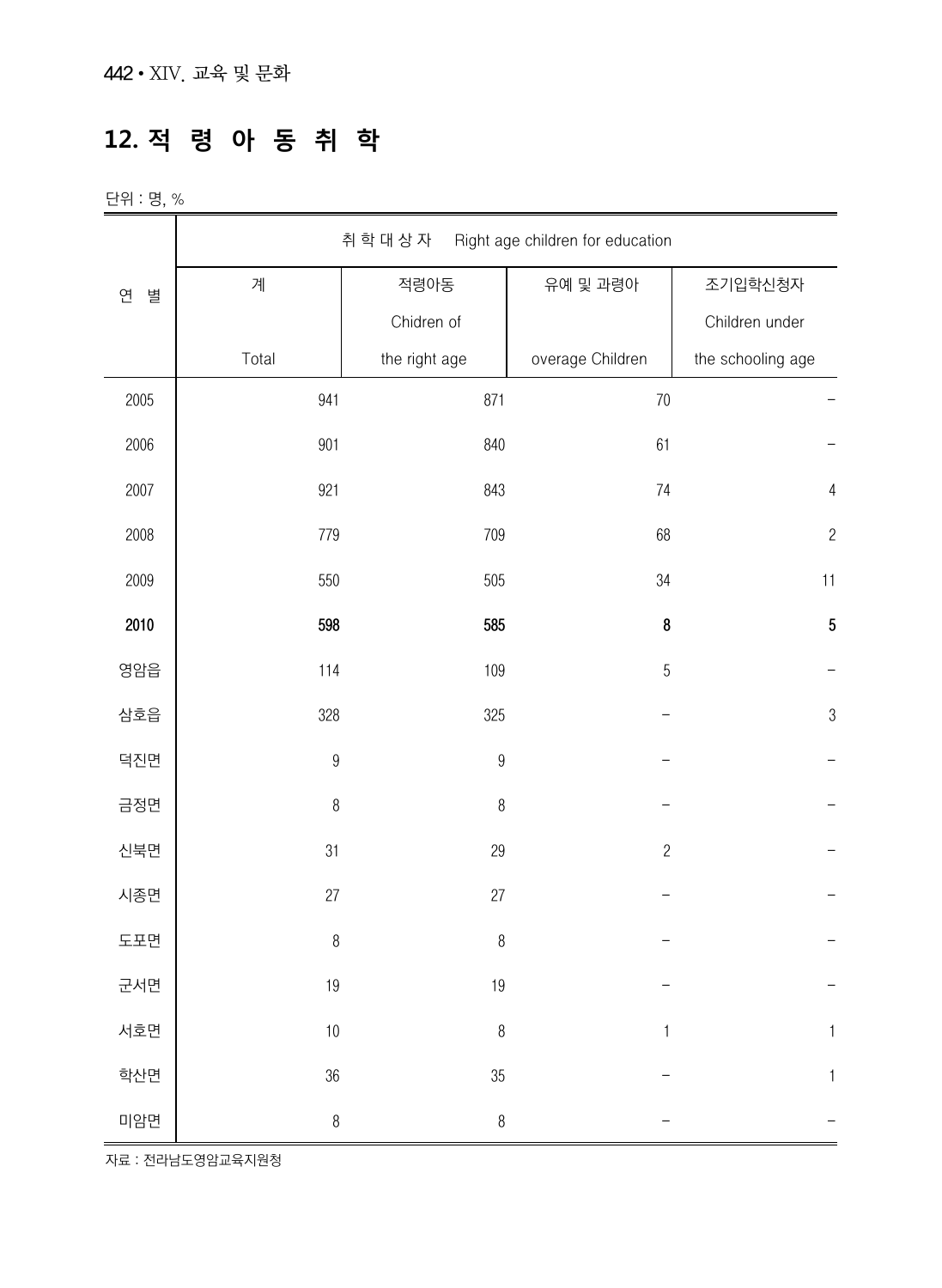# **Enrollments Of children at the Right Age for Compulsory Education**

Unit : Person, %

|                  | 취 학 자         | School Children     |                      |        | 취 학 률      |                 |
|------------------|---------------|---------------------|----------------------|--------|------------|-----------------|
| 계                | 적령아동          |                     | 유예 및 과령아 조기입학신청자     | 기타     |            | Year            |
|                  | Chidren of    |                     | Children under       | Others | Ratio of   |                 |
| Total            | the right age | overage<br>Children | the schooling<br>age |        | enrollment |                 |
|                  |               |                     |                      |        | 90.0       | 2005            |
|                  |               |                     |                      |        | 86.8       | 2006            |
| 467              | 441           | 24                  | $\overline{c}$       |        | 65.0       | 2007            |
| 680              | 628           | 50                  | $\overline{c}$       |        | 87.3       | 2008            |
| 544              | 502           | 31                  | 11                   |        | 98.9       | 2009            |
| 579              | 573           |                     | 6                    |        | 96.8       | 2010            |
| 109              | 109           |                     |                      |        |            | Yeongam-eup     |
| 328              | 325           |                     | $\sqrt{3}$           |        |            | Samho-eup       |
| $\boldsymbol{9}$ | $9\,$         |                     |                      |        |            | Deokjin-myeon   |
| $\, 8$           | $8\,$         |                     |                      |        |            | Geumjeong-myeon |
| 27               | 25            |                     | $\sqrt{2}$           |        |            | Sinbuk-myeon    |
| 24               | 24            |                     |                      |        |            | Sijong-myeon    |
| $\, 8$           | $\, 8$        |                     |                      |        |            | Dopo-myeon      |
| 19               | 19            |                     |                      |        |            | Gunseo-myeon    |
| $\boldsymbol{9}$ | $\, 8$        |                     | 1                    |        |            | Seoho-myeon     |
| $30\,$           | 30            |                     |                      |        |            | Haksan-myeon    |
| $\, 8$           | $\, 8$        |                     |                      |        |            | Miam-myeon      |

Source : Yeongam Education hall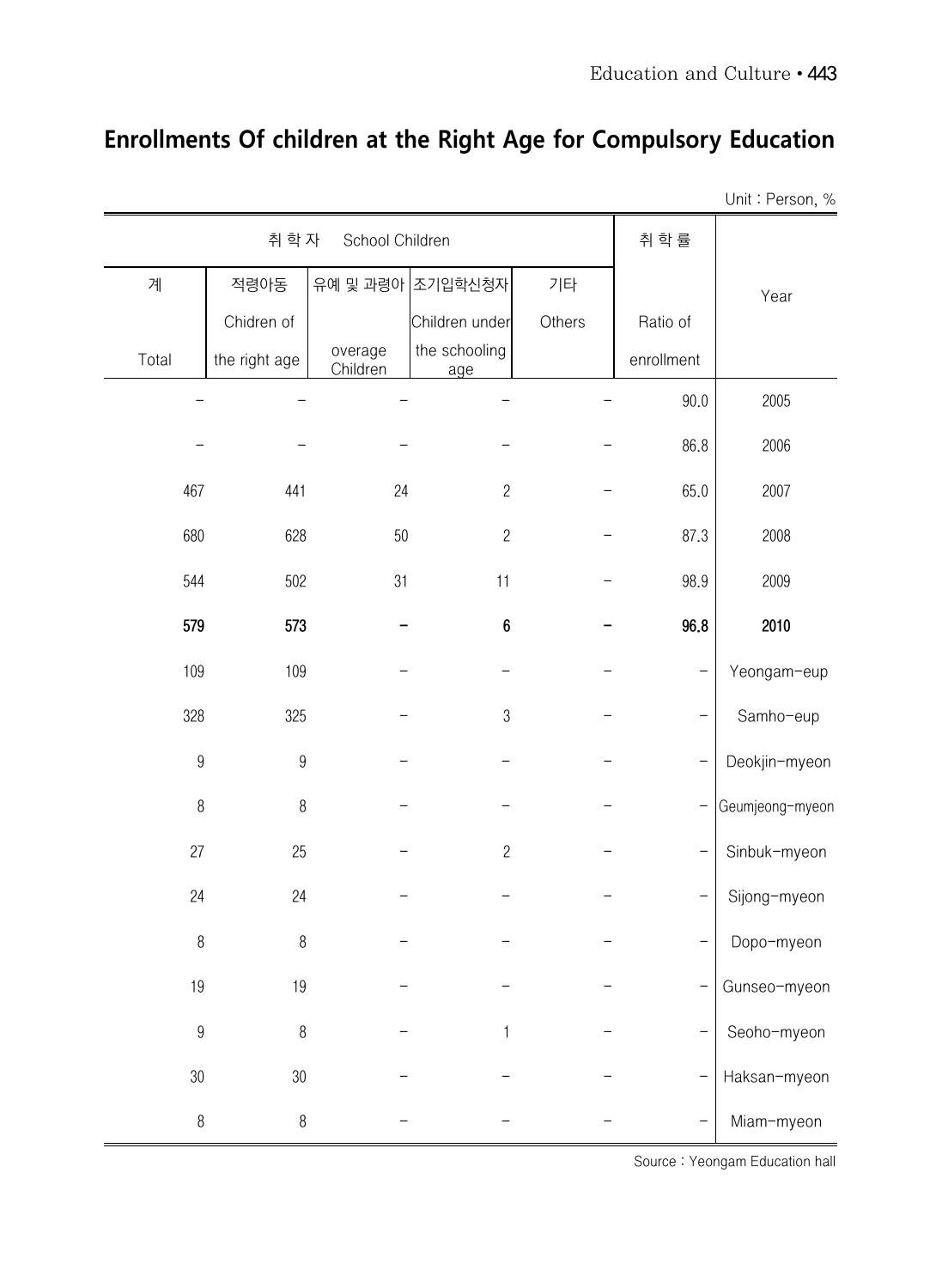# **13. 사 설 학 원 및 독 서 실**

| 단위 : 개, 명 |
|-----------|
|           |

|        |        | 수강자수           |               |                                        |      |      |           |            |        |
|--------|--------|----------------|---------------|----------------------------------------|------|------|-----------|------------|--------|
|        |        |                |               | Number of institutions                 |      |      |           | Attendants |        |
| 연<br>별 | 계      | 직업기술           | 국제실무          | 인문사회                                   | 경영실무 | 예 능  | 입시검정<br>및 | 계          | 여      |
|        |        | Vocational     | Internal      |                                        |      |      | 보충학습      |            |        |
|        | Total  |                |               | Techniques business Academics Business |      | Arts | Entrance  | Total      | Female |
|        |        |                |               |                                        |      |      | Exam.     |            |        |
|        |        |                |               |                                        |      |      |           |            |        |
| 2005   | 62     | $\sqrt{3}$     |               | $32\,$                                 |      | 27   |           | 2,567      | 1,442  |
|        |        |                |               |                                        |      |      |           |            |        |
|        |        |                |               |                                        |      |      |           |            |        |
|        |        |                |               |                                        |      |      |           |            |        |
| 2006   | 64     | $\overline{c}$ |               | 35                                     |      | 27   |           | 3,102      | 1,660  |
|        |        |                |               |                                        |      |      |           |            |        |
|        |        |                |               |                                        |      |      |           |            |        |
|        |        |                |               |                                        |      |      |           |            |        |
| 2007   | 66     | $\sqrt{2}$     |               |                                        |      | 23   | 41        | 3,269      | 1,805  |
|        |        |                |               |                                        |      |      |           |            |        |
|        |        |                |               |                                        |      |      |           |            |        |
|        |        |                |               |                                        |      |      |           |            |        |
| 2008   | $70$   |                | $\mathfrak 3$ |                                        |      | 25   | 42        | 3,522      | 1,963  |
|        |        |                |               |                                        |      |      |           |            |        |
|        |        |                |               |                                        |      |      |           |            |        |
|        |        |                |               |                                        |      |      |           |            |        |
| 2009   | $72\,$ | $\sqrt{2}$     | $\mathfrak 3$ |                                        |      | 23   | 44        | 3,974      | 2,020  |
|        |        |                |               |                                        |      |      |           |            |        |
|        |        |                |               |                                        |      |      |           |            |        |
|        |        |                |               |                                        |      |      |           |            |        |
| 2010   | 68     | $\sqrt{2}$     |               |                                        |      | 24   | 42        | 3,854      | 1,964  |
|        |        |                |               |                                        |      |      |           |            |        |
|        |        |                |               |                                        |      |      |           |            |        |

자료 : 전라남도영암교육지원청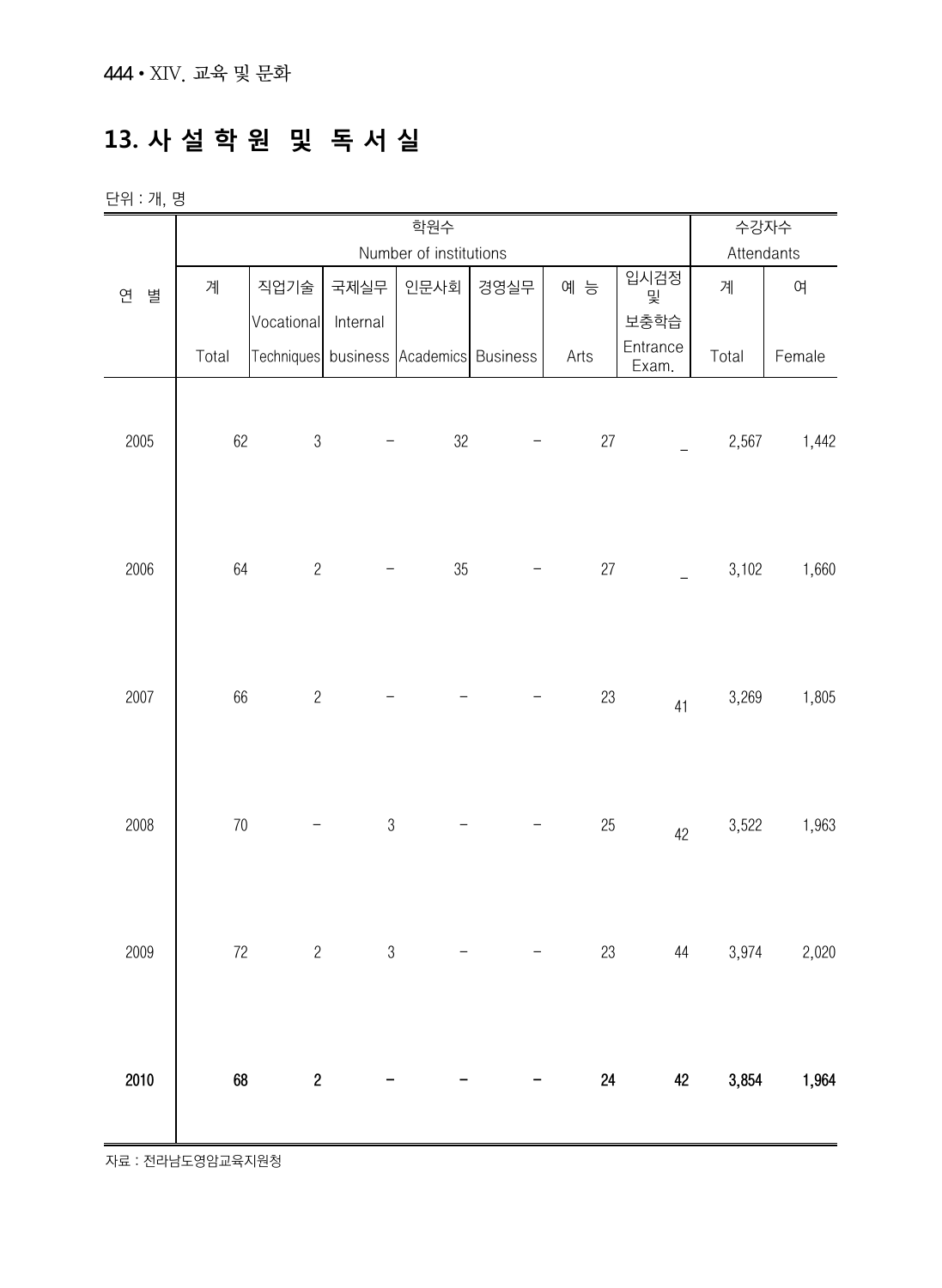# Unit : number, person 이수자수 <mark>강사수 강의실수 실험실습</mark> 독 서 실 Year Course completed Instructors 실 수 Reading Room 계 | 여 | 계 | 여 | | | | | 독서실수 |열람실수 |열림좌석수 No. of Total Female Total Female Classrooms Laboratories reading rooms No. of room No. of seat 2,339 1,249 113 86 189 119 - - - 2005 2,340 1,215 117 90 234 87 - - - 2006 2,205 1,141 128 93 149 81 - - - 2007 2,429 1,387 116 87 181 144 - - - 2008 3,053 1,625 122 88 192 144 - - - 2009 3,550 1,821 118 87 186 144 - - - 2010

#### **Private Institute and Reading Room**

Source : Yeongam Education hall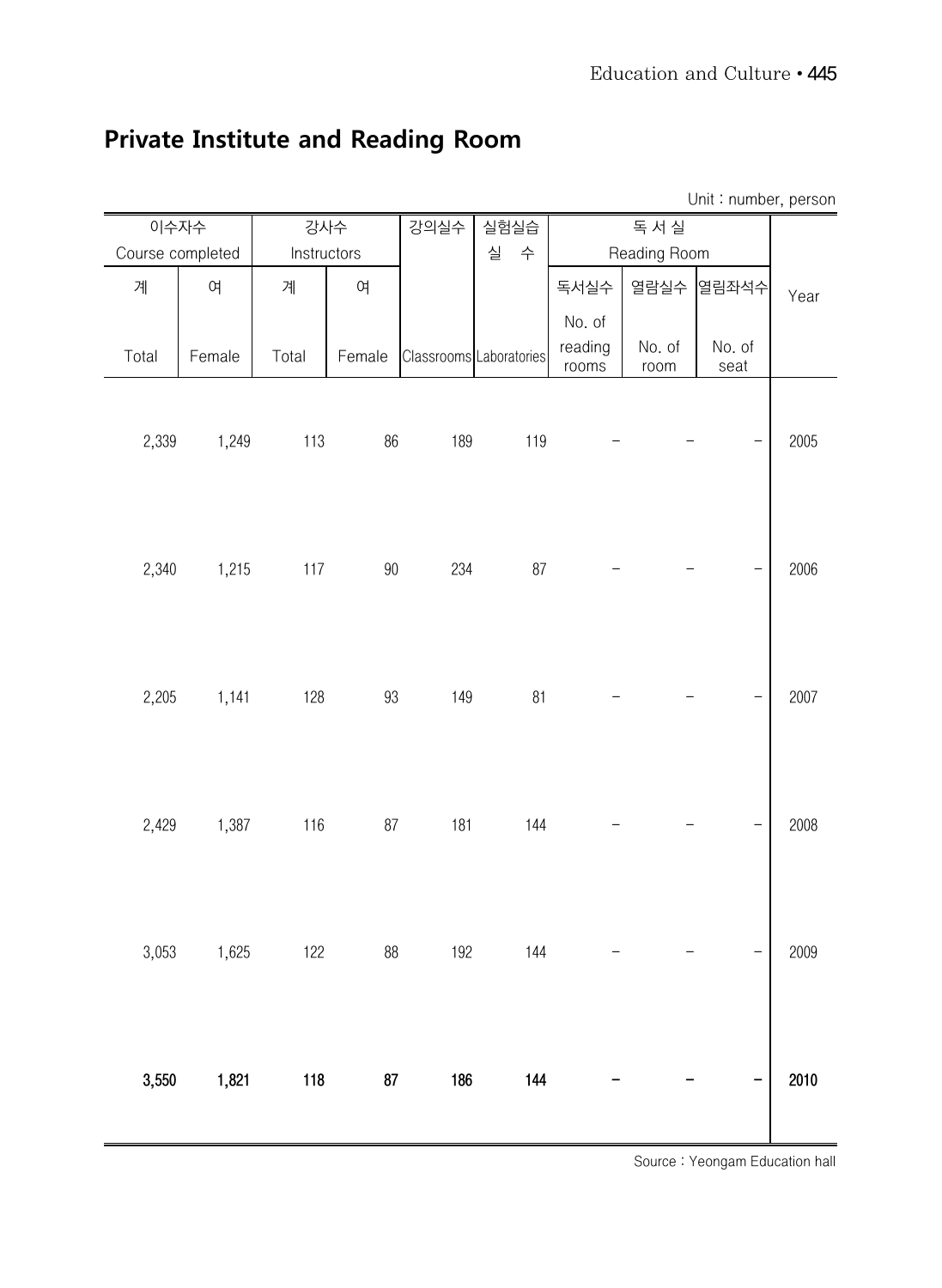#### **14. 공공도서관**

단위 : 개, %, 권, 명, 천원

| 연도 및            | 도서관수<br>Number of libraries | 좌 석 수<br>Seats | 자료수<br>Number of data |            |                 |  |  |
|-----------------|-----------------------------|----------------|-----------------------|------------|-----------------|--|--|
| 도서관별            |                             |                | 계                     | 도서<br>Book | 비도서<br>Non-book |  |  |
| 2005            | $\sqrt{3}$                  | 1,227          | 133,884               |            |                 |  |  |
| 2006            | $\sqrt{3}$                  | 1,137          | 145,552               |            |                 |  |  |
| 2007            | $\mathfrak{Z}$              | 1,203          | 147,443               |            |                 |  |  |
| 2008            | $\sqrt{3}$                  | 1,267          | 161,504               | 103,593    | 1,137           |  |  |
| 2009            | $\sqrt{3}$                  | 1,267          | 214,244               | 196,035    | 18,209          |  |  |
| 2010            | $\boldsymbol{3}$            | 1,267          | 207,260               | 188,791    | 18,469          |  |  |
| 영암도서관           | $\mathbf{1}$                | 622            | 99,336                | 85,909     | 13,427          |  |  |
| 삼호도서관           | $\mathbf{1}$                | 333            | 43,588                | 43,588     |                 |  |  |
| ___ 영암<br>공공도서관 | $\mathbf{1}$                | 312            | 64,336                | 59,294     | 5,042           |  |  |

자료 : 전라남도영암교육지원청, 정보문화센터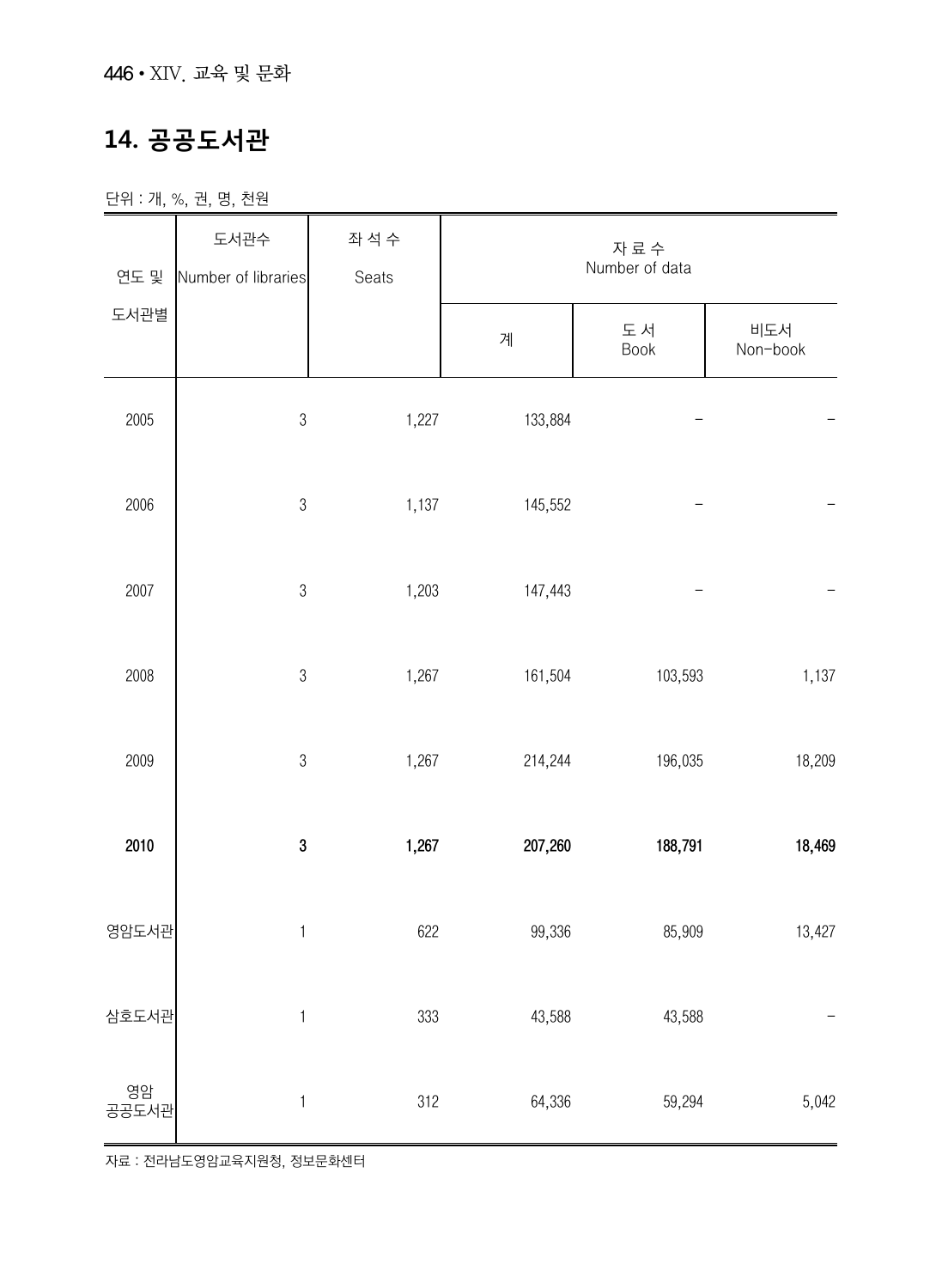#### **Public Libraries**

|                          |                       |                            |                      |                      | Unit: number, person, volume, 1,000 won |
|--------------------------|-----------------------|----------------------------|----------------------|----------------------|-----------------------------------------|
| 연간대출자수<br>Annual lenders | 연이용자수<br>Annual users | 연간대여책수<br>Annual books len | 직원수<br><b>Staffs</b> | 예 산<br><b>Budget</b> | Year &<br>libraries                     |
|                          | 152,787               | 245,031                    | 17                   | 2,190,871            | 2005                                    |
|                          | 178,320               | 219,010                    | 21                   | 3,058,335            | 2006                                    |
|                          | 117,084               | 255,525                    | 23                   | 3,058,335            | 2007                                    |
|                          | 281,900               | 296,289                    | 24                   | 1,165,396            | 2008                                    |
|                          | 424,370               | 521,796                    | $26\,$               | 888,559              | 2009                                    |
| 140,678                  | 221,475               | 474,152                    | 26                   | 826,480              | 2010                                    |
| 59,642                   | 80,124                | 200,911                    | 13                   | 368,650              | 영암도서관                                   |
| 28,124                   | 65,431                | 158,123                    | $\, 8$               | 289,654              | 삼호도서관                                   |
| 52,912                   | 75,920                | 115,118                    | $\sqrt{5}$           | 168,176              | 영암공공도서관                                 |

Source : Education hall, Information Cultural Center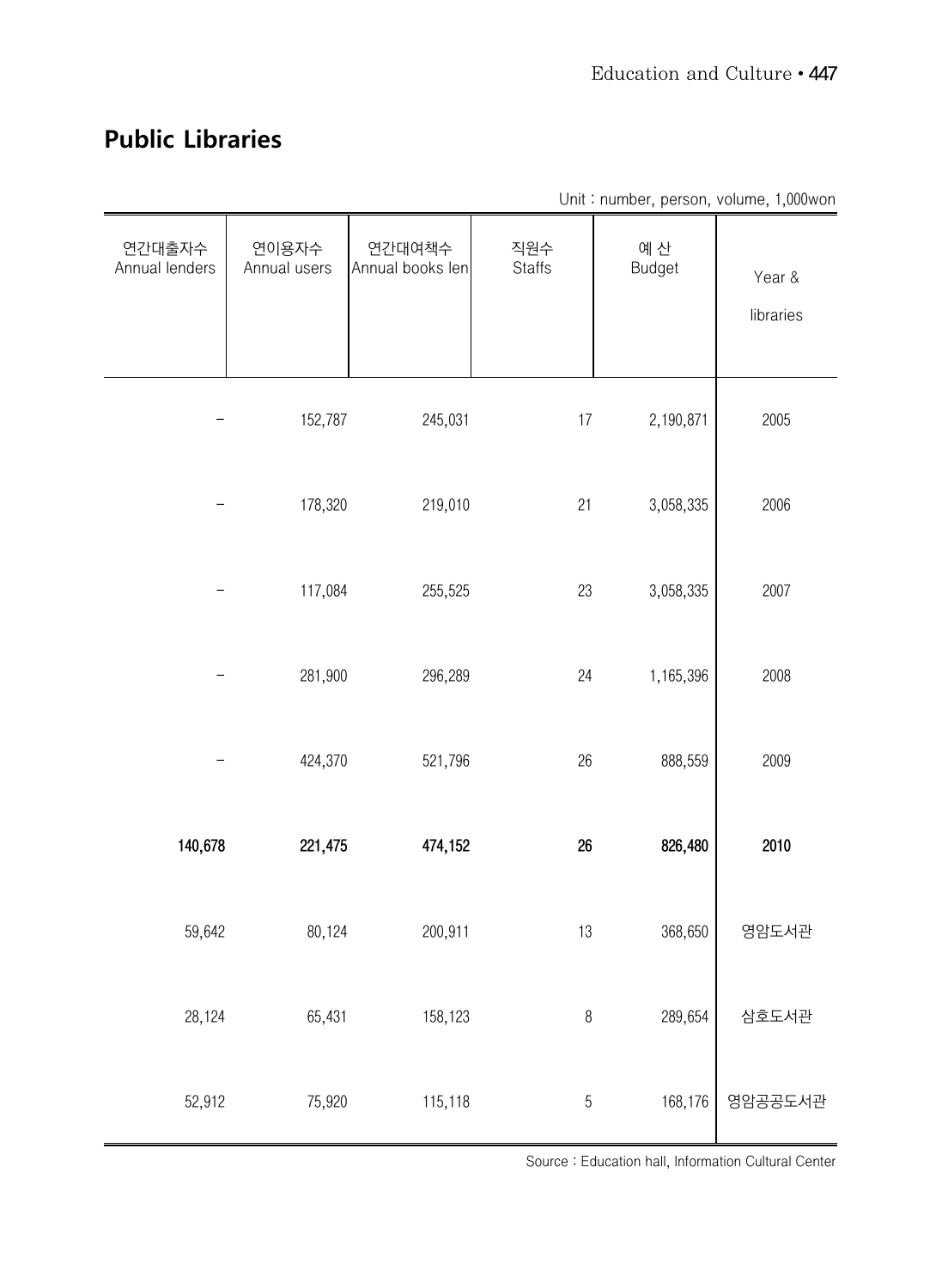#### **15. 문 화 재**

단위 : 개

|        | 총 계            |                | 국가지정문화재 National Cultural Properties |                  |              |                          |                      |                      |                |
|--------|----------------|----------------|--------------------------------------|------------------|--------------|--------------------------|----------------------|----------------------|----------------|
| 연<br>별 |                | 계              | 국보                                   | 보물               | 사적           |                          | 천연기념물 중요민속자료 중요무형문화재 |                      | 계              |
| 읍면별    | Grand          |                | National                             |                  | 및            | National                 | Folklore             | Intangible<br>$cu -$ |                |
|        | Total          | Total          | Treasure                             | Treasure         | 명승           | memorial                 | materials            | tural<br>property    | Total          |
| 2004   | 66             | 14             | $\overline{c}$                       | $\, 8$           | 1            | $\mathbf{1}$             | $\sqrt{2}$           |                      | 37             |
| 2005   | 68             | 15             | $\overline{c}$                       | $\boldsymbol{9}$ | $\mathbf{1}$ | $\mathbf{1}$             | $\overline{c}$       |                      | 38             |
| 2006   | 68             | 15             | $\overline{c}$                       | $\boldsymbol{9}$ | $\mathbf{1}$ | $\mathbf{1}$             | $\overline{c}$       |                      | 38             |
| 2007   | 70             | 16             | $\overline{c}$                       | $\boldsymbol{9}$ | $\mathbf{1}$ | $\mathbf{1}$             | $\sqrt{3}$           |                      | 38             |
| 2008   | 70             | 16             | $\sqrt{2}$                           | $\boldsymbol{9}$ | $\mathbf{1}$ | $\mathbf{1}$             | $\mathfrak 3$        |                      | 38             |
| 2009   | 70             | 16             | $\mathbf 2$                          | $\boldsymbol{9}$ | $\mathbf{1}$ | $\mathbf{1}$             | 3                    |                      | 38             |
| 영암읍    | 11             | $\sqrt{3}$     | $\mathbf{1}$                         | $\overline{c}$   |              |                          |                      |                      | 5              |
| 삼호읍    | $\mathbf{1}$   | -              |                                      |                  |              |                          |                      |                      |                |
| 덕진면    | $6\,$          | $\overline{c}$ |                                      | $\mathbf{1}$     |              | $\overline{\phantom{0}}$ | $\mathbf{1}$         |                      | $\sqrt{2}$     |
| 금정면    | $\overline{c}$ | $\mathbf{1}$   |                                      |                  |              |                          | $\mathbf{1}$         |                      | 1              |
| 신북면    | $\mathfrak 3$  |                |                                      |                  |              |                          |                      |                      | $\sqrt{3}$     |
| 시종면    | $\, 8$         |                |                                      |                  |              |                          |                      |                      | $\overline{5}$ |
| 도포면    |                |                |                                      |                  |              |                          |                      |                      |                |
| 군서면    | 23             | $\overline{7}$ | $\mathbf{1}$                         | $\sqrt{4}$       | $\mathbf{1}$ | $\mathbf{1}$             |                      |                      | 12             |
| 서호면    | $\, 8$         | $\overline{c}$ |                                      | $\overline{c}$   |              |                          |                      |                      | $\overline{5}$ |
| 학산면    | $\,6$          | $\mathbf{1}$   |                                      |                  |              |                          | 1                    |                      | 5              |
| 미암면    | $\overline{c}$ |                |                                      |                  |              |                          |                      |                      |                |

자료 : 문화관광과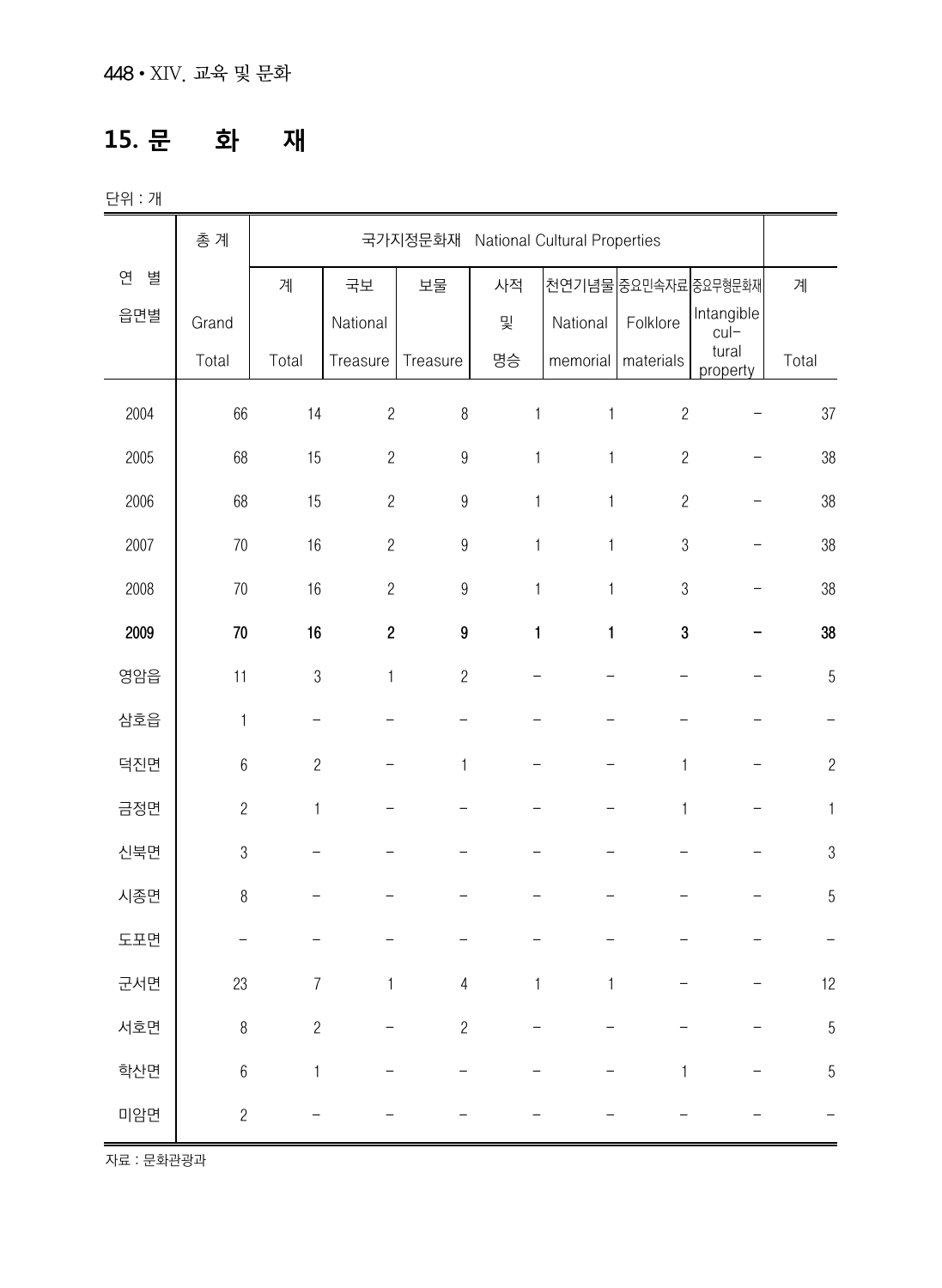# **Cultural Properties**

|                  |                                       |                         |                |              |              | UNII - Each     |
|------------------|---------------------------------------|-------------------------|----------------|--------------|--------------|-----------------|
|                  | 지방지정문화재 Local cultural property       |                         |                | 문화재자료        | 등록문화재        |                 |
| 유형문화재            | 무형문화재                                 | 기념물                     | 민속자료           | Local        |              | Year &          |
|                  | Tangible cul- Intangible cul-         |                         | Folklore       | Cultural     |              | Eup, Myeon      |
|                  | tural property $\vert$ tural property | Monuments               | materials      | Material     |              |                 |
| $\boldsymbol{9}$ |                                       | $20\,$                  | $\, 8$         | 15           |              | 2004            |
| $\boldsymbol{9}$ |                                       | 21                      | $\, 8$         | 15           |              | 2005            |
| $\boldsymbol{9}$ |                                       | 21                      | $\, 8$         | 15           |              | 2006            |
| $\boldsymbol{9}$ |                                       | 21                      | $\, 8$         | 15           | 1            | 2007            |
| $\boldsymbol{9}$ |                                       | 21                      | $\, 8$         | 15           | 1            | 2008            |
| 9                |                                       | 21                      | 8              | 15           | 1            | 2009            |
| $\overline{2}$   |                                       | $\boldsymbol{3}$        |                | $\sqrt{3}$   |              | Yeongam-eup     |
|                  |                                       |                         |                | $\mathbf{1}$ |              | Samho-eup       |
|                  |                                       | $\overline{c}$          |                | $\mathbf{2}$ |              | Deokjin-myeon   |
|                  |                                       |                         | 1              |              |              | Geumjeong-myeon |
| 1                |                                       | $\overline{c}$          |                |              |              | Sinbuk-myeon    |
|                  |                                       | 5                       |                | $\sqrt{3}$   |              | Sijong-myeon    |
|                  |                                       |                         |                |              |              | Dopo-myeon      |
| 5                |                                       | $\overline{\mathbf{c}}$ | 5              | 3            | $\mathbf{1}$ | Gunseo-myeon    |
|                  |                                       | $5\,$                   |                | 1            |              | Seoho-myeon     |
|                  |                                       | $\overline{c}$          | $\overline{c}$ |              |              | Haksan-myeon    |
|                  |                                       |                         |                | $\mathbf{2}$ |              | Miam-myeon      |

Unit : Each

Source : Culture & Tourism Division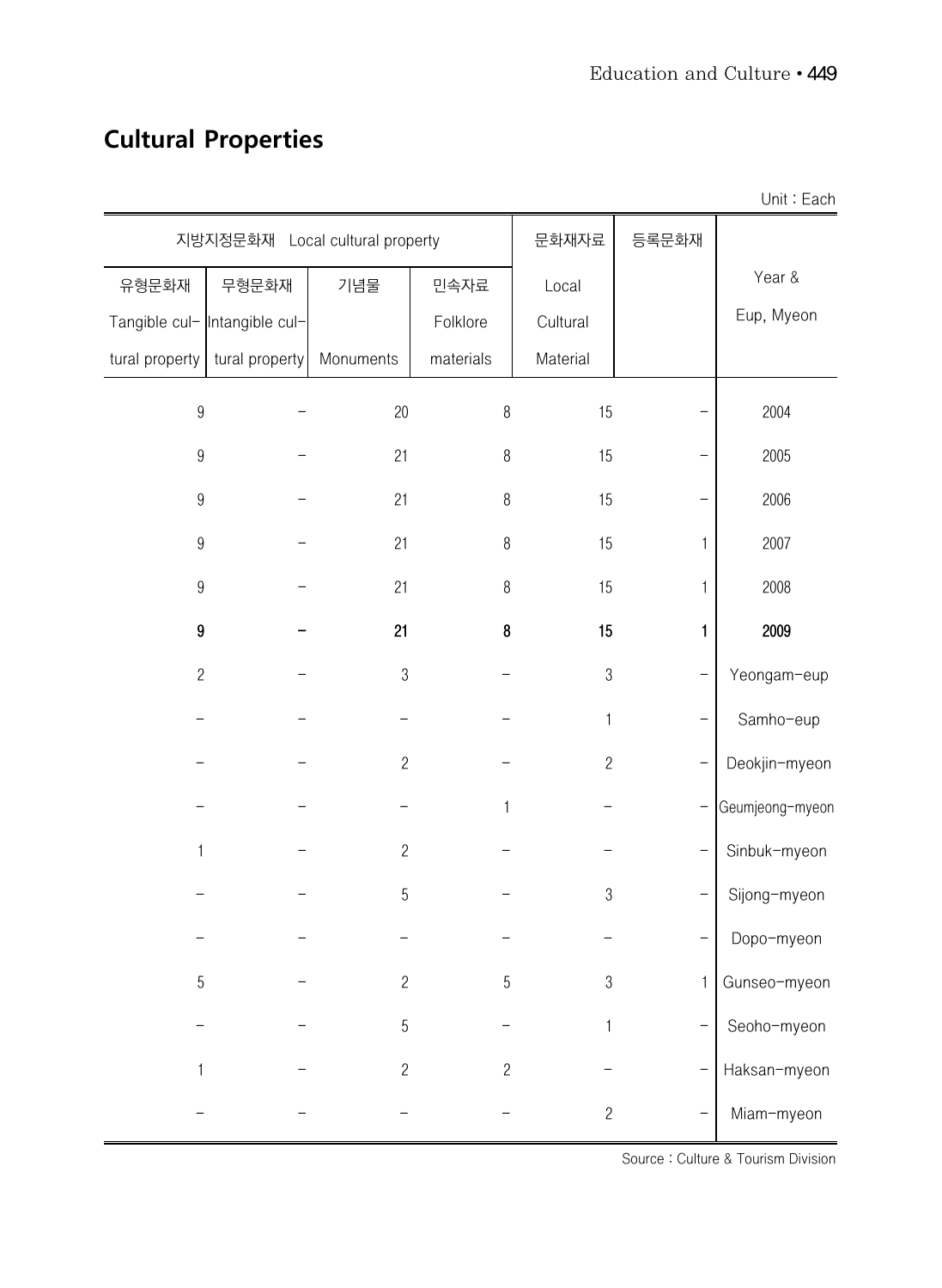# **16. 문 화 공 간**

단위 : 개소

| 연<br>별 |              | 공연시설 <sup>1)</sup><br>Performing facilities |         | 전 시 실<br><b>Exhibition facilities</b> |         |  |
|--------|--------------|---------------------------------------------|---------|---------------------------------------|---------|--|
| 읍면별    | 공공공연장        | 민간공연장                                       | 영화상영관   | 미술관                                   | 화 랑     |  |
|        | Public       | Private                                     | Movie   | Art Museum                            | Gallery |  |
|        |              |                                             | theater |                                       |         |  |
| 2004   | $\mathbf{1}$ |                                             |         | $\sqrt{2}$                            |         |  |
| 2005   | 1            |                                             |         | $\sqrt{2}$                            |         |  |
| 2006   | 1            |                                             |         | $\overline{c}$                        |         |  |
| 2007   | 1            |                                             |         | $\sqrt{2}$                            |         |  |
| 2008   | 1            |                                             |         | $\sqrt{2}$                            |         |  |
| 2009   |              |                                             |         | $\boldsymbol{2}$                      |         |  |
| 영암읍    |              |                                             |         |                                       |         |  |
| 삼호읍    |              |                                             |         | $\mathbf{1}$                          |         |  |
| 덕진면    |              |                                             |         |                                       |         |  |
| 금정면    |              |                                             |         |                                       |         |  |
| 신북면    |              |                                             |         | $\mathbf{1}$                          |         |  |
| 시종면    |              |                                             |         |                                       |         |  |
| 도포면    |              |                                             |         |                                       |         |  |
| 군서면    |              |                                             |         |                                       |         |  |
| 서호면    |              |                                             |         |                                       |         |  |
| 학산면    |              |                                             |         |                                       |         |  |
| 미암면    |              |                                             |         |                                       |         |  |

자료 : 문화관광과

주 : 1) 향토문화회관내 야외공연장 포함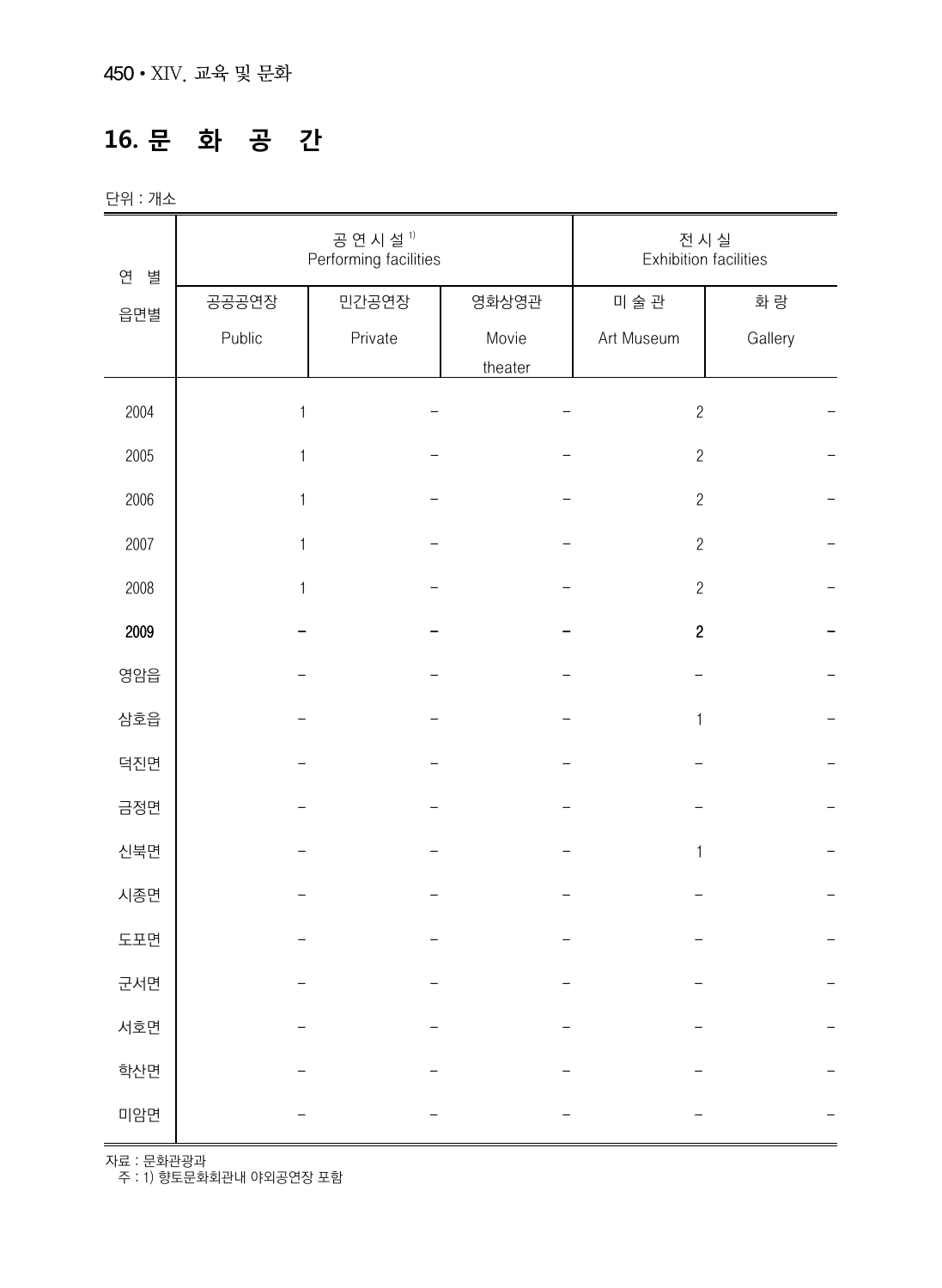#### **Cultural Facilities**

|              |                                                   |        |              |                         |            | Unit : place    |
|--------------|---------------------------------------------------|--------|--------------|-------------------------|------------|-----------------|
|              | 지역문화복지시설<br>Local culture and wellfare facilities |        |              | 기 타 시 설<br>Others       | Year &     |                 |
| 군민회관         | 복지회관                                              | 청소년수련관 | 문화원          | 국악원                     | 전수회관       | Eup, Myeon      |
| Si public    | Welfare                                           | Youth  | Cultural     | Traditional<br>peroming | Initiation |                 |
| center       | center                                            | center | center       | arts center             | center     |                 |
| $\mathbf{1}$ | 11                                                |        | 1            |                         |            | 2004            |
| 1            | 11                                                |        | $\mathbf{1}$ |                         |            | 2005            |
| $\mathbf{1}$ | 11                                                |        | 1            |                         |            | 2006            |
| $\mathbf{1}$ | 11                                                |        | $\mathbf{1}$ |                         |            | 2007            |
| 1            | 11                                                |        | $\mathbf{1}$ |                         |            | 2008            |
| $\mathbf{1}$ | 11                                                |        | $\mathbf{1}$ |                         |            | 2009            |
| $\mathbf{1}$ | $\mathbf{1}$                                      |        | 1            |                         |            | Yeongam-eup     |
|              | 1                                                 |        |              |                         |            | Samho-eup       |
|              | 1                                                 |        |              |                         |            | Deokjin-myeon   |
|              | 1                                                 |        |              |                         |            | Geumjeong-myeon |
|              | $\mathbf{1}$                                      |        |              |                         |            | Sinbuk-myeon    |
|              | 1                                                 |        |              |                         |            | Sijong-myeon    |
|              | 1                                                 |        |              |                         |            | Dopo-myeon      |
|              |                                                   |        |              |                         |            | Gunseo-myeon    |
|              |                                                   |        |              |                         |            | Seoho-myeon     |
|              |                                                   |        |              |                         |            | Haksan-myeon    |
|              | 1                                                 |        |              |                         |            | Miam-myeon      |

Source : Culture & Tourism Division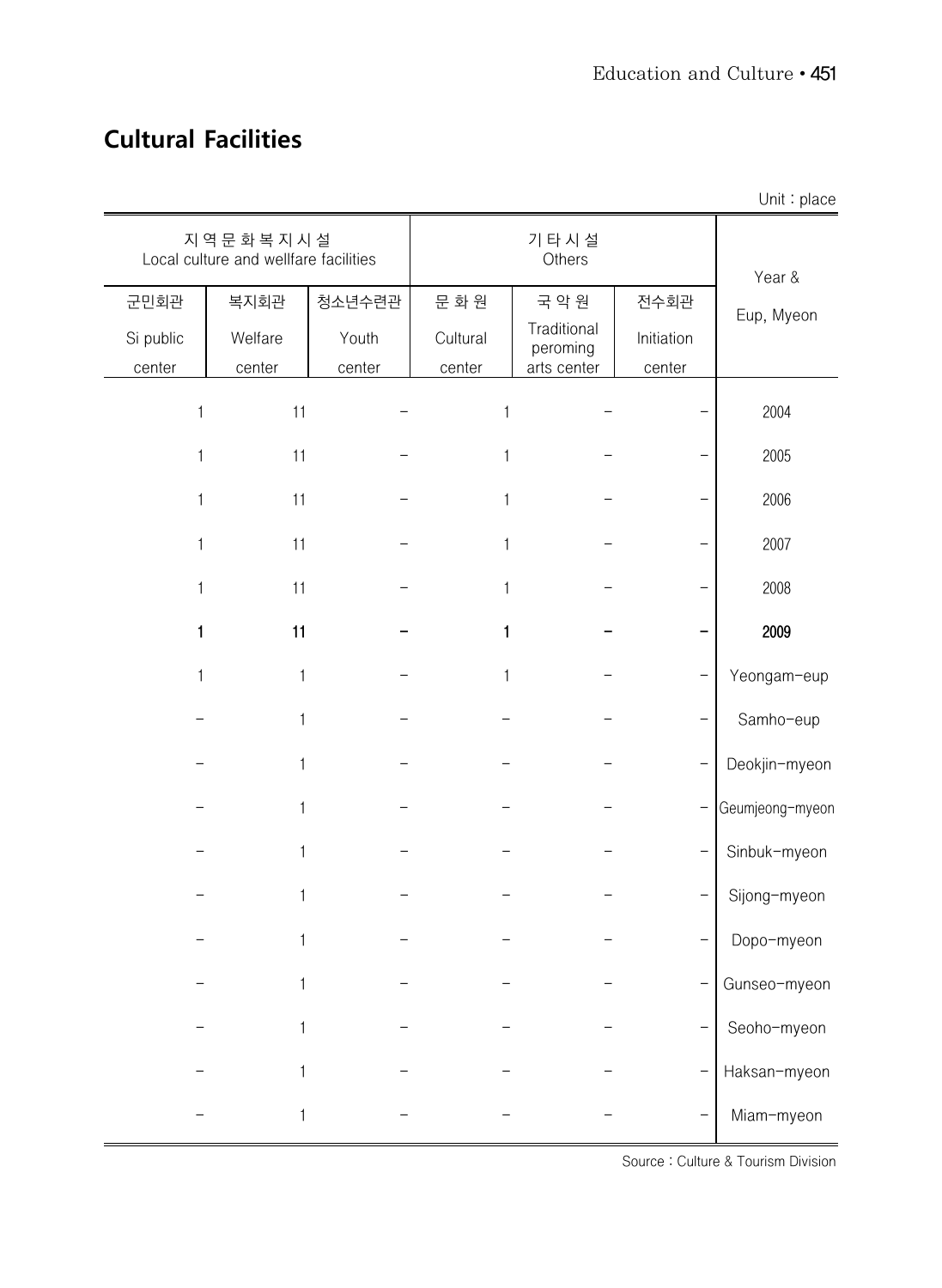### **17. 체 육 시 설(2-1)**

단위 : 개소, ㎡

|        |              |                 | public sports facilities<br>공공체육시설 |               |                           |                   |                   |      |  |  |
|--------|--------------|-----------------|------------------------------------|---------------|---------------------------|-------------------|-------------------|------|--|--|
| 연<br>별 |              | 실내체육관 Gymnasium |                                    | 종합경기장 Compley |                           | 테니스장 Tennis Court | 수영장 Swimming Pool |      |  |  |
| 읍면별    | 개소           | 연면적             | 개소                                 | 연면적           | 개소                        | 연면적               | 개소                | 연면적  |  |  |
|        | Place        | Area            | Place                              | Area          | Place                     | Area              | Place             | Area |  |  |
| 2004   | $\mathbf{1}$ | 2,014           | 1                                  | 26,949        |                           |                   |                   |      |  |  |
| 2005   | $\mathbf{1}$ | 6,712           | $\mathbf{1}$                       | 40,621        | $\sqrt{3}$                | 6,623             |                   |      |  |  |
| 2006   | $\mathbf{1}$ | 6,712           | $\mathbf{1}$                       | 40,621        | $\sqrt{3}$                | 6,623             |                   |      |  |  |
| 2007   | 1            | 6,712           | 1                                  | 40,621        | $\sqrt{3}$                | 6,623             |                   |      |  |  |
| 2008   | 1            | 6,712           | $\mathbf{1}$                       | 40,621        | $\ensuremath{\mathbf{3}}$ | 6,623             |                   |      |  |  |
| 2009   | 1            | 6,712           | 1                                  | 40,621        | $\bf 3$                   | 6,623             |                   |      |  |  |
| 영암읍    | $\mathbf{1}$ | 6,712           | $\mathbf{1}$                       | 40,621        | 1                         | 1,968             |                   |      |  |  |
| 삼호읍    |              |                 |                                    |               | $\sqrt{2}$                | 4,655             |                   |      |  |  |
| 덕진면    |              |                 |                                    |               |                           |                   |                   |      |  |  |
| 금정면    |              |                 |                                    |               |                           |                   |                   |      |  |  |
| 신북면    |              |                 |                                    |               |                           |                   |                   |      |  |  |
| 시종면    |              |                 |                                    |               |                           |                   |                   |      |  |  |
| 도포면    |              |                 |                                    |               |                           |                   |                   |      |  |  |
| 군서면    |              |                 |                                    |               |                           |                   |                   |      |  |  |
| 서호면    |              |                 |                                    |               |                           |                   |                   |      |  |  |
| 학산면    |              |                 |                                    |               |                           |                   |                   |      |  |  |
| 미암면    |              |                 |                                    |               |                           |                   |                   |      |  |  |

자료 : 주민생활지원과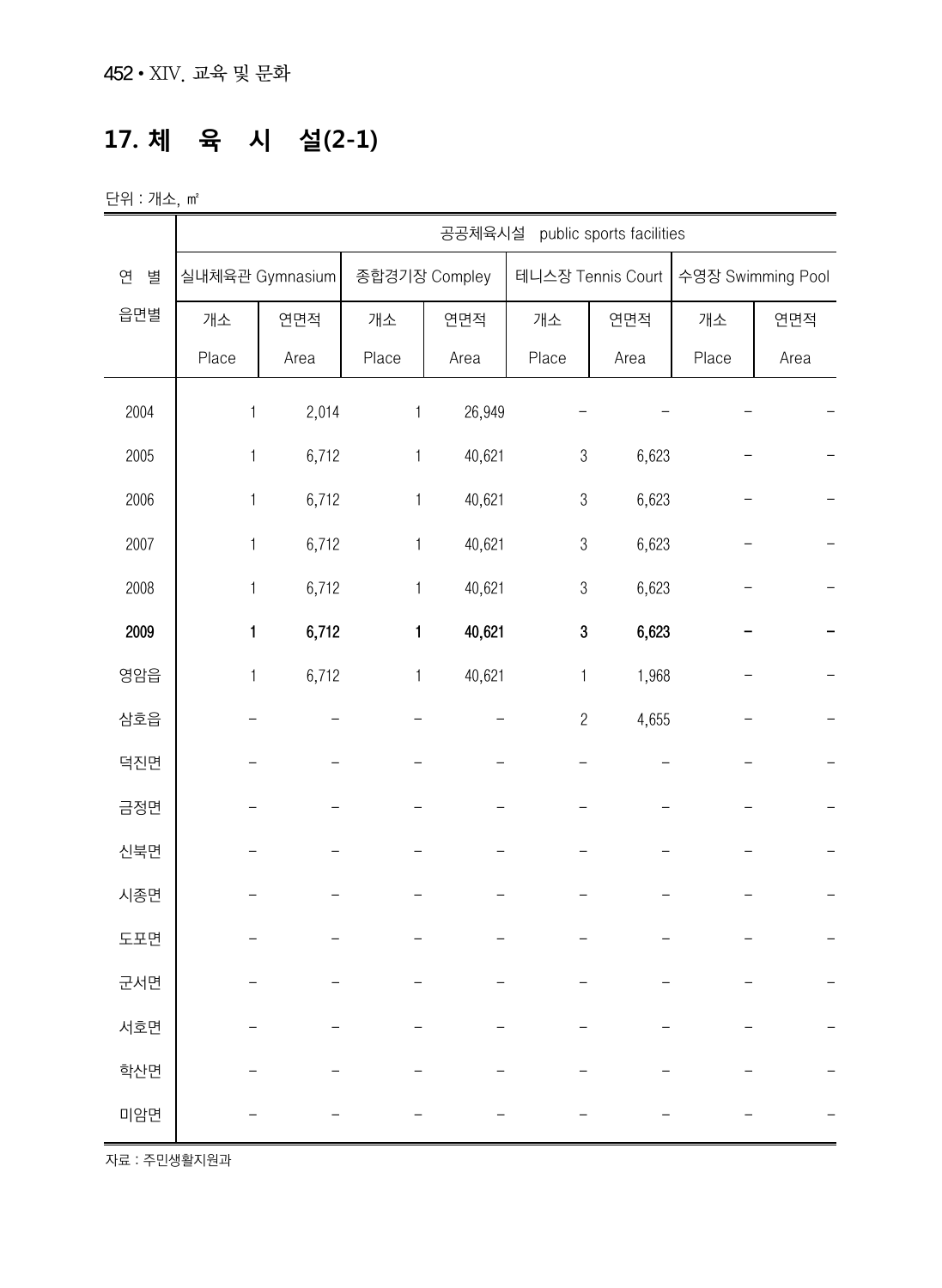#### **Sports Facilities**

등록체육시설 Registared Gym.facilities Year & Eup, Myeon 사격장 Shooting Range 기 타 Others | 골프장 | 스키장 | 요트장 | 조정장 | 카누장 | 빙상장 개소 | 연면적 | 개소 | 연면적 Place | Area | Place | Area | Golf | Ski | Yacht | Rowing | Canoe | Skating – – – – – 1 – – – – – – 2004 – – – – – 1 – – – – – – <mark>–</mark> 2005 – – – – – 1 – – – – – – <mark>–</mark> 2006 - - - - 1 - - - - - | 2007 - - - - - 1 - - - - - - 1 2008 - - - - 1 - - - - - 2009 - Yeongam-eup - - - - - - - - - - - - Samho-eup - - - - - - - Deokjin-myeon  $1 - - - - - - - - - - -$  Geumjeong-myeon - - - - - - - - - - Sinbuk-myeon - - - - - - - - Sijong-myeon - - Dopo-myeon  $-$  Gunseo-myeon - - - - - - - - - - Seoho-myeon - - Haksan-myeon - - - - - - - - - - - Hiam-myeon

Unit : Place, m<sup>2</sup>

Source : Citizen's life support Division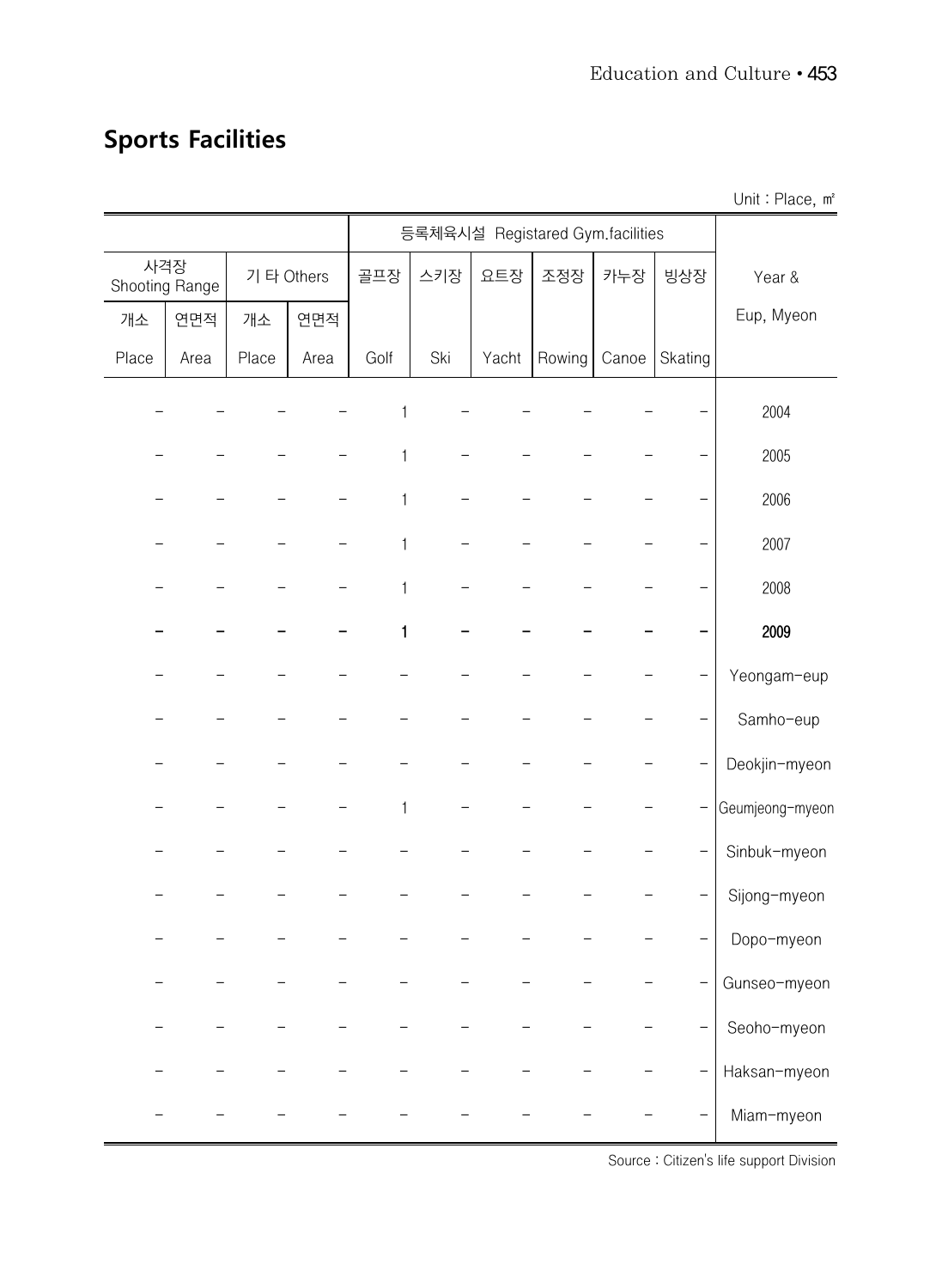# **17. 체 육 시 설(2-2)**

단위 : 개소, ㎡

|        | 등록체육시설<br>Registared Gym.facilities |         | 신고체육시설                  |              |                |                |                |  |
|--------|-------------------------------------|---------|-------------------------|--------------|----------------|----------------|----------------|--|
| 연<br>별 | 자동차경주장                              | 종합체육    | 수영장                     | 승마장          | 체육도장           | 볼링장            | 골 프            |  |
| 읍면별    | Car racing                          | 시<br>설  |                         | Horse-       | Gymna-         |                | 연습장            |  |
|        | track                               | Complex | Pool                    | racing       | sium           | Bowling        | Golf           |  |
| 2004   |                                     |         | $\overline{c}$          |              | 10             | $\overline{2}$ | $\sqrt{3}$     |  |
| 2005   |                                     |         | $\mathbf{1}$            |              | $\, 8$         | $\overline{2}$ | $\sqrt{3}$     |  |
| 2006   |                                     |         | $\overline{c}$          |              | 13             | $\overline{c}$ | $\sqrt{3}$     |  |
| 2007   |                                     |         | $\overline{c}$          |              | 17             | $\mathfrak{B}$ | $\overline{4}$ |  |
| 2008   |                                     |         | $\sqrt{3}$              |              | $18$           |                | $\sqrt{5}$     |  |
| 2009   |                                     |         | $\overline{\mathbf{4}}$ | $\mathbf{1}$ | 14             |                | $\sqrt{5}$     |  |
| 영암읍    |                                     |         |                         |              | $\overline{c}$ |                | $\mathbf{1}$   |  |
| 삼호읍    |                                     |         | $\overline{c}$          | 1            | $\overline{7}$ |                | $\sqrt{3}$     |  |
| 덕진면    |                                     |         |                         |              |                |                |                |  |
| 금정면    |                                     |         |                         |              |                |                |                |  |
| 신북면    |                                     |         |                         |              | $\mathbf{1}$   |                | $\mathbf{1}$   |  |
| 시종면    |                                     |         |                         |              | $\mathbf{1}$   |                |                |  |
| 도포면    |                                     |         |                         |              |                |                |                |  |
| 군서면    |                                     |         |                         |              | $\mathbf{1}$   |                |                |  |
| 서호면    |                                     |         |                         |              |                |                |                |  |
| 학산면    |                                     |         | $\overline{c}$          |              | $\overline{c}$ |                |                |  |
| 미암면    |                                     |         |                         |              |                |                |                |  |

자료 : 주민생활지원과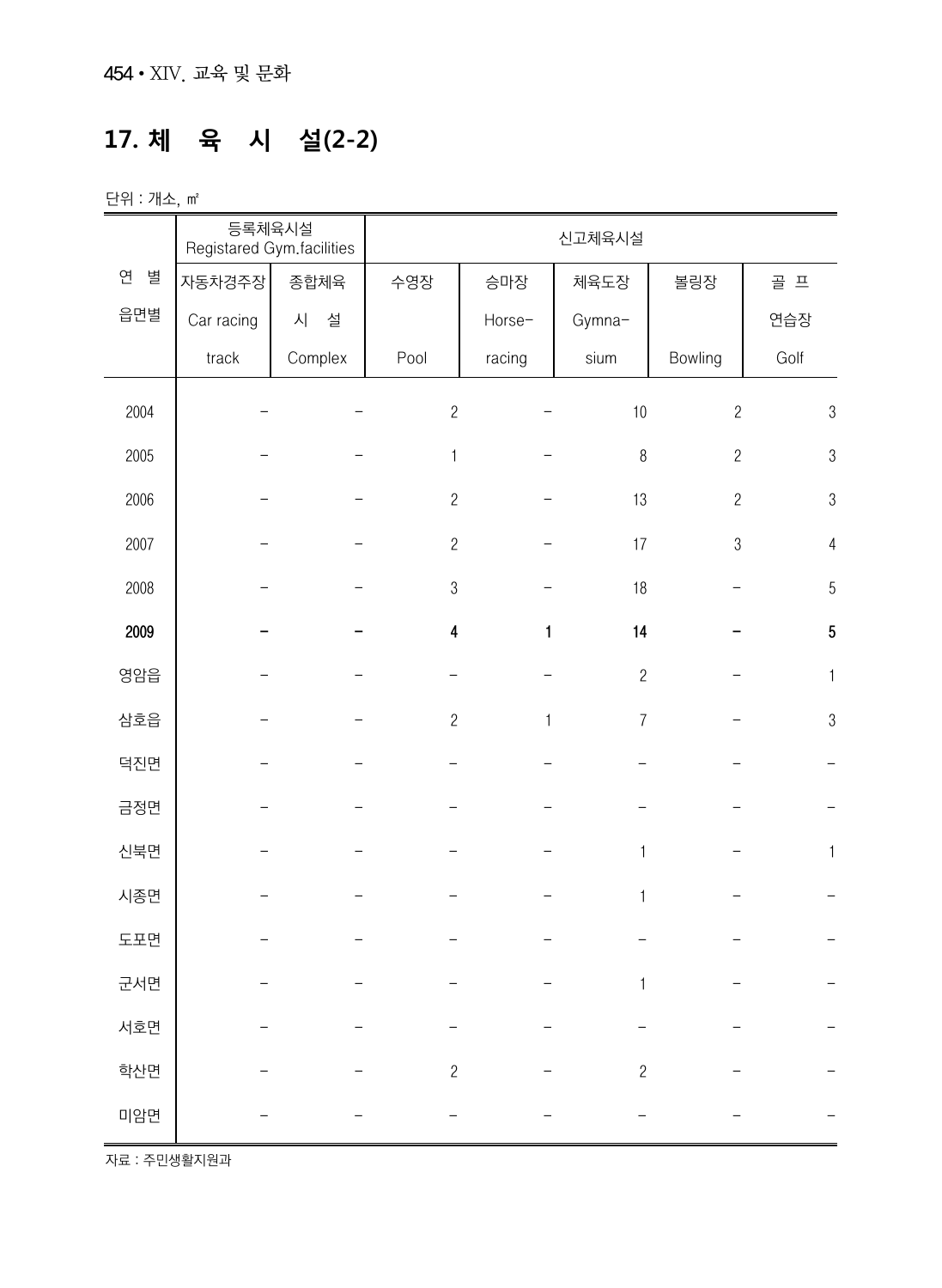|                      |         |                         |          |              |                   | Unit: Place. m <sup>2</sup> |
|----------------------|---------|-------------------------|----------|--------------|-------------------|-----------------------------|
|                      |         | Reported Gym.facilities |          |              |                   |                             |
| 체력단련장                | 에어로빅장   | 당구장                     | 썰매장      | 무도장          | 무도학원              | Year &                      |
| Physical<br>training | Aerobic |                         | Area for |              | Ballroom          | Eup, Myeon                  |
| ground               | center  | <b>Billiards</b>        | sledding | Ball room    | dencing<br>school |                             |
| 3                    |         | 49                      |          | $\mathbf 1$  |                   | 2004                        |
| $\overline{4}$       |         | 44                      |          | 1            |                   | 2005                        |
| 3                    |         | 49                      |          | $\mathbf{1}$ |                   | 2006                        |
| $\overline{4}$       |         | 46                      |          | $\mathbf{1}$ |                   | 2007                        |
| $\sqrt{3}$           |         | 47                      |          | 1            |                   | 2008                        |
| $\boldsymbol{2}$     |         | 22                      |          | 1            |                   | 2009                        |
| $\mathbf{1}$         |         | $\overline{c}$          |          |              |                   | Yeongam-eup                 |
| 1                    |         | 15                      |          | $\mathbf{1}$ |                   | Samho-eup                   |
|                      |         |                         |          |              |                   | Deokjin-myeon               |
|                      |         | 1                       |          |              | $\qquad \qquad -$ | Geumjeong-myeon             |
|                      |         | 1                       |          |              | —                 | Sinbuk-myeon                |
|                      |         | 1                       |          |              |                   | Sijong-myeon                |
|                      |         |                         |          |              |                   | Dopo-myeon                  |
|                      |         | 1                       |          |              |                   | Gunseo-myeon                |
|                      |         |                         |          |              | <sup>-</sup>      | Seoho-myeon                 |
|                      |         |                         |          |              | —                 | Haksan-myeon                |
|                      |         |                         |          |              |                   | Miam-myeon                  |

# **Sports Facilities(cont'd)**

Source : Citizen's life support Division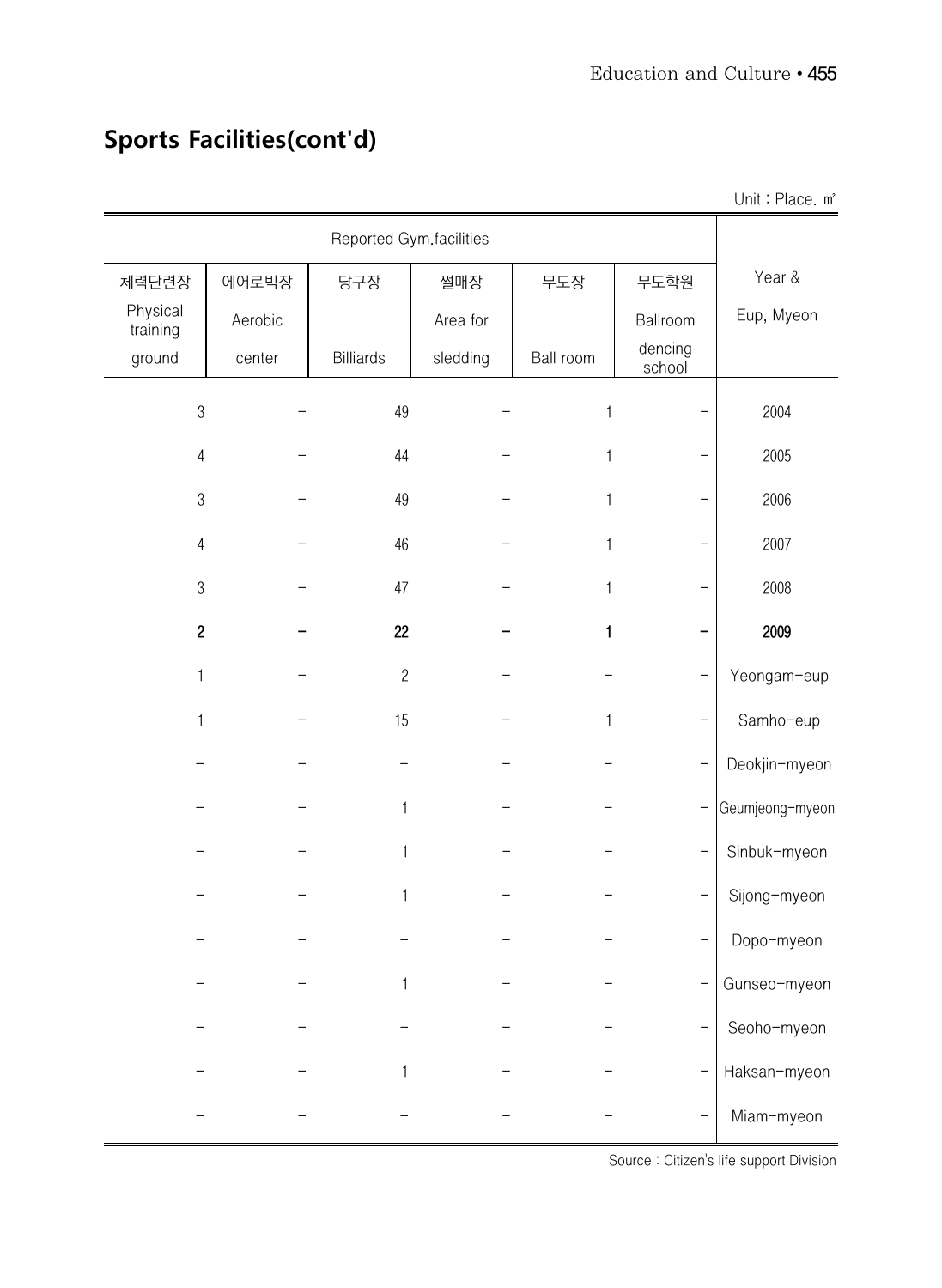#### **18. 언 론 매 체**

단위 : 개소

|      | Broadcasting station<br>방송 사 |                         |       |  |  |  |  |
|------|------------------------------|-------------------------|-------|--|--|--|--|
| 연 별  | 계                            | $\mathsf{T}.\mathsf{V}$ | 라 디 오 |  |  |  |  |
| 읍면별  |                              |                         |       |  |  |  |  |
|      | Total                        | Television              | Radio |  |  |  |  |
|      |                              |                         |       |  |  |  |  |
| 2004 |                              |                         |       |  |  |  |  |
|      |                              |                         |       |  |  |  |  |
|      |                              |                         |       |  |  |  |  |
| 2005 |                              |                         |       |  |  |  |  |
|      |                              |                         |       |  |  |  |  |
|      |                              |                         |       |  |  |  |  |
| 2006 |                              |                         |       |  |  |  |  |
|      |                              |                         |       |  |  |  |  |
|      |                              |                         |       |  |  |  |  |
| 2007 |                              |                         |       |  |  |  |  |
|      |                              |                         |       |  |  |  |  |
|      |                              |                         |       |  |  |  |  |
| 2008 |                              |                         |       |  |  |  |  |
|      |                              |                         |       |  |  |  |  |
|      |                              |                         |       |  |  |  |  |
| 2009 |                              |                         |       |  |  |  |  |
|      |                              |                         |       |  |  |  |  |

자료 : 자치발전과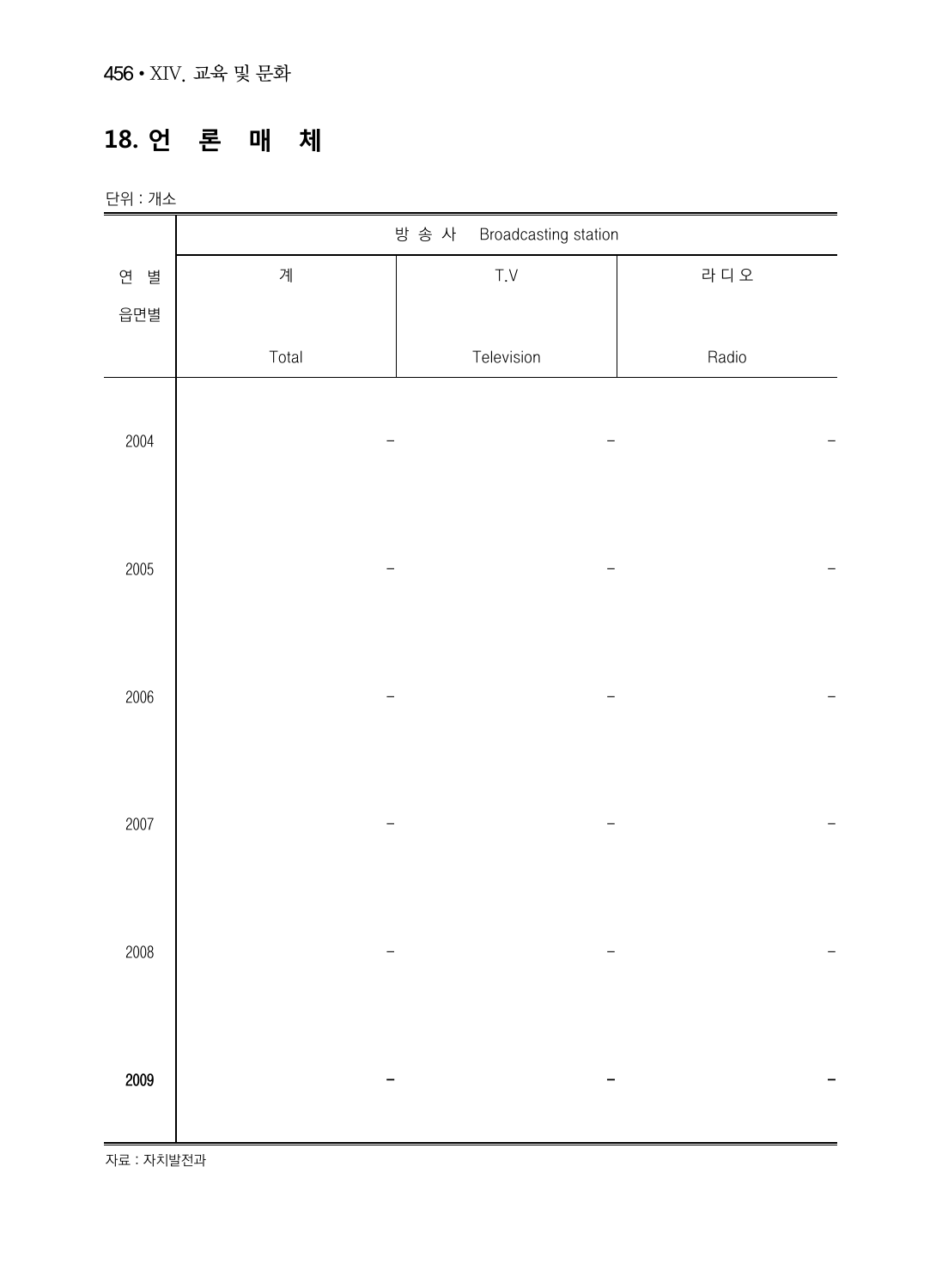#### **Press Media**

| Unit: Places  |                               |       |              |                                  |       |                  |
|---------------|-------------------------------|-------|--------------|----------------------------------|-------|------------------|
|               | $\overline{z}$<br>타<br>Others |       |              | 신문사 Newspaper Publishing Company |       |                  |
| Year &        | 종합유선                          | 중계유선  | 계            | 주 간                              | 일 간   | 계                |
| Eup,<br>Myeon |                               |       |              |                                  |       |                  |
|               | Integrated wire               | Relay | Total        | Weekly                           | Daily | Total            |
| 2004          | $\mathbf{1}$                  |       | $\mathbf{1}$ | $\mathbb{1}$                     |       | $\mathbf{1}$     |
| 2005          |                               |       |              | $\mathbf{1}$                     |       | $\mathbf{1}$     |
| 2006          |                               |       |              | $\mathbf{1}$                     |       | $\mathbf{1}$     |
| 2007          |                               |       |              | $\overline{c}$                   |       | $\overline{c}$   |
| 2008          |                               |       |              | $\mathbf{2}$                     |       | $\sqrt{2}$       |
| 2009          |                               |       |              | $\boldsymbol{2}$                 |       | $\boldsymbol{2}$ |

Source : Local Autonomy Development Division